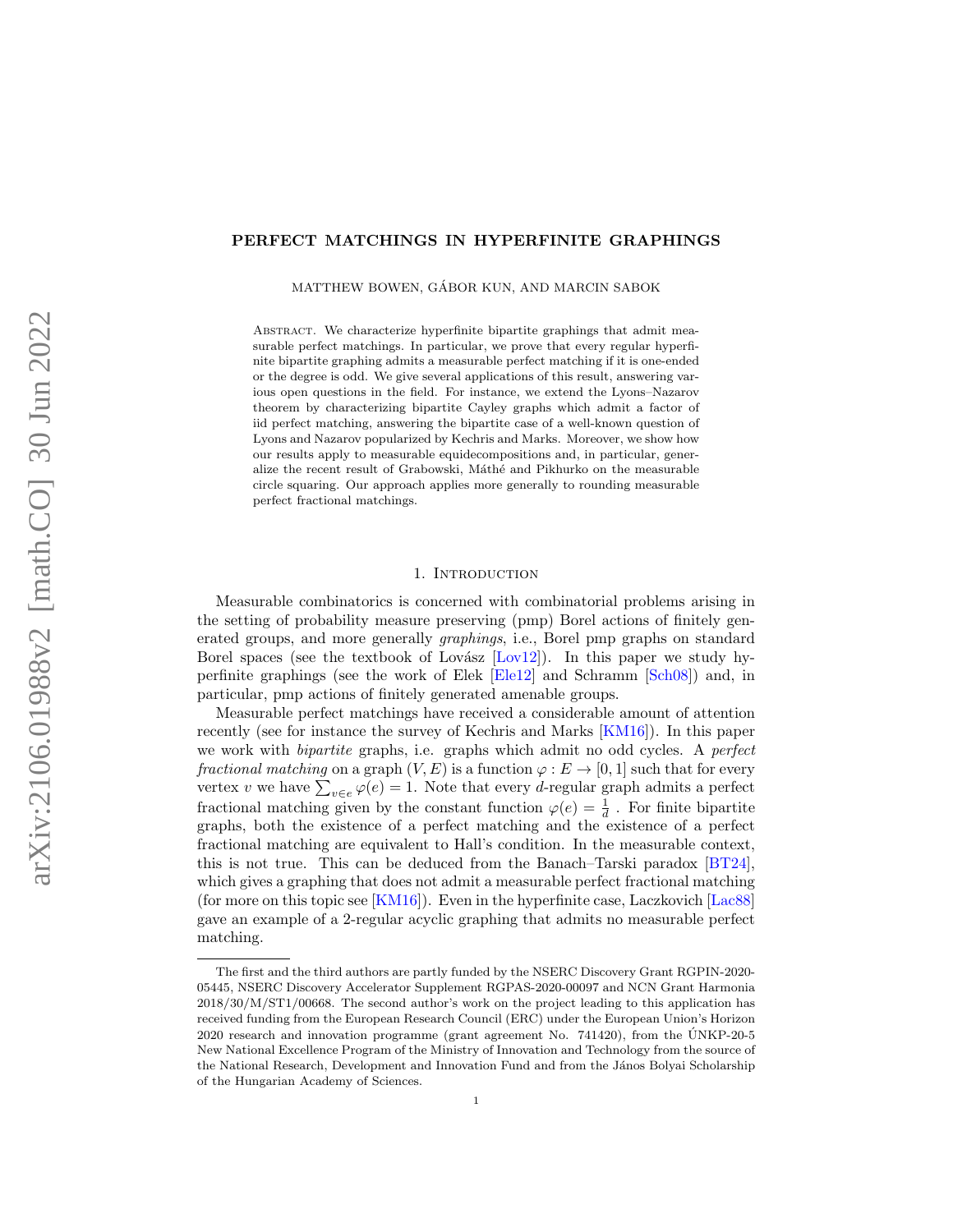Recall that in a hyperfinite graphing, every infinite connected component has either one or two ends (see the paper of Adams [\[Ada90\]](#page-41-0) or the textbook of Kechris and Miller [\[KM04,](#page-42-3) Theorem 22.3]). Note that a hyperfinite graphing is a.e. oneended if and only if the growth of balls is a.e. superlinear (see Proposition [2.1\)](#page-6-0).

For hyperfinite bipartite graphings the existence of a perfect matching is equivalent to the existence of a measurable perfect fractional matching (see Lemma [2.3\)](#page-6-1). The example of Laczkovich [\[Lac88\]](#page-43-2) shows that in the two-ended case, this does not imply the existence of a measurable perfect matching. As it turns out, even in the one-ended bipartite case the existence of a measurable perfect fractional matching does not imply the existence of a measurable perfect matching (see Example [3.1\)](#page-7-0). Our main result states that the existence of a measurable perfect matching follows in the one-ended bipartite case when a perfect fractional matching is a.e. positive.

<span id="page-1-0"></span>Theorem 1.1. Let G be a hyperfinite one-ended bipartite graphing. If G admits a measurable perfect fractional matching which is everywhere positive, then G admits a measurable perfect matching.

More generally, in Theorem [3.3](#page-9-0) we show that every measurable perfect fractional matching with hyperfinite, one-ended support is in the closure of convex combinations of measurable perfect matchings — even though, unlike in the finite case, not every extreme point of the set of perfect fractional matchings must be integral.

Theorem [1.1](#page-1-0) has been recently applied by  $\text{Timár } [\text{Tim21}]$  to construct a factor matching of optimal tail between two Poisson point processes in  $\mathbb{R}^n$ . This provides the optimal decay that a Poisson factor matching can achieve, improves previous results and answers the problem initiated by Holroyd, Pemantle, Peres and Schramm [\[HPPS09\]](#page-42-4).

As a special case of Theorem [1.1,](#page-1-0) we get measurable perfect matchings when the graphing is regular.

<span id="page-1-2"></span>Corollary 1.2. Every regular hyperfinite one-ended bipartite graphing admits a measurable perfect matching.

We show that for regular hyperfinite bipartite graphings of odd degree the assumption on one-endedness is not needed. We give a short proof of the following.

<span id="page-1-1"></span>Theorem 1.3. Every regular hyperfinite bipartite graphing of odd degree admits a measurable perfect matching.

This result is optimal, as for every even number  $d$  there exist a  $d$ -regular hyperfinite graphing, (obtained by a modification of [\[Lac88\]](#page-43-2)), which does not admit measurable perfect matchings [\[KNSS02,](#page-42-5) [CK13\]](#page-42-6). In [\[KM16,](#page-42-1) Problem 13.6] Kechris and Marks asked about the existence of measurable perfect matchings in 3-regular Borel graphs. While the answer for general bipartite graphings (even in the acyclic case) is negative [\[Kun\]](#page-43-4), Theorem [1.3](#page-1-1) shows that in case of hyperfinite bipartite graphings the answer is positive.

The regular case for graphings of arbitrary degree applies in particular to the bipartite Cayley (or Schreier) graphs induced by actions of finitely generated groups. Lyons and Nazarov [\[LN11\]](#page-43-5) proved that if the Cayley graph of a finitely generated non-amenable group is bipartite then it admits a.s. a factor of iid perfect matching. Gao, Jackson, Krohne and Seward showed that for  $n \geq 2$  and the standard set of generators of  $\mathbb{Z}^d$ , the Schreier graph of the shift of  $\mathbb{Z}^n$  on  $\{0,1\}^{\mathbb{Z}^n}$  admits a Borel perfect matching on the free part of the shift (cf. [\[KM16,](#page-42-1) Theorem 10.2]).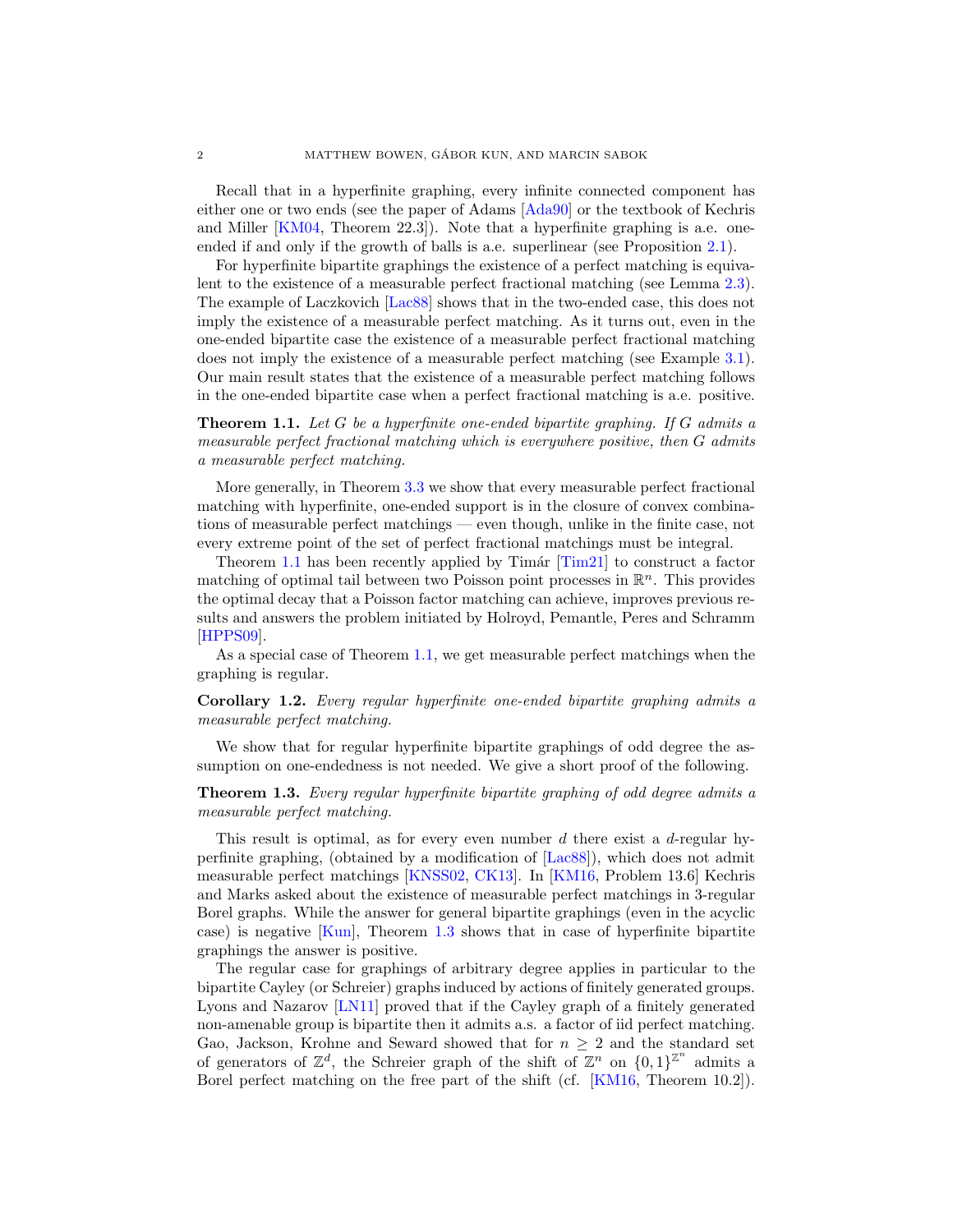More generally, finitely generated abelian groups which admit a measurable perfect matching were recently characterized by Weilacher [\[Wei,](#page-43-6) Theorem 2].

In [\[LN11\]](#page-43-5) Lyons and Nazarov asked which Cayley graphs admit a.s. a factor of iid perfect matching. The question was popularized by Kechris and Marks in their survey [\[KM16,](#page-42-1) Question 13.5]. We use Corollary [1.2](#page-1-2) to answer that question for bipartite Cayley graphs, extending the Lyons–Nazarov theorem.

<span id="page-2-0"></span>**Theorem 1.4.** Let  $\Gamma$  be a finitely generated group.

- If  $\Gamma$  is isomorphic to  $\mathbb{Z} \ltimes \Delta$  for a finite normal subgroup  $\Delta$  of odd order, then no bipartite Cayley graph of  $\Gamma$  admits a factor of iid perfect matching a.s.
- Else, if  $\Gamma$  is not isomorphic to  $\mathbb{Z} \ltimes \Delta$  for a finite normal subgroup  $\Delta$  of odd order, then every bipartite Cayley graph of  $\Gamma$  admits a factor of iid perfect matching a.s.

In Section [3](#page-7-1) we give more general theorems on rounding perfect fractional matchings in hyperfinite graphings. In Corollary [3.5](#page-10-0) we characterize hyperfinite bipartite graphings with measurable perfect matchings by reducing the problem to the twoended case. In Corollaries [3.7](#page-10-1) and [3.8](#page-10-2) we also find a regular spanning subgraphing of arbitrary degree less than the degree of the graph, in regular hyperfinite oneended bipartite graphings, and so-called balanced orientations of one-ended graph-ings with even degree, answering a question of Bencs, Hrušková and Tóth [\[BHTb,](#page-42-7) Question 6.4].

In the proofs we use particular witnesses to hyperfiniteness in one-ended hyperfinite graphings, which we call a connected toast structure. This relies on the work of Conley, Gaboriau, Marks, Tucker-Drob [\[CGMTD\]](#page-42-8) and Timár [\[Tim19\]](#page-43-7) (extending the earlier work of Benjamini, Lyons, Peres, and Schramm from [\[BLPS99\]](#page-42-9)), who showed that such graphings admit measurable one-ended spanning trees with the same connected components as the original graphing.

Our results on measurable perfect matchings can also be applied to equidecompositions. Recall that in [\[Lac90\]](#page-43-8) Laczkovich solved the Tarski circle squaring problem and showed that the unit-area disc and the unit square are equidecomposable us-ing translations in the plane. Recently, Grabowski, Máthé and Pikhurko [\[GMP17\]](#page-42-10) showed that the circle squaring is possible with measurable pieces, and Marks and Unger [\[MU17\]](#page-43-9) gave a Borel solution to the Tarski circle squaring problem (see also [Mat18] for more on the recent developments in this field. The Borel solution of Marks and Unger [\[MU17\]](#page-43-9) was the first to use a rounding algorithm for Borel flows on Schreier graphs of  $\mathbb{Z}^d$ .

In Section  $10$ , we show that the measurable circle squaring of Grabowski, Máthé and Pikhurko can be deduced from our results. We give a couple of proofs, which are different from those of Grabowski, Máthé and Pikhurko [\[GMP17\]](#page-42-10) and of Marks and Unger [\[MU17\]](#page-43-9). In particular, we do not refer to the discrepancy estimates of Laczkovich. The first proof reduces the circle squaring to find a perfect matching in a regular one-ended hyperfinite graph and uses Laczkovich's results on uniformly spread sets. The second proof relies on the fact that Laczkovich provides two independent sets of translations that witness circle squaring. This proof also shows that if two measurable sets admit two equidecompositions by two independent sets of vectors, then they are measurably equidecomposable by the union of these two sets of vectors.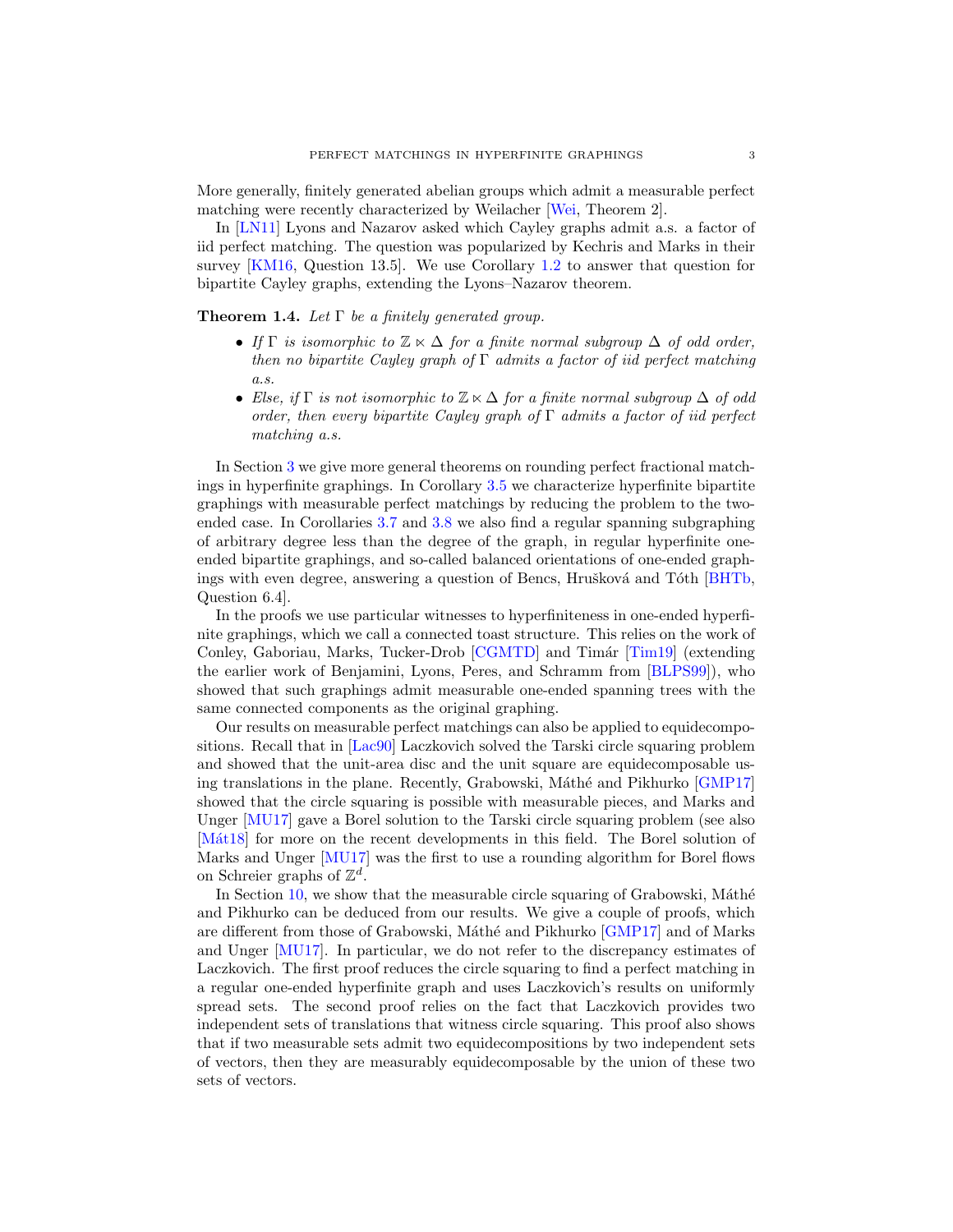1.1. Future work. The characterization of (not necessarily hyperfinite) bipartite graphings with measurable perfect matchings seems beyond reach. Very recently, the second author [\[Kun\]](#page-43-4) gave an example of a d-regular, acyclic, measurably bipartite graphing that admits no measurable perfect matching. Our paper characterizes the hyperfinite case. The other case that can be handled is the case of bipartite graphings with large expansion, including actions of groups with the Kazhdan Property (T). This idea plays a crucial role in the papers of Margulis [\[Mar80\]](#page-43-11), Sullivan [\[Sul81\]](#page-43-12) and Drinfeld [\[Dri84\]](#page-42-11) on the Banach-Ruziewicz problem. Lyons and Nazarov [\[LN11\]](#page-43-5) also use expansion in order to prove that non-amenable groups a.s. admit factor of iid perfect matchings. In [\[GMP20\]](#page-42-12) Grabowski, Máthé and Pikhurko used expansion to prove that bounded, measurable sets of nonempty interior and equal measure in  $\mathbb{R}^n$  ( $n \geq 3$ ) admit a measurable equidecomposition. The question of which pairs of compact sets of equal measure in  $\mathbb{R}^3$  admit a measurable equidecomposition still seems to be a hard problem to understand; see the work of Ciesta and Grabowski [\[CG\]](#page-42-13)).

The non-bipartite case is much more technical, similarly as for finite graphs.  $Csóka$  and Lippner  $\lceil CL17 \rceil$  proved that every non-amenable Cayley graph a.s. admits a factor of iid perfect matching. We expect that this holds for amenable one-ended Cayley graphs.

# Question 1.5. Does every one-ended Cayley graph admit a factor of iid perfect matching a.s.?

Csóka, Lippner, and Pikhurko [\[CLP16\]](#page-42-15) showed that bipartite graphings of maximal degree d admit a measurable edge coloring with  $d+1$  colors. Grebik and Pikhurko [\[GP20\]](#page-42-16) showed that this estimate works in the non-bipartite case, matching the general optimal bound in the finite case. A natural strengthening of Corollary [1.2](#page-1-2) would be given by a positive answer to the following question.

Question 1.6. Does every d-regular one-ended bipartite hyperfinite graphing admit a measurable edge coloring with d colors?

Another interesting question is connected with the measure preserving assumption in our results. In the non-pmp case, Conley and Miller [\[CM17\]](#page-42-17) showed that hyperfinite acyclic Borel graphs of degree at least 2 and with no injective rays of degree 2 on even indices admit measurable perfect matchings. It would be interesting to know if the results of the current paper hold in the non-pmp setting as well. The main difficulty seems to lie in extending the results on the existence of a.e. one-ended spanning trees in hyperfinite graphings used in Section [5](#page-13-0) to the non-pmp case.

1.2. Organization. The paper is organized as follows. In Section [2](#page-4-0) we collect the basics and notation, and in Section [3](#page-7-1) we state our main result, Theorem [3.3,](#page-9-0) in its full generality and discuss some of its applications. In Section [4](#page-11-0) we introduce some of the basic tools of our construction, prove Theorem [1.3](#page-1-1) and discuss the structure of the perfect fractional matching polytope. Section [5](#page-13-0) introduces another important tool, namely connected toasts, and shows how they can be used in constructing useful families of cycles. In Section [4](#page-11-0) we prove a special case of our main result, which implies Corollary [1.2.](#page-1-2) Section [7](#page-21-0) is devoted to the analysis of a complementary special case. Section [8](#page-29-0) gets the two previous special cases together and proves Theorem [3.3](#page-9-0) in its full generality. In Section [9](#page-31-0) we apply our results to prove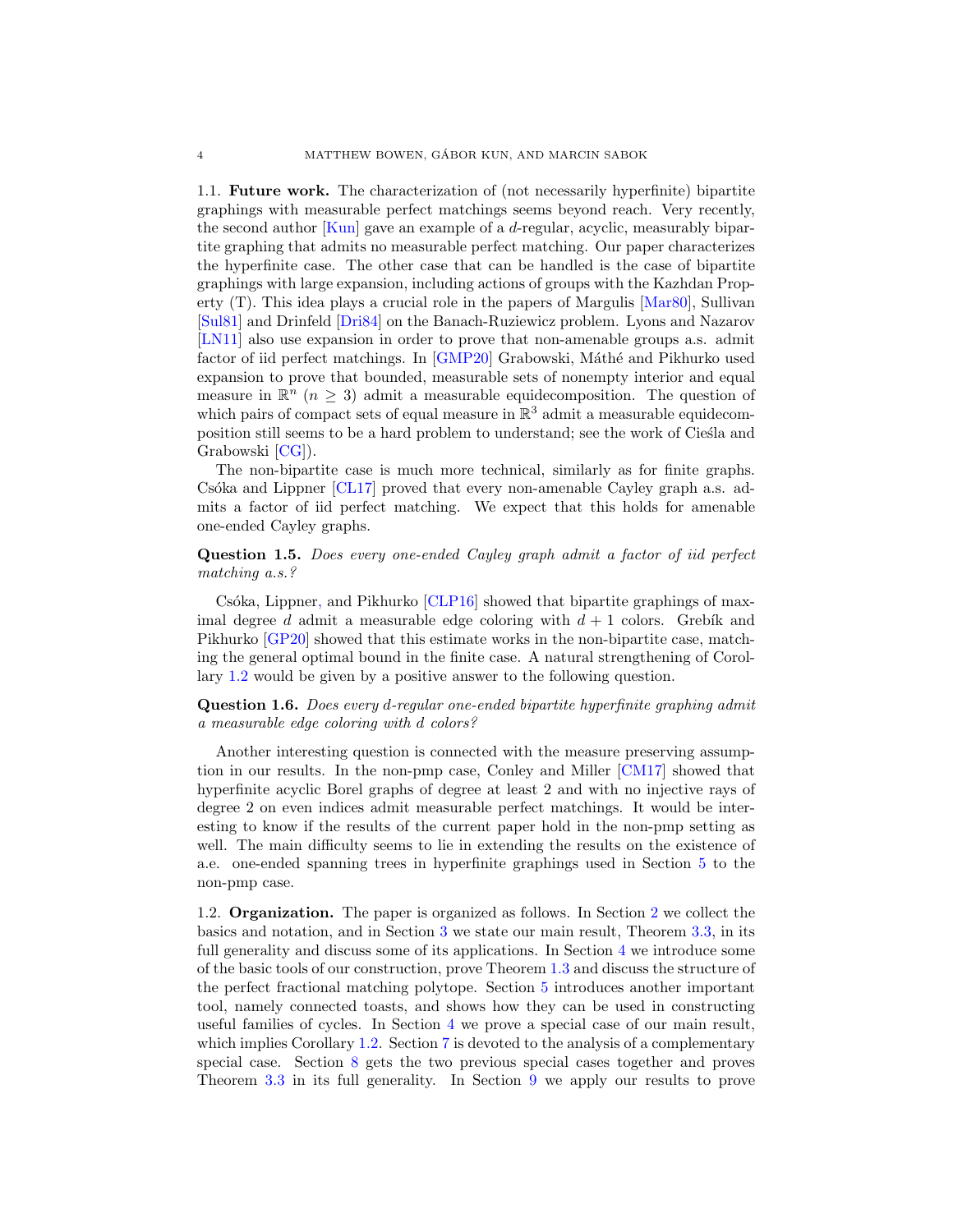Theorem [1.4,](#page-2-0) and in Section [10](#page-36-0) we show how our result implies the measurable circle squaring. The Appendix consists of the proofs of Proposition [2.1](#page-6-0) on equivalent characterizations of a.e. two-ended graphings and of Lemma [2.2](#page-6-2) on finding locally finite one-ended hyperfinite subgraphings.

Acknowledgements. The authors would like to thank Alexander Kechris, László Lovász, Russell Lyons, Oleg Pikhurko, Mikael de la Salle and other participants of Damien Gaboriau's groupe de travail Actions! in Lyon, as well as Adám Timár for many helpful comments and discussions.

### 2. NOTATION AND BASICS

<span id="page-4-0"></span>Given a real number x, we denote by  $\{x\}$  the fractional part of x and by  $|x|$  the integral part of x.

A countable Borel equivalence relation E on a standard probability space  $(V, \nu)$ is probability measure preserving (pmp) if every partial Borel bijection whose graph is contained in  $E$  preserves the measure. A countable Borel equivalence relation E on a standard Borel space is hyperfinite if it is an increasing union of Borel equivalence relations with finite equivalence classes.

A locally countable Borel graph G on a standard probability space  $(V, \nu)$  is probability measure preserving if the equivalence relation induced by its connected components is pmp. Equivalently,  $G$  is pmp if for some (equivalently, any) sequence of Borel involutions  $T_n$  with  $E(G) = \bigcup_{n \in \mathbb{N}} T_n$ , each  $T_n$  preserves the measure (see [\[KM16\]](#page-42-1)).

A locally countable Borel graph  $G$  on a standard Borel space  $V$  is hyperfinite if the equivalence relation induced by its connected components is hyperfinite. A graphing is *hyperfinite* if it is hyperfinite a.e. If a locally countable Borel graph  $G$ is defined on a standard probability space  $(V, \nu)$ , then G is a.e. hyperfinite if and only if for every  $\varepsilon > 0$  there exists k and a Borel set  $V' \subseteq V$  with  $\nu(V \setminus V') < \varepsilon$ such that all the components of the graph induced by  $G$  on  $V'$  have size at most  $k$ (see [\[Ele12\]](#page-42-0)). Any Schreier graph of an amenable group action is a.e. hyperfinite.

In this paper, a graphing is a Borel, locally countable probability measure preserving graph on a standard probability space  $(V, \nu)$ . We use the standard graph theoretic notation and refer to V as to  $V(G)$  and denote the set of edges by  $E(G)$ . For a set  $W \subseteq V$  we write  $\partial W$  for the set of edges between a vertex in W and a vertex not in W and  $E(W)$  for the set of edges between vertices of W. For a set  $W \subseteq V$  we write  $N(W)$  for the set of vertices adjacent to at least one vertex in W. A graph is d-regular if the degree of every vertex is equal to d and a graph is regular if it is d-regular for some  $d \in \mathbb{N}$ . Given a graphing G on  $(V, \nu)$ , there is a natural probability measure on the set of edges  $E(G)$  (see e.g. [\[KM04,](#page-42-3) Section 18]), which we denote by  $\mu$  defined for  $F \subseteq E(G)$  as  $\mu(F) = \frac{1}{2} \int_X \deg_F(x) d\nu$ , where  $\deg_F(x)$ is the degree in the spanning subgraph induced by  $F$ . Equivalently,  $[Lov12, 18.2]$ for  $A, B \subseteq V(G)$  we have  $\mu(A \times B) = \int_A \deg_B(x) d\nu(x)$ , where  $\deg_B(x)$  denotes the number of edges from  $x$  to  $B$ . We use the standard measure theoretic terminology regarding  $(E(G), \mu)$ , e.g., we say that two measurable sets are *essentially equal* if their symmetric difference is a null set.

Throughout this paper we will work primarily with perfect fractional matchings. Given a locally countable graph (or a graphing) G, function  $f: V(G) \to \mathbb{N}$ , and a function  $c: E(G) \to \mathbb{N}$ , we say that a symmetric function  $\tau: E(G) \to [0, \infty)$ is a perfect fractional f-matching bounded by c if  $\tau(x, y) \leq c(x, y)$  for each edge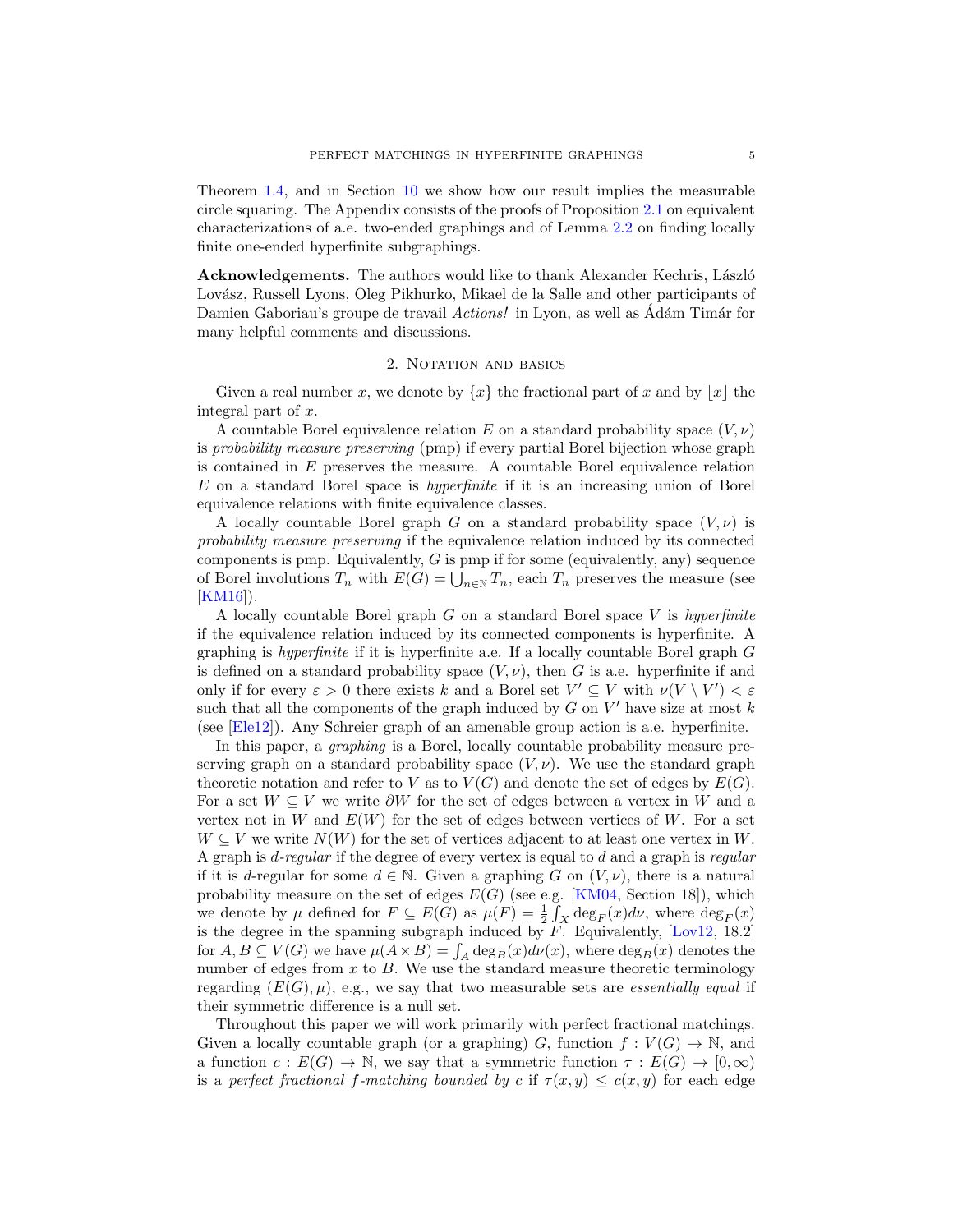$(x, y) \in E(G)$ , and  $\sum_{y \in N(x)} \tau(x, y) = f(x)$  for every  $x \in V(G)$ . A perfect fmatching bounded by c is a perfect fractional f-matching bounded by c, which takes values in N.

Given a group  $\Gamma$  and a probability measure on [0, 1] we consider its Bernoulli shift, i.e.,  $[0, 1]^\Gamma$  equipped with the product measure and a natural probability measure preserving action of the group Γ. A Cayley graph G of Γ admits a factor of iid perfect matching if there is a Γ-invariant measure on the set of perfect matchings of G which is a factor of the Bernoulli shift. Factor of iid processes can be phrased in terms of measurable subsets of the Bernoulli shift. For example, a Cayley graph of Γ admits a factor of iid perfect matching if and only if there exists a measurable a.e. perfect matching of the corresponding Schreier graphing on the Bernoulli shift.

Given a bounded Polish metric space  $(X, \rho)$  and two Borel probability measures  $\kappa_1, \kappa_2$  on X, a coupling is a Borel probability measure on  $X \times X$  whose marginals are  $\kappa_1$  and  $\kappa_2$ . The *Wasserstein distance* (a.k.a. the *Kantorovich–Rubinstein distance*)  $W(\kappa_1, \kappa_2)$  is defined as the infimum of  $\int_{X \times X} \rho(x, y) d\kappa(x, y)$  where  $\kappa$  is a coupling of  $\kappa_1$  and  $\kappa_2$ . The space  $\mathcal{P}(X)$  of Borel probability measures on X equipped with the Wasserstein distance is also a Polish metric space [\[Vil03,](#page-43-13) Theorem 6.18], and the Wasserstein distance induces the weak topology on  $\mathcal{P}(X)$  [\[Vil03,](#page-43-13) Theorem 6.9].

A probability measure preserving (pmp) action of a group Γ on a standard Borel space X with a Borel probability measure  $\mu$  (invariant under the action) is usually denoted by  $\Gamma \curvearrowright (X, \mu)$ . We say that an action is *totally ergodic* if every infinite subgroup of  $\Gamma$  acts ergodically on X. Any Bernoulli shift of  $\Gamma$  is totally ergodic.

Given an infinite graph  $G$ , two semi-infinite paths are *end-equivalent* if for every finite set  $F \subseteq V$  they can be connected by a path contained in  $V \setminus F$ . An end of G is an end-equivalence class of semi-infinite paths. In particular, for a finite  $n$ an infinite graph has *n* ends if for every finite set  $F \subseteq V$ , the induced graph on  $V \setminus F$  has at most n connected components containing a semi-infinite path, and there exists a finite set  $F \subseteq V$  such that the induced graph on  $V \setminus F$  has exactly n components containing a semi-infinite path. For locally finite graphs, this is a special case of the definition of the space of topological ends of a topological space [\[Fre31\]](#page-42-18). Any hyperfinite graphing has at most two ends in a.e. connected component (see [\[Ada90,](#page-41-0) Theorem 5.1] for the locally finite case and [\[JKL02,](#page-42-19) Lemma 3.23] for the general case). We say that a graphing  $G$  is *n*-ended if the connected component of every vertex of  $G$  has  $n$  ends.

It is well-known that if the Cayley graph of a finitely generated group is twoended, then the group admits  $\mathbb Z$  as a normal subgroup of finite index, (see [\[SW79,](#page-43-14) Theorem 5.12] or [\[TY16\]](#page-43-15)). More generally, a connected vertex-transitive graph is two-ended if and only if it is quasi-isometric to  $\mathbb Z$  (see [\[Tro84,](#page-43-16) [Los87\]](#page-43-17) or [\[MR,](#page-43-18) Corollary 3.13]).

A graphing has *linear growth* if for every vertex x there exists a  $C$  such that  $|B(x, r)| \leq Cr$  for every r. Note that this is equivalent to saying that for every orbit there exists a constant  $C$  such that for every vertex  $x$  there is a constant  $D$ such that  $|B(x, r)| \leq Cr + D$ .

The following proposition collects the equivalent characterizations of a.e. twoended graphings. It shows that a graphing is a.e. two-ended if and only if it has a.e. linear growth. In particular, hyperfinite graphings of a.e. superlinear growth are one-ended. This was essentially known and mostly proved. Benjamini and Hutchcroft [\[BH21,](#page-41-1) Theorem 1.2, Remark 2.3] proved one of the implications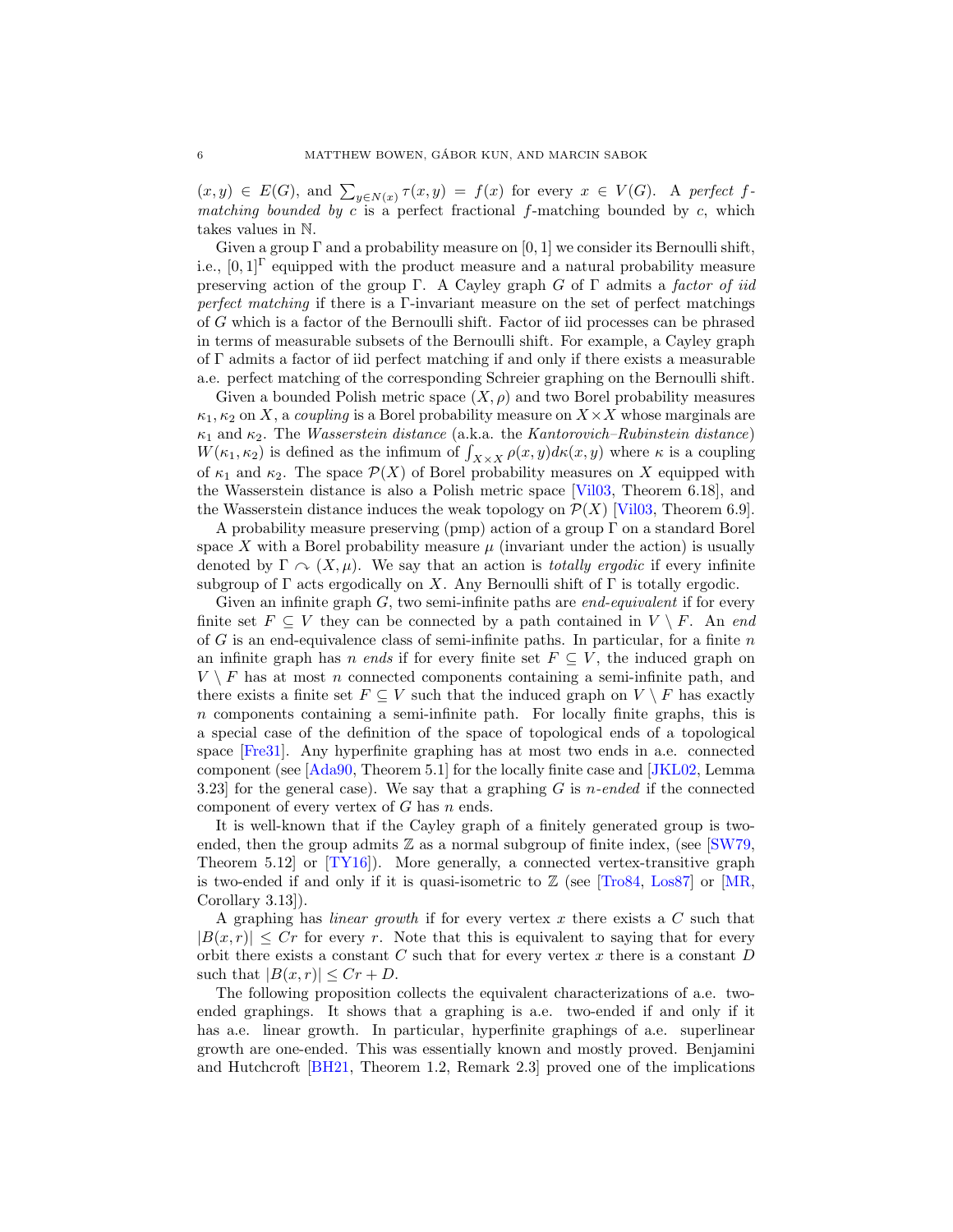and mentioned another, and many ingredients of the proof essentially appear in their work, though they are phrased somewhat differently. In [\[CGMTD\]](#page-42-8), Conley, Gaboriau, Marks and Tucker-Drob proved for every graphing that a.e. superlinear growth implies the existence of an a.e. one-ended subforest, though they only included the proof in case of superquadratic growth (see [\[CGMTD,](#page-42-8) Theorem 2.6 and Remark 2.7]). We give a proof of the proposition below in the Appendix. The proof uses the existence of one-ended subforests (whose components may be smaller than those of a graphing), which exist in any graphing with only infinite components that is nowhere two-ended. For amenable one-ended unimodular random graphs, the latter was proved by Timár  $[Tim19]$ , and the general statement was proved by Conley, Gaboriau, Marks and Tucker-Drob [\[CGMTD,](#page-42-8) Theorem 2.1].

<span id="page-6-0"></span>Proposition 2.1. Let G be a locally finite graphing. The following are equivalent.

- (i) G has linear growth a.e.
- (ii)  $G$  is two-ended a.e.
- (iii) There exists a measurable partition  $V(G) = \bigcup_{n=1}^{\infty} A_n$  a.e. such that for every  $n > 0$  the induced graph on  $A_n$  consists of infinite components, and there exists a measurable family  $C_n$  of connected non-adjacent sets of size at most n such that  $\bigcup \mathcal{C}_n \subseteq A_n$  and the induced graph on  $A_n \setminus \bigcup \mathcal{C}_n$  has only finite, connected components, all of these are adjacent to exactly two sets of  $C_n$ , and every vertex of  $C_n$  is adjacent to exactly two components of  $A_n \setminus \bigcup \mathcal{C}_n$  .

We will be working in the setting when the vertex set  $V$  is endowed with a probability measure  $\nu$ . The graphing G does not need to be of bounded degree, and in general  $\mu$  may not be a probability measure. However, the following lemma helps to reduce some some problems regarding locally countable graphings to the setting of locally finite graphings. The lemma is a version of [\[CGMTD,](#page-42-8) Theorem 2.1] for graphings which are not necessarily locally finite. We will use it in the hyperfinite case only, but the statement does not need this assumption. The proof of the lemma below is included in the Appendix.

<span id="page-6-2"></span>**Lemma 2.2.** Let G be a graphing which is nowhere zero-ended or two-ended. Then G admits a hyperfinite one-ended spanning subgraphing H such that  $\mu(H) < \infty$ , in particular, H is a.e. locally finite.

The following lemma is implicit in [\[Weh92\]](#page-43-19), [\[Lac96\]](#page-43-20) or [\[CS22\]](#page-42-20) in case of amenable group actions.

<span id="page-6-1"></span>**Lemma 2.3.** Let G be a hyperfinite locally finite graphing,  $H \subseteq G$  a spanning subgraphing,  $f: V(G) \to \mathbb{N}$  and  $a, b: E(G) \to [0, \infty)$  be measurable such that  $a(e) \leq b(e)$  holds for every edge e. Assume that there exists a perfect fractional f-matching on G such that for every edge  $e \in E(H)$  its value is in  $[a(e), b(e)]$ . Then there exists a measurable perfect fractional f-matching on G with values in  $[a(e), b(e)]$  for  $e \in E(H)$ .

*Proof.* First, we can find a probability measure  $\mu'$  on  $E(G)$  which is equivalent to  $\mu$  (i.e.  $\mu \ll \mu'$  and  $\mu' \ll \mu$ ) and such that  $a, b \in L^2(E(G), \mu')$ . Using the hyperfiniteness of G, take a sequence of measurable partitions  $C_n$  of measurable subsets  $V_n \subseteq V$  into finite subsets such that  $\nu(V_n) \geq 1 - \frac{1}{2^n}$ . Construct a sequence of functions  $g_n \in L^2(E(G), \mu')$  with  $g_n(e) \in [a(e), b(e)]$  for all  $e \in E(H)$ . For each n and an element F of  $\mathcal{C}_n$  choose the lexicographically least function  $\varphi_n(F)$  on the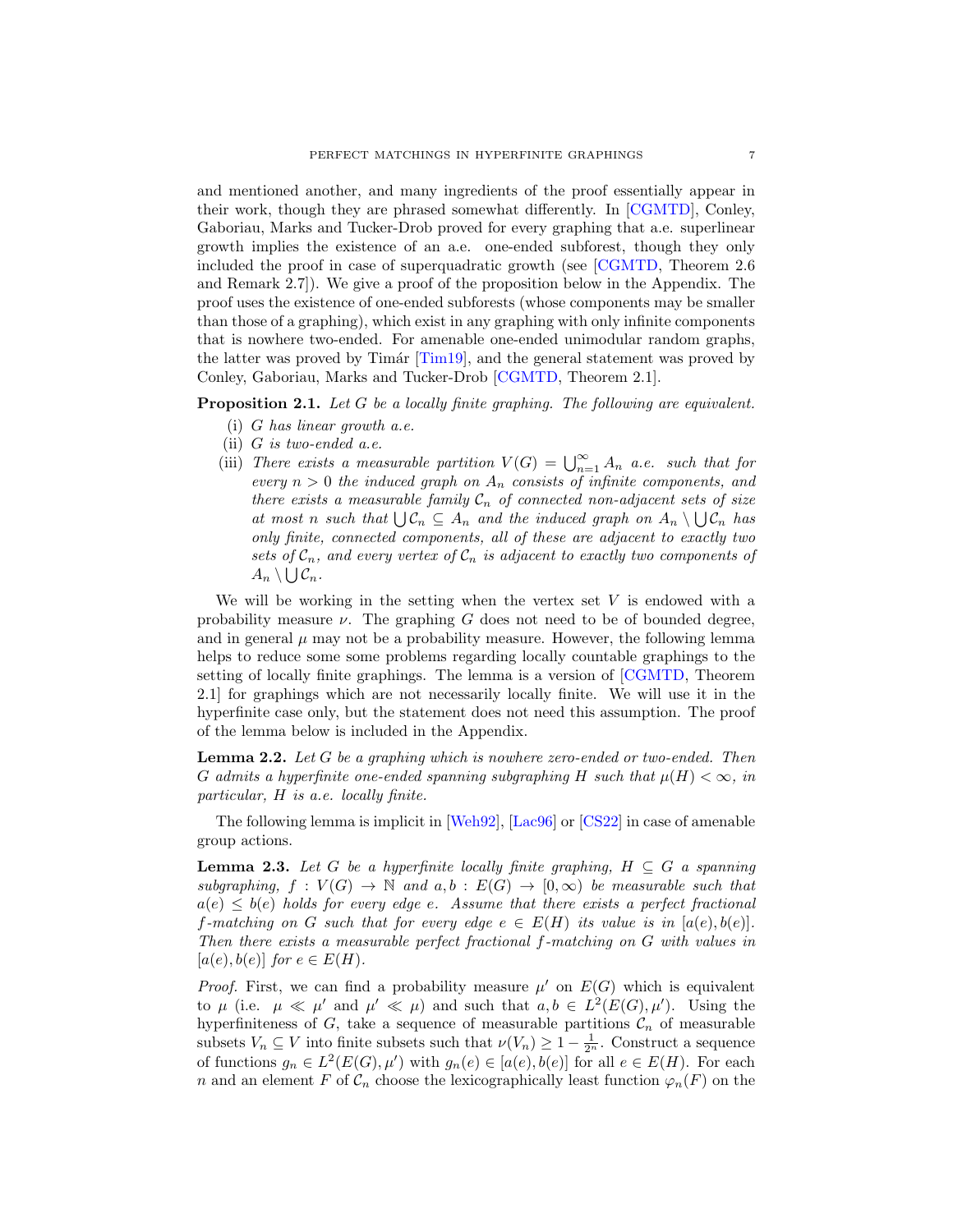edges in  $F$  which can be extended to a perfect fractional  $f$ -matching bounded by a and b on the edges of H. For each n, let  $g_n \in L^2(E(G), \mu')$  be any function that extends the union of  $\varphi_n(F)$  for all  $F \in \mathcal{C}_n$  and such that  $||g_n||_2 \le ||b||_2$ . Each function  $g_n$  is a perfect f-matching on the vertices that are in the interior of a cell in  $\mathcal{C}_n$ . The sequence  $g_n$  has a weakly convergent subsequence in  $L^2(E(G), \mu')$ and write  $g$  for its limit. By Mazur's lemma, there exists a sequence of convex combinations of  $g_n$ 's that converges to g in  $L^2(E(G), \mu')$  and that easily implies that g is a.e. a fractional perfect f-matching that is bounded by  $a$  and  $b$  on the edges of H.

The following basic lemma will be used in Section [5.](#page-13-0)

<span id="page-7-2"></span>**Lemma 2.4.** Let G be a finite, connected graph and  $N \subset V(G)$  a subset of even size. Then there exists a spanning subgraph  $H$  of  $G$  such that every vertex of  $P$  has odd degree in H, and every vertex of  $V(G) \setminus P$  has even degree in H.

*Proof.* We prove by induction on the size of N. If  $N = \emptyset$  then H can be the edgeless spanning subgraph. Else choose two different vertices  $s, t \in N$ . Let L denote a path connecting s and t. By induction, there exists a spanning subgraph H' of G such that the degree of each vertex in  $N \setminus \{s, t\}$  is odd, and the degrees of the other vertices are even in  $H'$ . Let  $E(H)$  be the symmetric difference of  $E(L)$ and  $E(H')$ . ).  $\Box$ 

## 3. Measurable fractional matchings

<span id="page-7-1"></span>In this section we collect some definitions and facts concerning measurable fractional matchings that will be used in the remainder of the paper and give a general formulation of our main results.

Our main results will show that one can convert measurable perfect fractional matchings into measurable perfect matchings and it applies to hyperfinite oneended graphings in 'most' circumstances (including regular graphings). However, the example below shows that we cannot in general round measurable fractional matchings in one-ended graphings without some additional assumptions.

<span id="page-7-0"></span>**Example 3.1.** There exists a hyperfinite one-ended bounded degree (measurably) bipartite graphing that admits a measurable perfect fractional matching but no measurable matching.

Proof. We begin with a construction of a bipartite graphing since it is slightly simpler than that of a measurably bipartite graphing.

Recall that in [\[Lac88\]](#page-43-2) Laczkovich constructed a 2-regular graphing without a measurable perfect matching. Namely, consider the irrational rotation on the circle  $x \mapsto x + \alpha \pmod{1}$  (with  $\alpha < \frac{1}{2}$ ) and let  $G_{\alpha}$  be the Schreier graph of the induced action. The rotation by  $2\alpha$  is ergodic and this implies that there is no measurable perfect matching in  $G_{\alpha}$  (cf. Claim [9.2\)](#page-32-0).

Now, let  $\beta$  be such that  $\alpha, \beta$  and 1 are linearly independent over the rationals, and consider the action of  $\mathbb{Z}^2$  on [0, 1] induced by the rotations by  $\alpha$  and  $\beta$ . Denote by  $G_{\alpha,\beta}$  its Schreier graphing. For each edge coming from  $G_{\beta}$  replace that edge by a cycle of length 4, connected by two opposite edges, as in Figure [1,](#page-8-0) and denote this graphing by G. In order to define the probability measure on  $V(G)$  let H be the five-vertex graph consisting of a vertex connected by an edge to a fourcycle. Consider the set  $[0, 1] \times V(H)$  with the uniform probability measure and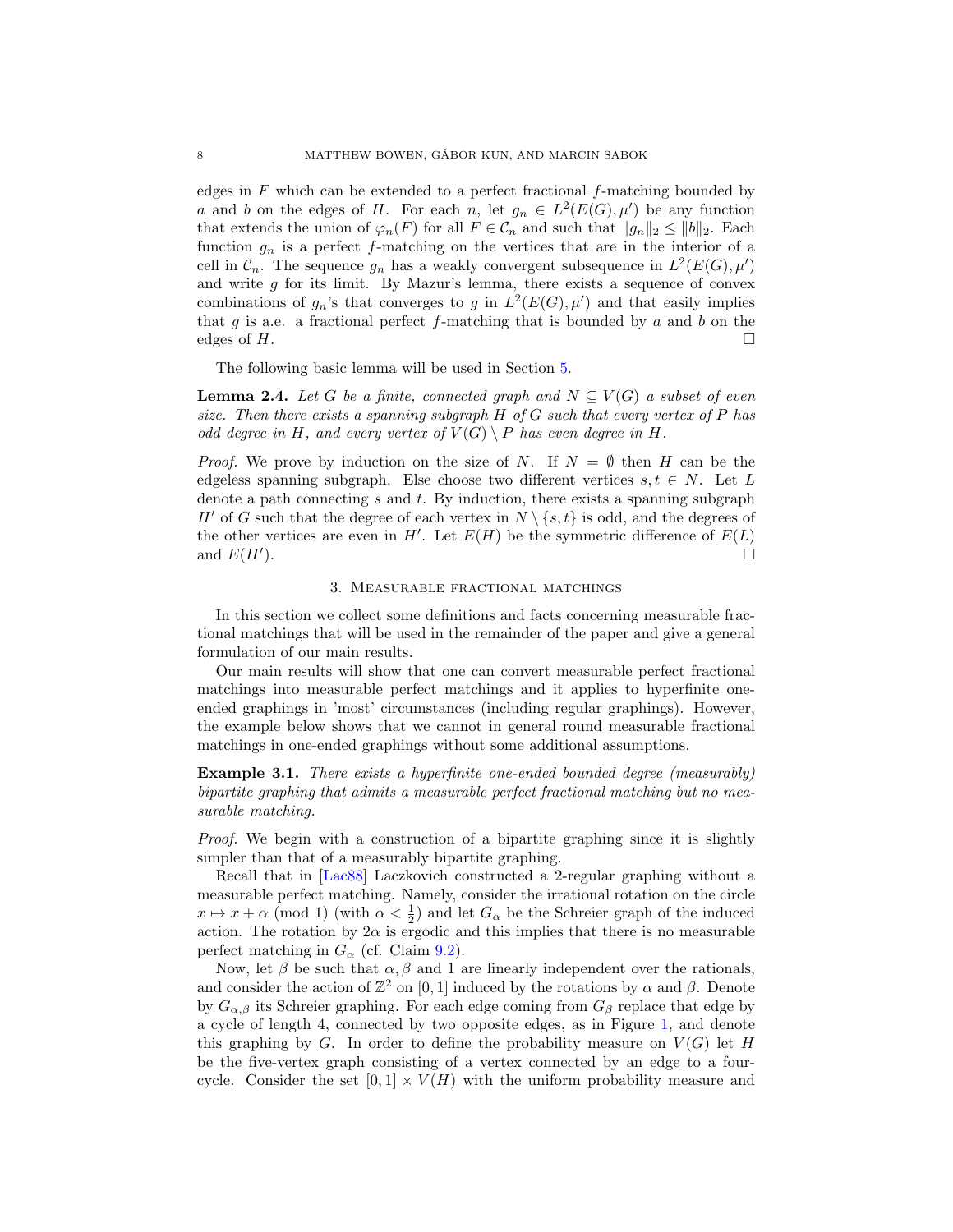the bijection  $V(G) \to [0,1] \times V(H)$  mapping every vertex of  $V(G)$  to a pair: the first coordinate is the closest vertex of  $G_{\alpha,\beta} = [0,1]$  to the left, and the second coordinate is its position in the isomorphic copy of H consisting a vertex of  $G_{\alpha,\beta}$ and the four-cycle to its right. This induces a probability measure on  $V(G)$ . It is not difficult to see that G is hyperfinite, given that  $G_{\alpha,\beta}$  is hyperfinite. G is pmp because  $G_{\alpha}$  is pmp and the extra edges are covered by six pmp involutions.



<span id="page-8-0"></span>FIGURE 1. A component of the graph from Example [3.1](#page-7-0)

The fact that the graphing  $G$  is hyperfinite and one-ended follows from the hyperfiniteness and one-endedness of  $G_{\alpha,\beta}$ . G admits a perfect fractional matching which is a perfect matching on the 4-cycles and is equal to  $\frac{1}{2}$  on the edges from  $G_{\alpha}$ . Note that a measurable perfect matching on G would have to be a perfect matching on each 4-cycle and hence its restriction to the edges of  $G_{\alpha}$  would be a perfect matching in  $G_{\alpha}$ .

Now we describe the construction of a measurable bipartite graphing. It is based on the construction above and the second author's construction from [\[Kun21\]](#page-43-21). Let  $0 < \alpha, \beta < 1$  be irrational and linearly independent over the rationals. Consider the following four isometries of the real line:  $x \mapsto x$ ,  $x \mapsto x + 2\alpha$ ,  $x \mapsto 2 - x$ ,  $x \mapsto$  $2\alpha - x$ , and the measurably bipartite graphing  $H_{\alpha}$  whose classes I and J are Borel isomorphic to the intervals [0, 1] and  $[\alpha, 1 + \alpha]$ , respectively, and the set of edges corresponds to the union of the restrictions of the graphs of the four isometries. As shown in [\[Kun21\]](#page-43-21), the graphing  $H_{\alpha}$  does not admit a measurable perfect matching. For every  $i \in I$ ,  $i \leq 1 - \beta$  add a cycle of length 4 to the graphing  $H_{\alpha}$ , and connect one vertex of the cycle to i and the opposite vertex to  $i + \beta$ . Denote the induced graphing by  $H_{\alpha,\beta}$ .

As before, the fact that  $H_{\alpha,\beta}$  is hyperfinite follows from the fact that a Schreier graphing of an action of an amenable group is hyperfinite. It is one-ended by Proposition [2.1,](#page-6-0) since every component of  $H_{\alpha,\beta}$  contains infinitely many components of  $H_{\alpha}$ .

Again,  $H_{\alpha,\beta}$  admits a measurable perfect fractional matching which is a perfect matching on the 4-cycles and is equal to  $\frac{1}{2}$  on the edges from  $H_{\alpha}$ . Any measurable perfect matching on  $H_{\alpha,\beta}$  would have to be a perfect matching on each 4-cycle and hence its restriction to the edges of  $H_{\alpha}$  would be a perfect matching in  $H_{\alpha}$ .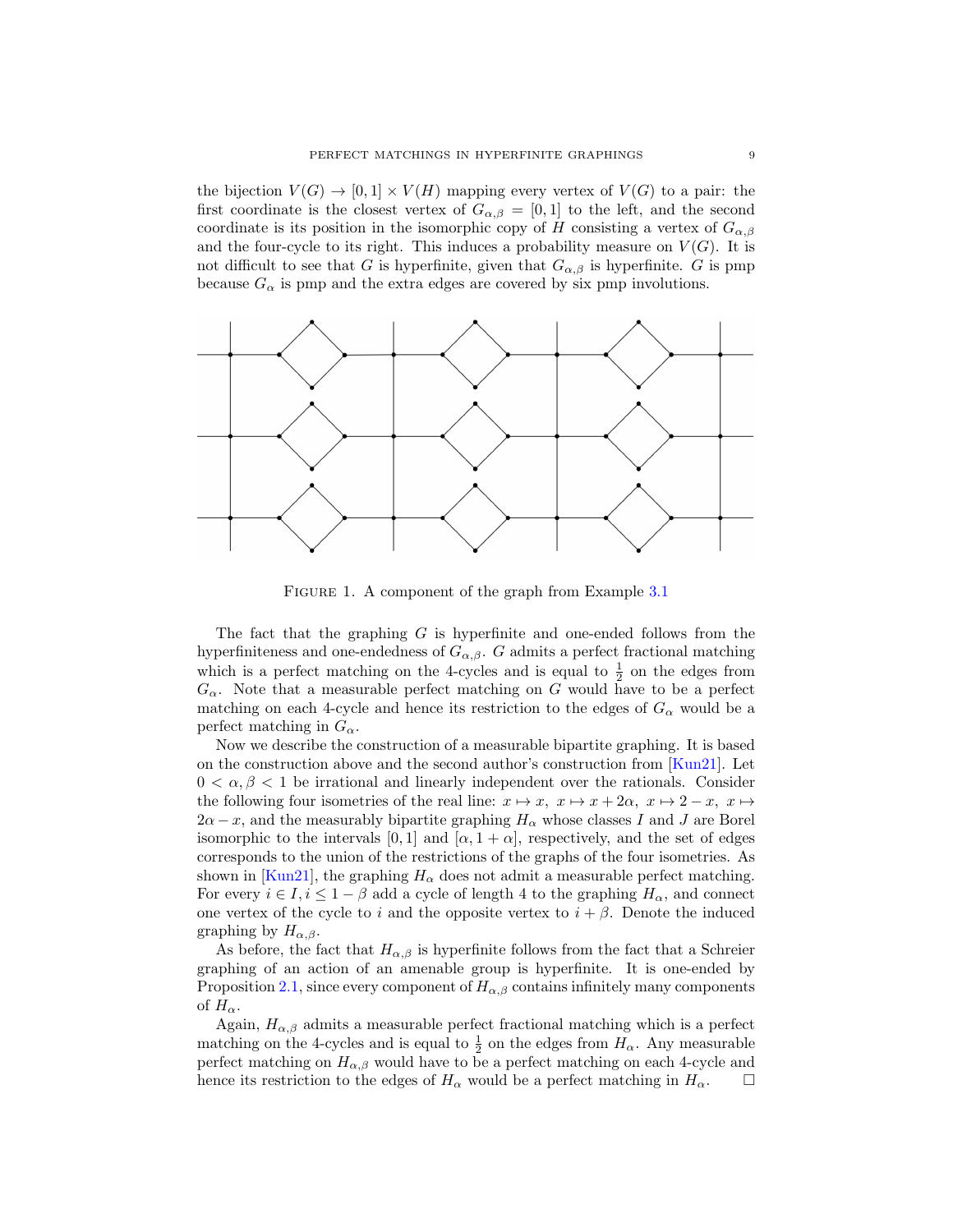This example shows that it is possible to construct one-ended graphings and perfect fractional matchings that are forced to obtain specific values on some edges. After removing these forced edges, the remaining graphing may be two-ended and admit no measurable perfect matching. In order to avoid this problem we consider the following notion.

**Definition 3.2.** Given a graphing G, measurable  $f: V(G) \to \mathbb{N}$  and  $c: E(G) \to \mathbb{N}$ and a measurable perfect fractional f-matching  $\tau$ , the support of  $\tau$  with respect to c is

$$
supp(\tau, c) = \{ e \in E(G) : 0 < \tau(e) < c(e) \}.
$$

If c is equal to 1 everywhere, then we write  $\text{supp}(\tau)$  for  $\text{supp}(\tau, c)$ .

Now we can state our main theorem on rounding measurable perfect fractional matchings.

<span id="page-9-0"></span>**Theorem 3.3.** Let G be a bipartite graphing  $f : V(G) \to \mathbb{N}$  be integrable and  $c: E(G) \to \mathbb{N}$  be measurable. Suppose that G admits a measurable perfect fractional f-matching  $\tau$  such that  $\text{supp}(\tau, c)$  is hyperfinite and nowhere two-ended. Then G admits a measurable perfect f-matchings  $\sigma$  bounded by c such that  $|\sigma - \tau| < 1$ . Moreover,  $\tau$  belongs to the closure of the convex hull of such measurable perfect f-matchings, with respect to the a.e. convergence.

In particular, Theorem [3.3](#page-9-0) implies that under its assumptions a.e. edge in  $\text{supp}(\tau, c)$  belongs to a measurable perfect f-matching bounded by c such that  $|\sigma - \tau| < 1.$ 

The support is defined above for a given perfect fractional matching. However, there is always an essentially largest such support for a given graphing, as shown in the next lemma.

<span id="page-9-1"></span>**Lemma 3.4.** Let G be a graphing,  $f : V(G) \to \mathbb{N}$  and  $c : E(G) \to \mathbb{N}$  be measurable. If there exists a measurable perfect fractional  $f$ -matching bounded by  $c$  then there exists a measurable perfect fractional f-matching  $\phi_{\text{max}}$  bounded by c such that for every measurable perfect fractional f-matching  $\psi$  bounded by c the set supp $(\psi, c)$  $supp(\phi_{\text{max}}, c)$  is a nullset.

*Proof.* We define a sequence of perfect fractional  $f$ -matchings in the following way. Start with an arbitrary measurable perfect fractional f-matching  $\phi_0$ . Assume that given the measurable perfect fractional f-matching  $\phi_n$  there exists a measurable perfect fractional f-matching  $\psi$  that does not satisfy the condition of the lemma (with  $\phi_n$  replacing  $\phi_{\text{max}}$ ).

Consider sup<sub>y</sub>  $\mu(\text{supp}(\psi, c) \setminus \text{supp}(\phi_n, c))$ , where the supremum is taken over all such perfect fractional f-matchings  $\psi$ , and pick a  $\psi_n$  for which  $\mu(\text{supp}(\psi_n, c) \setminus$ supp $(\phi_n, c)$ ) is at least the half of this supremum. Set  $\phi_{n+1} = (1 - \frac{1}{2^n})\phi_n + \frac{1}{2^n}\psi_n$ . The sequence  $\phi_n$  is uniformly convergent, and the limit  $\psi_{\text{max}}$  is a measurable perfect fractional f-matching bounded by c. Note that  $\text{supp}(\psi_{\text{max}}, c) = \bigcup_{n=1}^{\infty} \text{supp}(\phi_n, c)$ . Hence  $\psi_{\text{max}}$  satisfies the lemma by the choice of  $\psi_n$ .

Finally, as a corollary to Theorem [3.3,](#page-9-0) we can give our characterization of hyperfinite graphings with measurable perfect matchings — via a reduction to the two-ended case. Note that a measurable perfect fractional matching of essentially maximal support can be found effectively as in the proof of Lemma [3.4.](#page-9-1)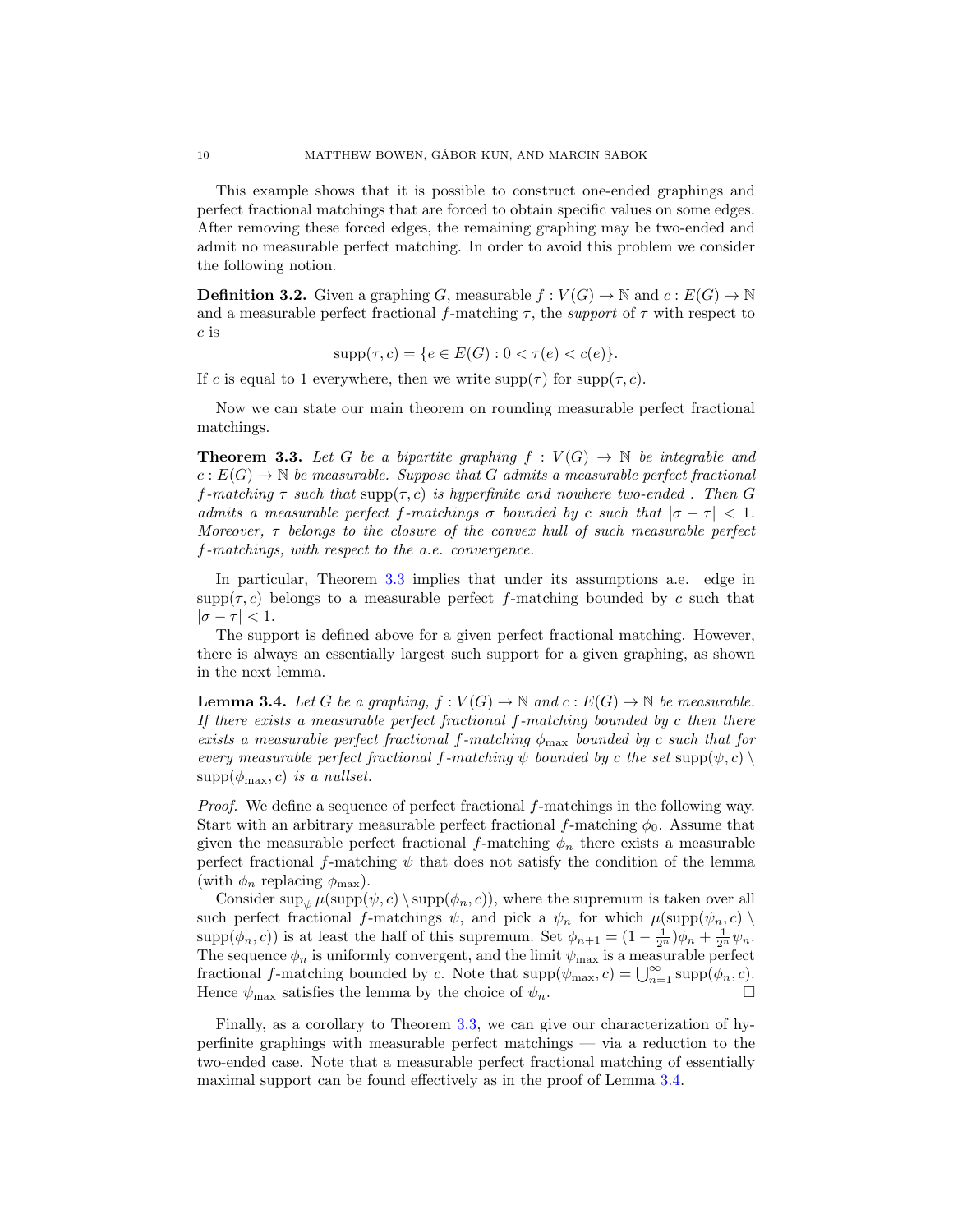<span id="page-10-0"></span>**Corollary 3.5.** Let G be a bipartite hyperfinite graphing,  $f : V(G) \to \mathbb{N}$  be inteqrable and  $c: E(G) \to \mathbb{N}$  be measurable. Let  $\tau$  be a measurable perfect fractional f-matching  $\tau$  with essentially maximal support supp $(\tau, c)$ . The graphing G admits a measurable perfect fractional f-matching a.e. if and only if the two-ended components of supp $(\tau, c)$  admit a.e. a measurable perfect f-matching.

<span id="page-10-3"></span>Remark 3.6. For the rest of this paper we will work under the assumption that that c is the constant function 1, i.e.,  $|\tau(e)| \leq 1$  for every edge e. Proving Theorem [3.3](#page-9-0) under this assumption is sufficient, since for arbitrary measurable  $f, \tau, c$  we can consider  $f', \tau'$  with  $\tau'(e) = {\tau(e)}$  and  $f'(v) = f(v) - \sum_{e:v \in e} {\tau(e)}$ . We will also assume that  $\text{supp}(\tau) = G$  as we can always replace G with  $\text{supp}(\tau)$ . Finally, we may also assume that  $f(v) \neq 0$  for every vertex v as we can work on the induced subgraph on  $V' = \{v \in V : f(v) \neq 0\}.$ 

Let us also comment on the assumption that  $f$  is integrable in the results above. The only place when we essentially use this assumption is Section [7](#page-21-0) (Claim [7.4\)](#page-24-0). In all other results we can work without this assumption, replacing the (possibly infinite) measure  $\mu$  with an equivalent quasi-invariant finite measure  $\mu'$  (as in the proof of Lemma [2.3\)](#page-6-1)

When applied to a constant function  $f = 1$ , Theorem [3.3](#page-9-0) gives the existence of measurable perfect matchings in a wide range of hyperfinite one-ended graphings, and Theorem [1.1](#page-1-0) from the introduction is a special case of Theorem [3.3.](#page-9-0) Corollary [1.2](#page-1-2) follows when applied to the perfect fractional matching that is equal to  $\frac{1}{d}$  everywhere, where  $d$  is the degree of the regular graphing. We will see some applications of Corollary [1.2](#page-1-2) in Sections [9](#page-31-0) and [10.](#page-36-0) Theorem [3.3](#page-9-0) can also be applied to find regular spanning subgraphings of arbitrary degree in one-ended regular graphings. This, in particular, implies Corollary [1.2.](#page-1-2)

<span id="page-10-1"></span>Corollary 3.7. Any d-regular hyperfinite one-ended bipartite graphing G admits a  $k$ -regular spanning subgraphing for every  $k < d$ .

*Proof.* Consider the functions  $\tau = \frac{k}{d}$  on every edge,  $f = k$  on every vertex and apply Theorem [3.3.](#page-9-0)  $\Box$ 

We can also use Theorem [3.3](#page-9-0) to obtain a measurable *balanced orientation* in a regular one-ended graphing of even degree, i.e., an orientation such that the indegree equals the out-degree for every vertex (cf. [\[BHTb\]](#page-42-7)). In [\[Tho22,](#page-43-22) Theorem 1.5] Thornton showed that any d-regular Borel graph admits a Borel orientation for which the out-degree of every vertex is in  $\left[\frac{d}{2}, \frac{d}{2} + 1\right]$ . In case of regular graphings of even degree d, Theorem [3.3](#page-9-0) implies the existence of a measurable orientation, for which the out-degree of a.e. vertex is  $\frac{d}{2}$ , so that it is a balanced orientation.

<span id="page-10-2"></span>Corollary 3.8. Consider a hyperfinite one-ended graphing G. Assume that every vertex has even degree. Then there exists a measurable balanced orientation of the edges.

*Proof.* Consider the barycentric subdivision G' of G, that is,  $V(G') = V(G) \cup E(G)$ , and  $E(G') = \{(x, e) : x \in V(G), e \in E(G), x \text{ is an endvertex of } e\}.$  Note that  $G'$  is a hyperfinite one-ended graphing. Consider the functions  $f: V(G') \to \mathbb{N}$ defined as  $f(e) = 1$  for every  $e \in E(G)$ ,  $f(x) = \frac{1}{2} \text{deg}_G(x)$  for every  $x \in V(G)$ . The constant half function on  $E(G')$  is a fractional measurable perfect f-matching. Hence, by Theorem [3.3](#page-9-0) there exists an measurable perfect f-matching  $\phi$  bounded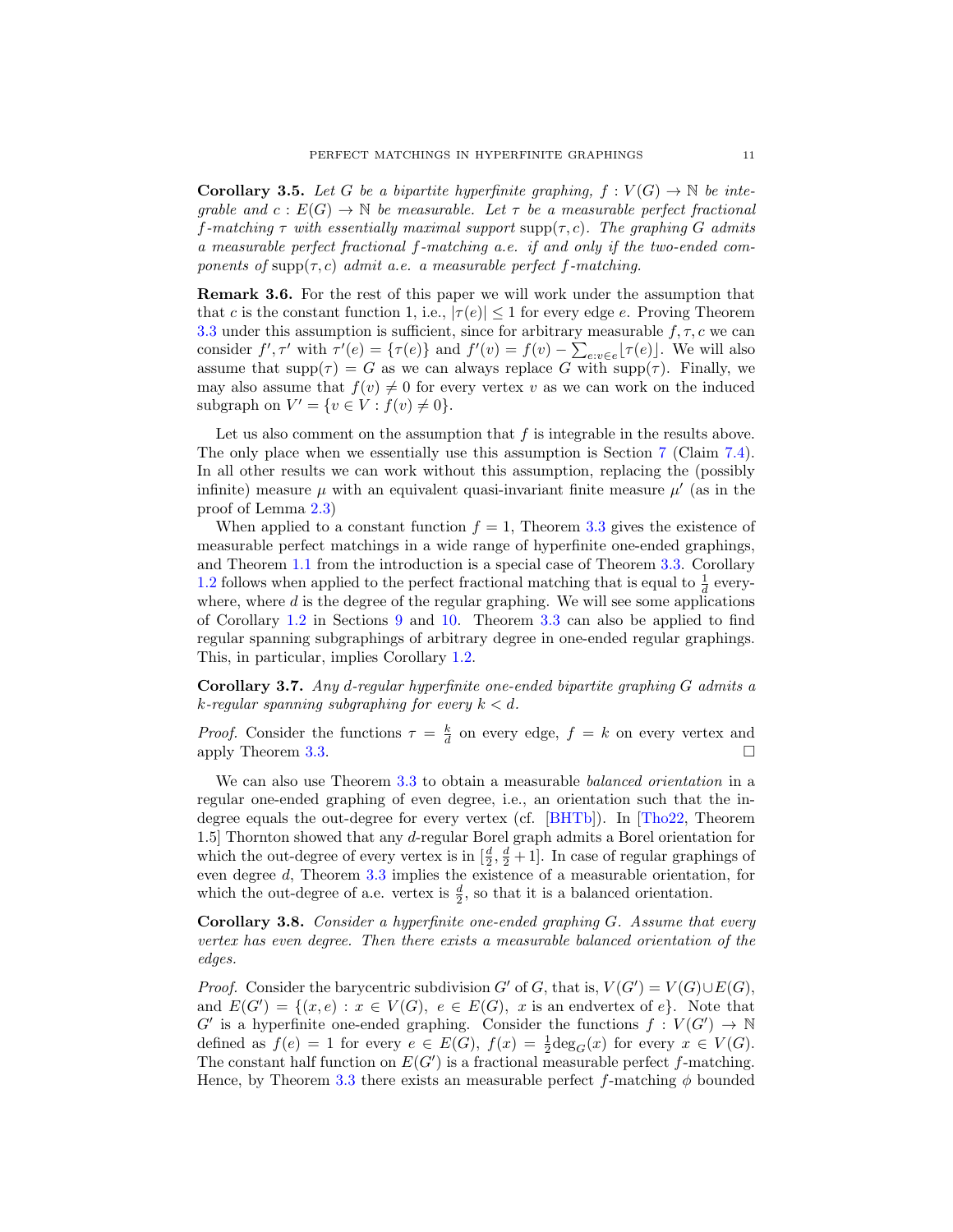by 1. Consider the following orientation: an edge  $(x, y)$  is oriented towards x if  $\phi((x,(x,y))) = 1$ . This is a balanced orientation.

In particular, this answers the question of Bencs, Hrušková and Tóth [\[BHTb,](#page-42-7) Question 6.4], as it shows that every unimodular vertex-transitive graph of even degree without a factor of iid balanced orientation is quasi-isometric to Z. A factor of iid is defined for unimodular graphs (see [\[BHTb,](#page-42-7) Section 2.7]), and in the nonamenable transitive unimodular case, a factor of iid balanced orientation exists by [\[BHTa,](#page-42-21) Theorem 1], while in the amenable one-ended case it exists by Corollary [3.8.](#page-10-2) So this leaves only the two-ended graphs, which are quasi-isometric to  $\mathbb Z$  by [\[MR,](#page-43-18) Corollary 3.13].

### <span id="page-11-0"></span>4. Rounding perfect fractional matchings and the matching polytope

If a finite bipartite graph admits a perfect fractional matching, then it admits a perfect matching. A very elegant proof of this fact, due to Edmonds, is obtained by looking at the so-called perfect fractional matching polytope of all perfect fractional matchings and noticing that an extreme point of this polytope must be a perfect matching. The latter follows from the fact that for an extreme point  $\varphi$  of the matching polytope the set  $supp(\varphi)$  must be acyclic. In this section, we exploit this idea in the context of measurable perfect fractional matchings.

**Definition 4.1.** Given an even cycle C in a graph with a distinguished edge and  $\varepsilon \in \mathbb{R}$ , an *alternating ε-circuit* on C is a function that is equal to  $\varepsilon$  on the even edges and  $-\varepsilon$  on the odd edges (even and odd edges with respect to their distance from the distinguished one).

First, the simple idea of constructing a measurable perfect matching  $\varphi$  for which  $\text{supp}(\varphi)$  is acyclic leads to a short proof of Theorem [1.3.](#page-1-1)

In the proof we use the following standard notation: given a sequence  $s \in \mathbb{R}$  ${-1, 1}^n$ , we write s<sup> $\cap$ 1</sup> and s<sup> $\cap$ </sup> − 1 for the concatenations of s with 1 and −1, respectively. For  $t \in \{-1,1\}^{\mathbb{N}}$  we write  $t|n$  for  $(t(0),...,t(n-1)) \in \{-1,1\}^n$ 

*Proof of Theorem [1.3.](#page-1-1)* We construct perfect fractional matchings  $\tau_s$  for every  $s \in$  $\bigcup_{n=1}^{\infty} \{-1,1\}^n$  such that each  $\tau_s$  takes values in  $\{0, \frac{1}{d}, \frac{2}{d}, \ldots, 1\}$  on every edge. We start with the empty sequence  $s = \emptyset$  and put  $\tau_{\emptyset}$  to be the perfect fractional matching that takes the value  $\frac{1}{d}$  on every edge.

Suppose we have all  $\tau_s$  for  $s \in \{-1,1\}^n$ . For each such s, using [\[KST99,](#page-42-22) Proposition 4.5] we can find a Borel set  $\mathcal{C}_s$  of disjoint cycles (each with a distinguished edge) whose edges are contained in  $\text{supp}(\tau_s)$ . For each  $s \in \{-1,1\}^n$  we choose a Borel set  $\mathcal{C}_s$  such that  $\mu(\bigcup \mathcal{C}_s)$  is equal to at least half of the supremum of the measures of  $\bigcup \mathcal{C}_s$  for all possible such  $\mathcal{C}_s$ .

Next, we define  $\tau_{s^{\frown}1}$  and  $\tau_{s^{\frown}1}$ . To define  $\tau_{s^{\frown}1}$  we add an alternating  $\frac{1}{d}$ -circuit to every cycle in  $\mathcal{C}_s$ , and to define  $\tau_{s\sim-1}$  we subtract an alternating  $\frac{1}{d}$ -circuit to every cycle in  $\mathcal{C}_s$ .

<span id="page-11-1"></span>Note that

(4.1) 
$$
\|\tau_{s-1}\|_{2}^{2} + \|\tau_{s-1}\|_{2}^{2} = 2\|\tau_{s}\|_{2}^{2} + \frac{2}{d^{2}}\mu(\bigcup \mathcal{C}_{s}).
$$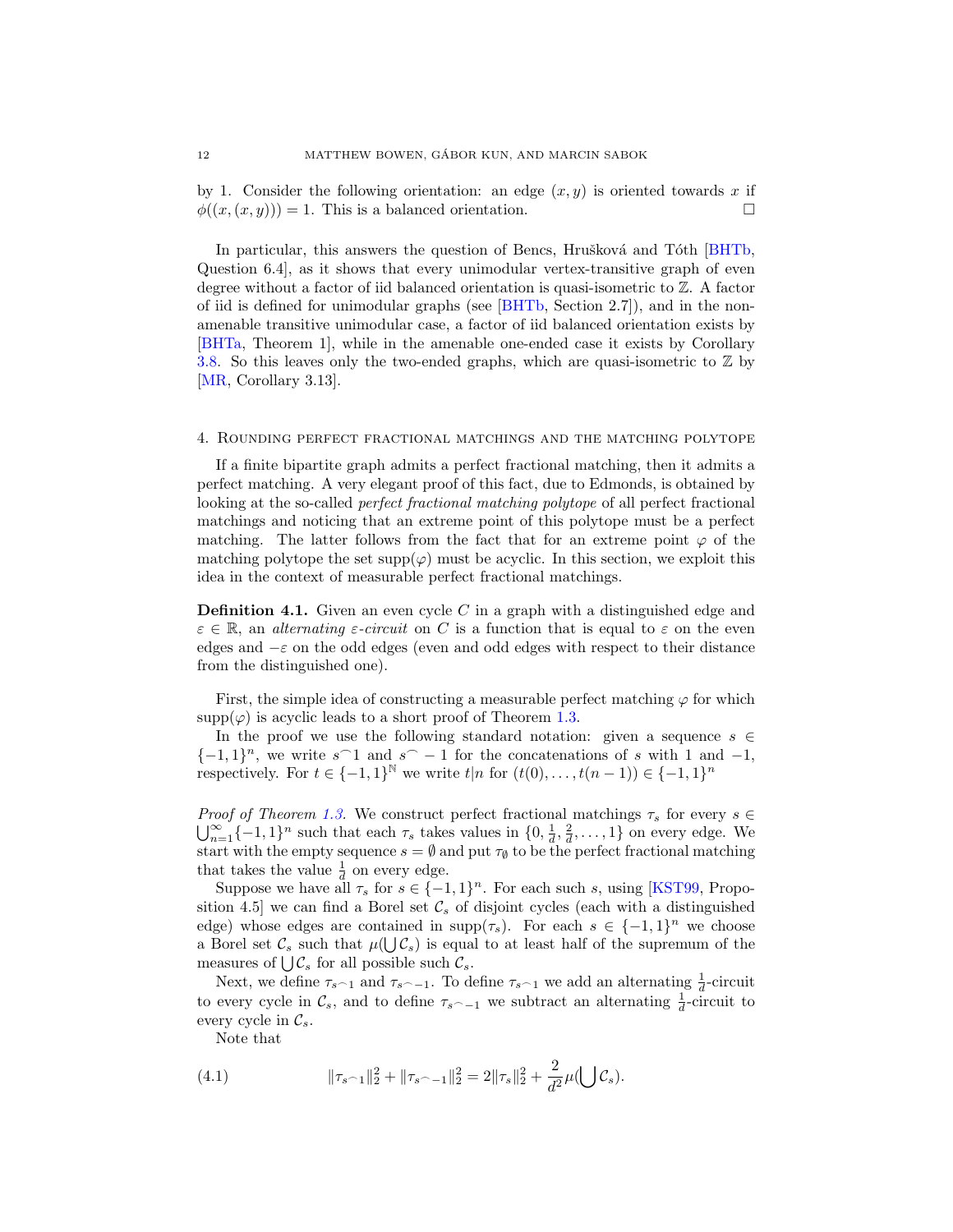Consider the probability measure space on  $\{-1,1\}^{\mathbb{N}}$  with the symmetric flip-coin measure and the random variables  $\|\tau_{t|n}\|_2$  and  $\mu(\bigcup \mathcal{C}_{t|n})$ . Then by  $(4.1)$  we have

$$
\mathbb{E}_{t} \|\tau_{t|n+1}\|_{2}^{2} = \mathbb{E}_{t} \|\tau_{t|n}\|_{2}^{2} + \frac{1}{d^{2}} \mathbb{E}_{t} \mu(\bigcup \mathcal{C}_{t|n}).
$$

Since each  $\tau_s$  is bounded by 1, the norms  $\|\tau_s\|_2^2$  are bounded by  $\mu(E(G)) = d$ and hence we get

$$
\mathbb{E}_t \sum_{n=1}^{\infty} \mu(\bigcup \mathcal{C}_{t|n}) \leq d^3 < \infty,
$$

which means that for a.e. t the sum  $\sum_{n=1}^{\infty} \mu(\bigcup \mathcal{C}_{t|n})$  is finite. By the Borel– Cantelli lemma a.s. the value at a.e. edge will change only finitely many times in the sequence  $\tau_{t|n}$ . Write  $\tau_t$  for the limit and note that it is a.e. a measurable perfect fractional matching.

A.s. the set supp( $\tau_t$ ) is essentially acyclic. Namely, we claim that supp( $\tau_t$ ) is acyclic whenever the sum  $\sum_{n=1}^{\infty} \mu(\bigcup \mathcal{C}_{t|n})$  is finite. Indeed, otherwise we could find a family of pairwise disjoint cycles in  $\text{supp}(\tau_t)$  whose union would have a positive measure. But this would contradict that  $\lim_{n\to\infty}\mu(\bigcup \mathcal{C}_{t|n})=0$ , by our choice of  $\mathcal{C}_{t|n}$  close to the optimum.

A.s. in a.e. component of G the set  $\text{supp}(\tau_t)$  is a tree and has no leaves. By hyperfiniteness, the average degree of vertices in  $\text{supp}(\tau_t)$  is equal to 2, so since it has no leaves,  $\text{supp}(\tau_{t_0})$  must be a disjoint union of lines in a.e. component. We know that  $\tau_t$  has values which are rationals with denominator d, hence on each line these values alternate between  $\frac{k}{d}$  and  $\frac{d-k}{d}$  for some natural number k. Since d is odd, this gives us a measurable choice of a perfect matching for a.e. such line and changing  $\tau_t$  to such a measurable perfect matching on the lines gives a measurable perfect matching on the whole graphing G.

$$
\Box
$$

The next several sections will be devoted to the proof of Theorem [3.3.](#page-9-0) To this end, unless stated otherwise, we fix a hyperfinite bipartite one-ended graphing G on  $(V(G), \nu)$  and given an integrable  $f : V(G) \to \mathbb{N}$  we consider the following set

$$
P_f = \{ \sigma \in L^2(E(G)) : \sigma \text{ is a perfect fractional } f\text{-matching bounded by 1} \}
$$

Clearly,  $P_f$  is a convex subset of  $L^2(E(G))$ . It is bounded, as for  $\sigma \in P_f$ , we have  $\|\sigma\|_2^2 \le \|\sigma\|_1 \|\sigma\|_{\infty}$  by the Hölder inequality and the fact that  $\|\sigma\|_1 = \frac{1}{2} \|f\|_1$ . Note that  $P_f$  is closed in the weak<sup>\*</sup> topology of  $L^2(E(G))$ . Hence  $P_f$  is compact (as a bounded subset of  $L^2(E(G))$ , separable and metrizable in the weak<sup>\*</sup>-topology.

The Krein–Milman theorem implies that  $P_f$  is a convex closure of the set of extreme points, in particular, it contains an extreme point. While for finite graphs G, any extreme point of  $P_f$  must be a perfect matching, in the context of graphings the situation turns out to be a bit more subtle. In general, extreme points of  $P_f$  do not need to be a.e. integral, as shown in Example [3.1.](#page-7-0) However, they have a nice structure, as we will see below.

<span id="page-12-0"></span>**Lemma 4.2.** Suppose that G is a bipartite hyperfinite graphing,  $f: V(G) \to \mathbb{N}$  is an integrable function and  $\sigma \in P_f$  is an extreme point. Then for a.e.  $e \in E(G)$  we have

$$
\sigma(e)\in\{0,\frac{1}{2},1\},
$$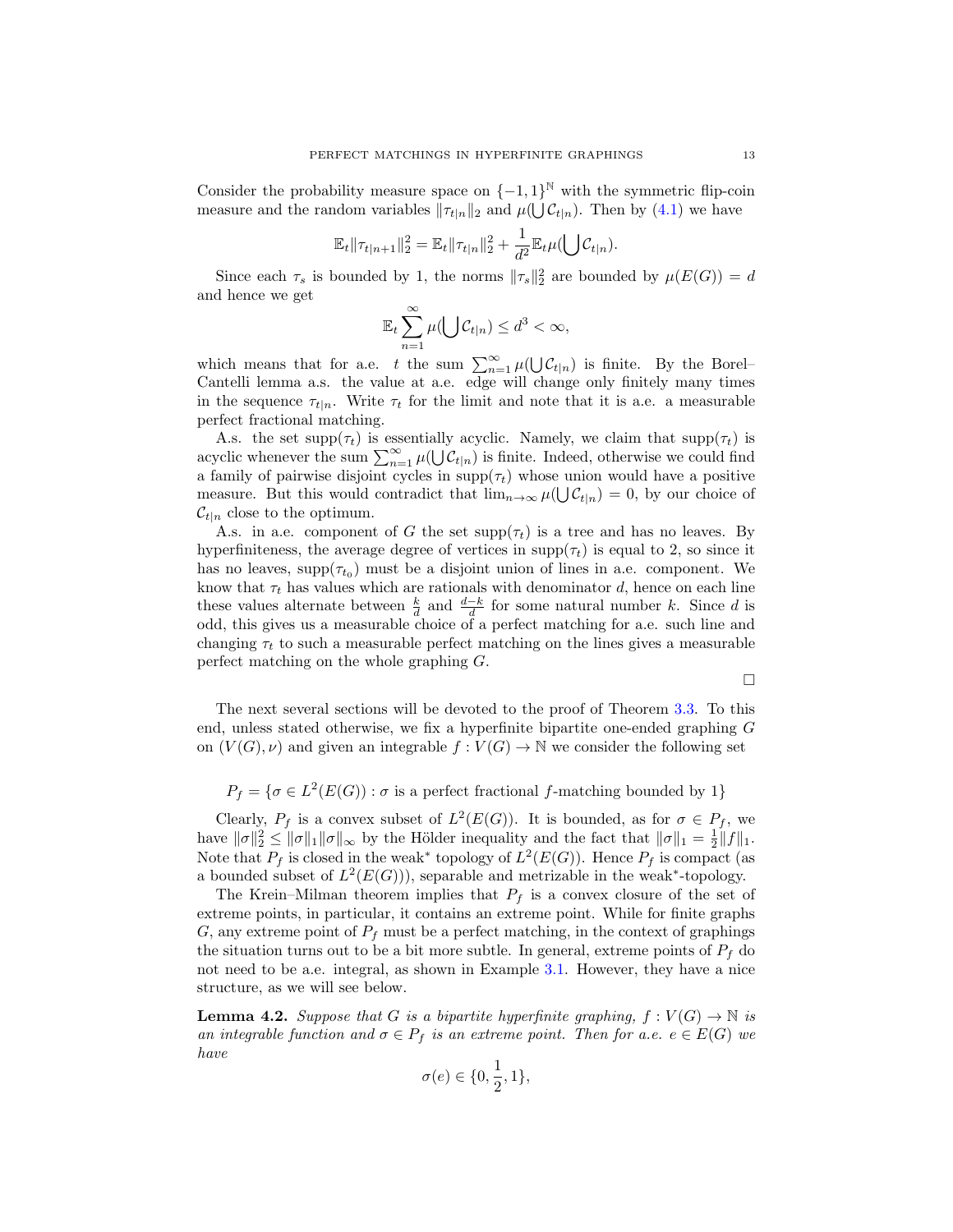and the set  $\{e \in E(G) : \sigma(e) = \frac{1}{2}\}$  is essentially a vertex-disjoint union of bi-infinite paths.

*Proof.* First we show that the set of edges, where  $\sigma$  is not integral, is essentially acyclic. Suppose that the set of edges that belong to a cycle on which  $\sigma$  is not integral has a positive measure. We can assume that the measure is finite and positive and pass to a locally finite subgraphing spanned by cycles on which  $\sigma$ is not integral such that the measure of the edges in this subgraphing is positive. Using a Borel coloring of the intersecting cycles [\[KST99,](#page-42-22) Proposition 4.5], we would find an  $\varepsilon > 0$  and a set of pairwise disjoint cycles of positive measure such that we could add or subtract alternating  $\varepsilon$ -circuits to  $\sigma$  on these disjoint cycles and still be in  $P_f$ . However, this is not possible for an extreme point. Thus, the set of non-integral edges of  $\sigma$  is essentially acyclic.

Note that there is no vertex covered by exactly one edge where  $\sigma$  is not integral. Since the set of non-integral valued edges is acyclic and G is hyperfinite, the subgraph spanned by these edges should have a.e. degree two or zero. Hence, the set of edges, where  $\sigma$  is not integral is essentially a vertex-disjoint union of bi-infinite paths.

On every such path  $\sigma$  alternates between two values. Consider the set of paths where  $\sigma$  is not half. If the set of such paths had a positive measure we could add or subtract for a possibly smaller set of paths of positive measure and an  $\varepsilon > 0$  and alternating  $\pm \varepsilon$ -valued measurable function to  $\sigma$  and still stay in  $P_f$ , which is not possible for an extreme point. This completes the proof of the lemma.  $\Box$ 

Throughout this paper, given a graphing G and an integrable  $f: V(G) \to \mathbb{N}$  we write

$$
R_f = \{ \chi \in P_f : \chi(e) \in \{0, \frac{1}{2}, 1\} \text{ for a.e. } e \in E(G) \}.
$$

Note that by Lemma [4.2,](#page-12-0) the extreme points of  $P_f$  are in  $R_f$ . For  $\chi \in R_f$  set

$$
L(\chi) = \{ e \in E(G) : \chi(e) = \frac{1}{2} \}.
$$

Later, we will prove that given a measurable perfect fractional f-matching  $\chi \in$  $R_f$ , we can find an extreme point  $\chi' \in P_f$  such that  $L(\chi')$  has smaller measure than  $L(\chi)$  if the latter has positive measure.

### 5. Covering lines with cycles via connected toasts

<span id="page-13-0"></span>In this section we start by constructing special tilings of one-ended hyperfinite graphings. We then use them to construct families of cycles in the graphings which cover given families of lines.

The construction of the tilings uses recent results of  $T_{\text{im}}(T_{\text{im}})$  and Conley, Gaboriau, Marks and Tucker-Drob [\[CGMTD\]](#page-42-8) on measurable one-ended trees, expanding on prior work of Benjamini, Lyons, Peres, and Schramm [\[BLPS99\]](#page-42-9). The following definition refines the notion of a toast structure (see [\[GJKS18,](#page-42-23) Definition 2.9], [\[GJKS15,](#page-42-24) Definition 4.1]), coined by Miller and motivated by the work of Conley and Miller [\[CM16\]](#page-42-25) (in particular, a toast structure is any tiling that satisfies Properties (1) and (2) of the definition below).

**Definition 5.1.** Given a Borel graph  $G$ , we say that a Borel collection  $T$  of finite connected subsets of  $V(G)$  is a *connected toast structure* if it satisfies

(1)  $\bigcup_{K \in \mathcal{T}} E(K) = E(G),$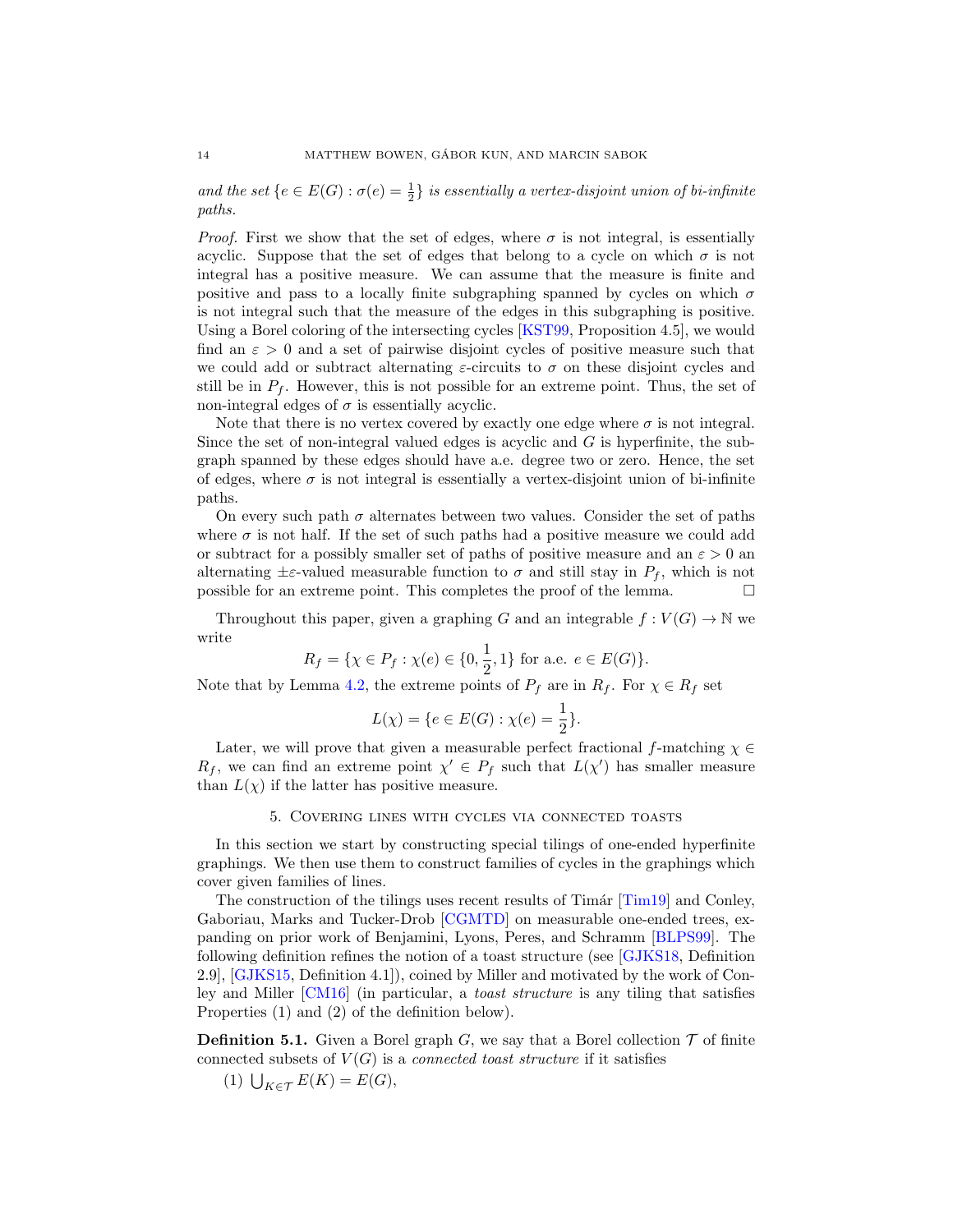- (2) for every pair  $K, L \in \mathcal{T}$  either  $(K \cup N(K)) \cap L = \emptyset$  or  $K \cup N(K) \subseteq L$ , or  $L \cup N(L) \subset K$ ,
- (3) for every  $K \in \mathcal{T}$  the induced subgraph on  $K \setminus \bigcup_{K \supsetneq L \in \mathcal{T}} L$  is connected.

For a graphing  $G$ , we say that it *admits a connected toast structure a.e.* if there exists a Borel co-null set  $V' \subseteq V$  such that there exists a connected toast structure for the graph  $G|V'$ .

Note that if G admits a connected toast structure then it must also admit a Borel one-ended (component-wise) spanning tree. In the other direction, we may use one-ended spanning trees to construct connected toast structure a.e.

<span id="page-14-1"></span>Proposition 5.2. Any locally finite, one-ended hyperfinite graphing G admits a connected toast structure a.e.

Proof. Any hyperfinite one-ended graphing contains a.e. a measurable one-ended spanning tree with the same connected components as the graphing by [\[CGMTD,](#page-42-8) Lemma 2.[1](#page-14-0)0<sup>1</sup>. Let T be such a tree for G. We say that a vertex v is of height n in T if the maximum downward directed path in T starting from  $v$  is of length n. We call a finite set L a tile of height n if it consists of a vertex of height n and the vertices below it in T. Further, we say that K is covered by L if  $K \cup N(K) \subset L$ .

First, we construct an increasing sequence of integers  $n_1 < n_2 < \ldots$  and a sequence  $\mathcal{T}_1, \mathcal{T}_2, \ldots$  of families of tiles such that

- (i) the height of every tile in  $\mathcal{T}_i$  is at least  $n_i$  and less than  $n_{i+1}$ ,
- (ii)  $\nu(\bigcup \mathcal{T}_i) > 1 2^{-i}$  for every i,
- (iii) for every i, the total measure of the tiles in  $\mathcal{T}_i$  which are not covered by a tile in  $\mathcal{T}_{i+1}$  is at most  $2^{-i}$ .

Towards this, observe that for any finite connected  $C \subseteq V(G)$  there are infinitely many integers  $m \in \mathbb{N}$  such that C is covered by a tile of height m. Having defined  $n_0, \ldots, n_j$  and  $\mathcal{T}_1, \ldots, \mathcal{T}_j$  satisfying the desired properties (i)—(iii), we can find an  $n_{j+1} > n_j$  such that

- all but an arbitrary small proportion of the tiles in  $\mathcal{T}_j$  are covered by tiles of height at least  $n_i$  and less than  $n_{i+1}$
- $\bullet\,$  all but an arbitrary small proportion of the vertices are contained by tiles of height at least  $n_j$  and less than  $n_{j+1}$

Let  $\mathcal{T}_{i+1}$  consist of the maximal tiles of height at least  $n_i$  and less than  $n_{i+1}$ .

Now, we define  $\mathcal{T}'$  as follows. A tile K belongs to  $\mathcal{T}'$  if there exists  $i \in \mathbb{N}$  such that  $K \in \mathcal{T}_i$  and K is covered by a tile in  $\mathcal{T}_{i+1}$ 

First, note that almost every vertex is contained in some tile of  $\mathcal{T}'$ . Property (ii) of the construction and the Borel–Cantelli lemma show that a.e. vertex is contained by a tile in  $\mathcal{T}_i$  for all but finitely many i. Property (iii) of the construction and the Borel–Cantelli lemma imply that for a.e. vertex all but finitely many tiles containing it are in  $\mathcal{T}'$ .

For every edge  $e$  there is a vertex  $v$  such that the endvertices of  $e$  are contained by a tile if and only if  $v$  is in the tile. And for every vertex there are only finitely many such edges, hence (1) of the definition is satisfied for  $\mathcal{T}'$ .

To obtain the connected toast strucutre, we will modify  $\mathcal{T}'$  by gluing some tiles together, in order to ensure that property (2) is satisfied. More precisely, let  $\mathcal R$  be

<span id="page-14-0"></span><sup>&</sup>lt;sup>1</sup>In case of random amenable one-ended unimodular graphs, this was proved in [\[Tim19,](#page-43-7) Corollary 2]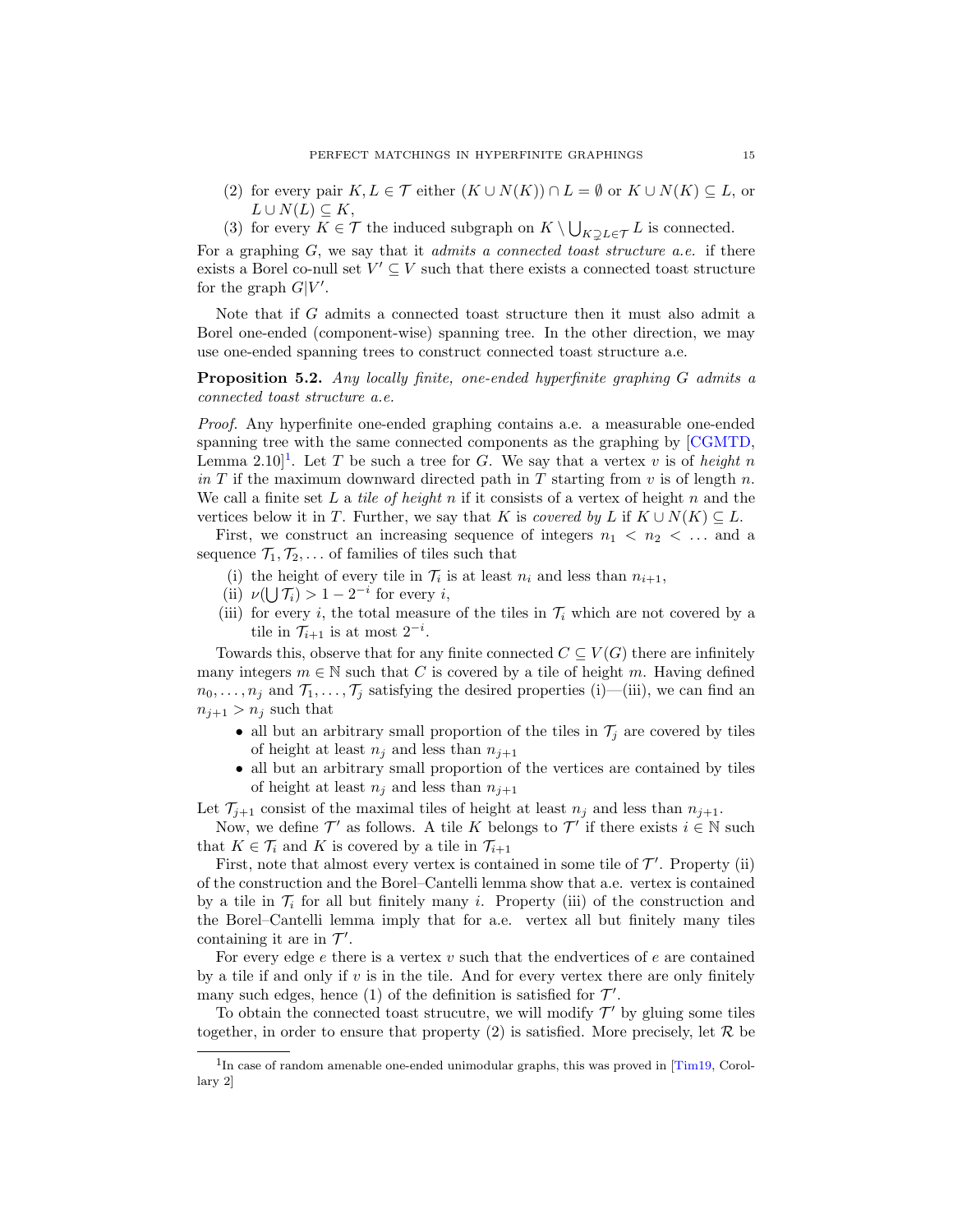the relation that relates tiles K and L if  $K \cap L = \emptyset$ , but  $(N(K) \cup K) \cap L \neq \emptyset$ , and let ∼ be the smallest equivalence relation on the set of tiles that contains  $\mathcal{R}$ . We put  $\mathcal{T} = \{ \bigcup [K]_{\sim} : K \in \mathcal{T}' \}$  and we claim that  $\mathcal{T}$  is a connected toast structure.

The property (1) is satisfied for  $\mathcal T$  since it was satisfied for  $\mathcal T'$ . Note that any two tiles  $K, L \in \mathcal{T}'$  are either disjoint or one contains the other. By construction, if a tile in  $\mathcal{T}'$  contains another then it also covers it. Moreover, if L covers K then also L covers  $\bigcup [K]_{\sim}$ . This implies that each element of  $\mathcal T$  is finite as well as the property (2) of the definition of a connected toast structure. The property (3) of the definition is satisfied because if  $K \in \mathcal{T}$ , then  $K \setminus \bigcup_{K \supsetneq L \in \mathcal{T}} L = K \setminus \bigcup_{K \supsetneq L \in \mathcal{T}'} L$ is connected by the edges of the tree T.

 $\Box$ 

In the remaining part of this section, we construct families of cycles in a graphing that cover a family of lines in that graphing. In particular, given an extreme point  $\chi \in P_f$ , this will allow us to cover the lines of  $L(\chi)$  with cycles. We will use this in the next sections to decrease the measure of  $L(\chi)$  until it becomes zero.

<span id="page-15-0"></span>Lemma 5.3. Consider a hyperfinite one-ended graphing G and a subgraphing L on  $(X, \mu)$ . Assume that L is the vertex-disjoint union of bi-infinite lines.

Then for every  $\varepsilon > 0$  and  $k \in \mathbb{N}$  there exist Borel families  $C_1, \ldots, C_k$ , each consisting of pairwise edge-disjoint cycles such that

- every edge not in L is covered by at most one cycle in  $\bigcup_{i=1}^k C_i$ ,
- $\mu(\bigcap_{i=1}^k ((\bigcup \mathcal{C}_i) \cap L)) > \mu(L)(1-\varepsilon).$

*Proof.* We may assume that G is locally finite and even  $\mu(G) < \infty$ , since G contains a locally finite hyperfinite a.e. one-ended spanning subgraphing  $H$  by Lemma [2.2,](#page-6-2) and we may consider the spanning subgraphing with edge set  $E(H) \cup E(L)$ . Let  $\mathcal T$  be a connected toast structure for the graphing G given by Proposition [5.2.](#page-14-1) Let  $\mathcal{M}_1 \subset \mathcal{T}$  denote the family of minimal sets (ordered by containment),  $\mathcal{M}_2$  denote the family of minimal sets in  $\mathcal{T} \setminus \mathcal{M}_1$  etc. Obviously,  $\mathcal{T} = \bigcup_{k=1}^{\infty} \mathcal{M}_k$ . Choose m large enough such that at least  $\mu(L)(1-\varepsilon)$  of the edges of L is contained by a set in  $\mathcal{M}_m$ . We construct for  $i = 1, \ldots, k$  a family of pairwise edge-disjoint cycles  $\mathcal{C}_i$ contained in the sets of  $\mathcal{M}_{m+i}$ .

For every  $T \in \mathcal{M}_{m+i-1}$  let  $L_T$  denote the set of edges in  $E(L)$  with at least one end-vertex in T. Note that  $L_T$  is a.e. an edge-disjoint union of finite paths with end-vertices not contained by the sets of  $\mathcal{M}_{m+i-1}$ .

Since  $T \setminus \bigcup \mathcal{M}_{m+i-1}$  is connected, by Lemma [2.4](#page-7-2) applied to the set  $N_T$  of endpoints of  $L_T$ , there exists a set of edges  $H_T \subseteq \bigcup \mathcal{M}_{m+i}$  such that  $L_T \cup H_T$ has vertices of even degree only, and  $H_T \subseteq E(T) \setminus \bigcup_{M \in \mathcal{M}_{M+i-1}} E(M)$ . Note that  $H_T \cup L_T$  is an edge-disjoint union of cycles and denote this collection of cycles by  $\mathcal{C}_T$ . For each  $i \leq k$  we put  $\mathcal{C}_i$  to be the union of the families  $\mathcal{C}_T$  for T in  $\mathcal{M}_{m+i}$ . Every such family contains all edges of  $L \cap \bigcup \mathcal{M}_m$ , which has measure at least  $\mu(L)(1-\varepsilon).$ 

While the above lemma will suffice to obtain the results in the next section (in particular in case of a regular graphing), the general case will require a somewhat more subtle analysis. We will use the following definition to analyse general graphings.

**Definition 5.4.** Assume that  $L$  is a subgraphing of a graphing  $G$ . We say that  $L$ is one-lined if L consists of a single connected bi-infinite line in every component.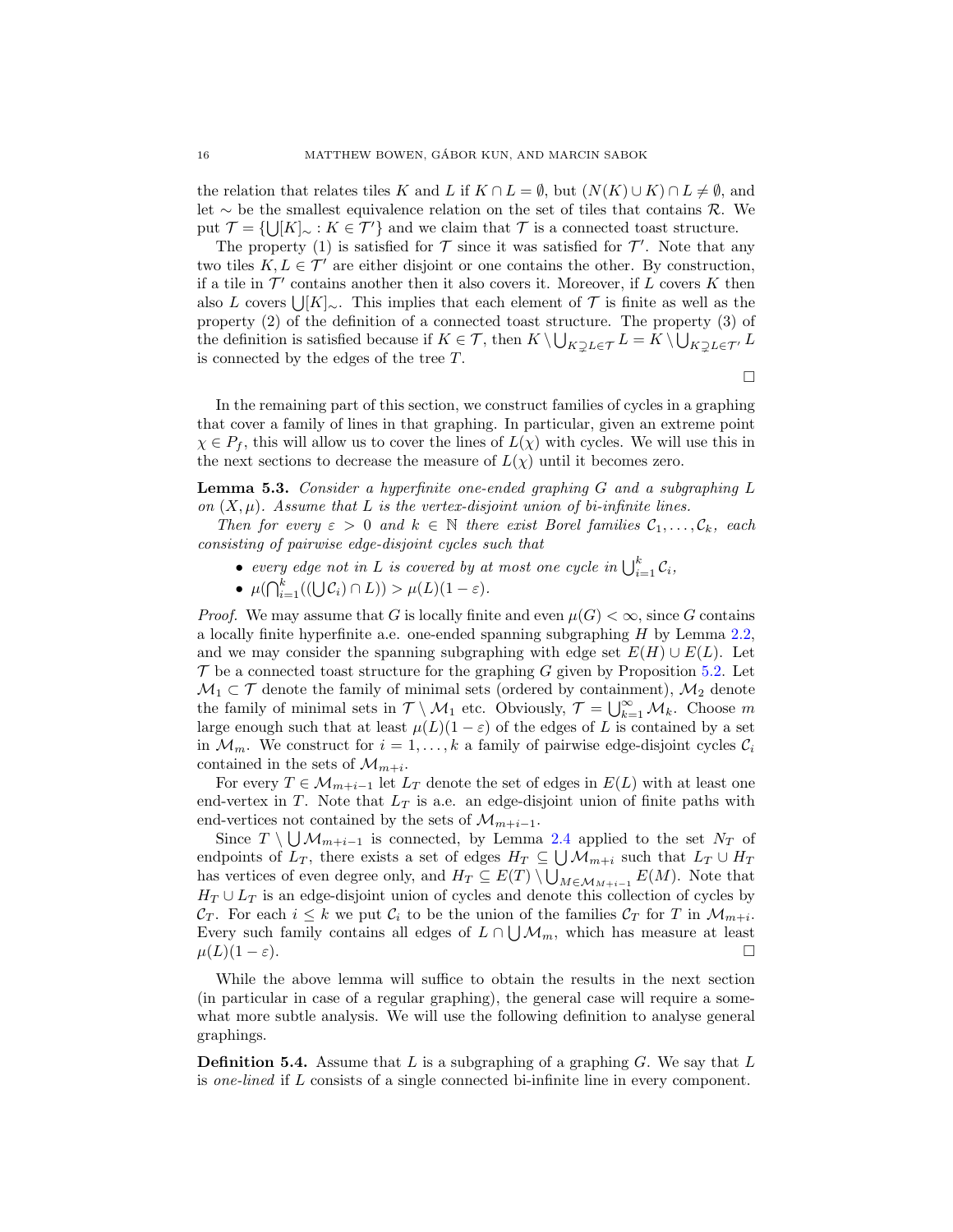The next two lemmas will be used to decrease the measure of  $L(\chi)$  for an extreme point  $\chi \in P_f$  in case  $L(\chi)$  is not one-lined. They will be used in the proof of our main results in the general case.

<span id="page-16-0"></span>**Lemma 5.5.** Let G be a locally finite hyperfinite two-ended graphing G and L a subgraphing. Assume that  $L$  is the vertex-disjoint union of bi-infinite lines and  $L$ is nowhere one-lined.

Then for every  $\varepsilon > 0$  and every  $k \in \mathbb{N}$  there exist Borel families  $\mathcal{C}_1, \ldots, \mathcal{C}_k$  each consisting of pairwise edge-disjoint cycles such that

- every edge not in L is covered by at most one cycle in  $\bigcup_{i=1}^k C_i$ ,
- $\mu(\bigcap_{i=1}^k ((\bigcup \mathcal{C}_i) \cap L)) > \frac{2}{3} \mu(L)(1-\varepsilon).$

Proof. Note that a.e. component of G contain only finitely many lines, since components with infinitely many lines have superlinear growth and thus are one-ended by Proposition [2.1.](#page-6-0) We can assume that all components have the same number, say  $l$ , lines (by working separately with the union of the components with the same number of lines). By our assumption  $l > 1$ .

By Proposition [2.1,](#page-6-0) find a family  $S$  of finite cutsets in  $G$  such that cutsets are connected, each component of  $G \setminus \bigcup S$  is connected and is adjacent to exactly two cutsets in S. The family S is bi-infinite on a.e. line of L. Also, given  $S, T \in \mathcal{S}$  we write  $[S, T]$  for the set of vertices that lie on or between these two cutsets S and T, according to this bi-infinite structure. We also refer to the sets of the form  $[S, T]$ as to intervals.

Given  $S, T \in \mathcal{S}$  write  $L(S, T)$  for the vertices that lie on an interval of a line in L such that the interval intersects  $\bigcup \mathcal{S}$  only on its endvertices, one in S and one in T. By shrinking S if necessary we can assume that for every  $S, T \in \mathcal{S}$  the set  $L(S,T)$  is a disjoint union of exactly l intervals of lines in L.

We can find a Borel family I of disjoint intervals of the form  $[S, T]$  for  $S, T \in \mathcal{S}$ such that more than  $\mu(L)(1 - \varepsilon)$  of edges in L lie on  $L(S,T)$  for  $S,T$  being two endpoints of the same interval in  $\mathcal{I}$ .

Now we fix one  $[S, T] \in \mathcal{I}$  and work locally on its induced subgraph. First, if l is odd, then choose one of the shortest of the l intervals in  $L(S,T)$  and remove it from  $L(S,T)$ . Write  $L'(S,T)$  for  $L(S,T)$  without this chosen interval. Note that  $L'(S,T)$  is a union of an even number of intervals in lines in L.

Next, for  $i \leq k$  find families  $\mathcal{I}_i(S, T)$  of pairwise disjoint sets of the form  $[S_i, T_i] \subseteq$ [S, T] such that taking the union of all  $L(S_i, T_i)$  for  $[S_i, T_i] \in \mathcal{I}_i(S, T)$  for all  $[S, T] \in$ *I* we still cover at least  $\mu(L)(1 - \varepsilon)$  of the edges in L. Moreover, since  $L'(S,T)$  is obtained by removing at most one (among the shortest) of l intervals from  $L(S,T)$ , and only when  $l \geq 3$ , we can ensure that the union of all  $L'(S,T) \cap L(S_i,T_i)$  (for  $[S_i, T_i]$  and  $[S, T]$  as above) will cover at least  $\frac{2}{3}\mu(L)(1-\varepsilon)$  edges in L.

The set  $L(S_i, T_i) \cap L'(S, T)$  is a union of an even number of intervals of lines in L. Apply Lemma [2.4](#page-7-2) to the endvertices of these paths in  $S_i$  and  $T_i$ , respectively, in order to get edge-disjoint cycles covering these paths with all the additional edges in  $S_i$  and  $T_i$ .

Write  $\mathcal{C}_i$  for the family of all cycles obtained in the above way for all  $L(S_i, T_i)$ for  $[S_i, T_i] \in \mathcal{I}_i(S, T)$  for all  $[S, T] \in \mathcal{I}$ . Note that we cover all edges in L that lie in  $\overline{L}(S_i, T_i) \cap L'(S, T)$ , and the latter set has measure at least  $\frac{2}{3}\mu(L)(1-\varepsilon)$ .  $\Box$ 

<span id="page-16-1"></span>**Lemma 5.6.** Let G be a hyperfinite graphing G and L a subgraphing of G. Assume that L is the vertex-disjoint union of bi-infinite lines and L is nowhere one-lined.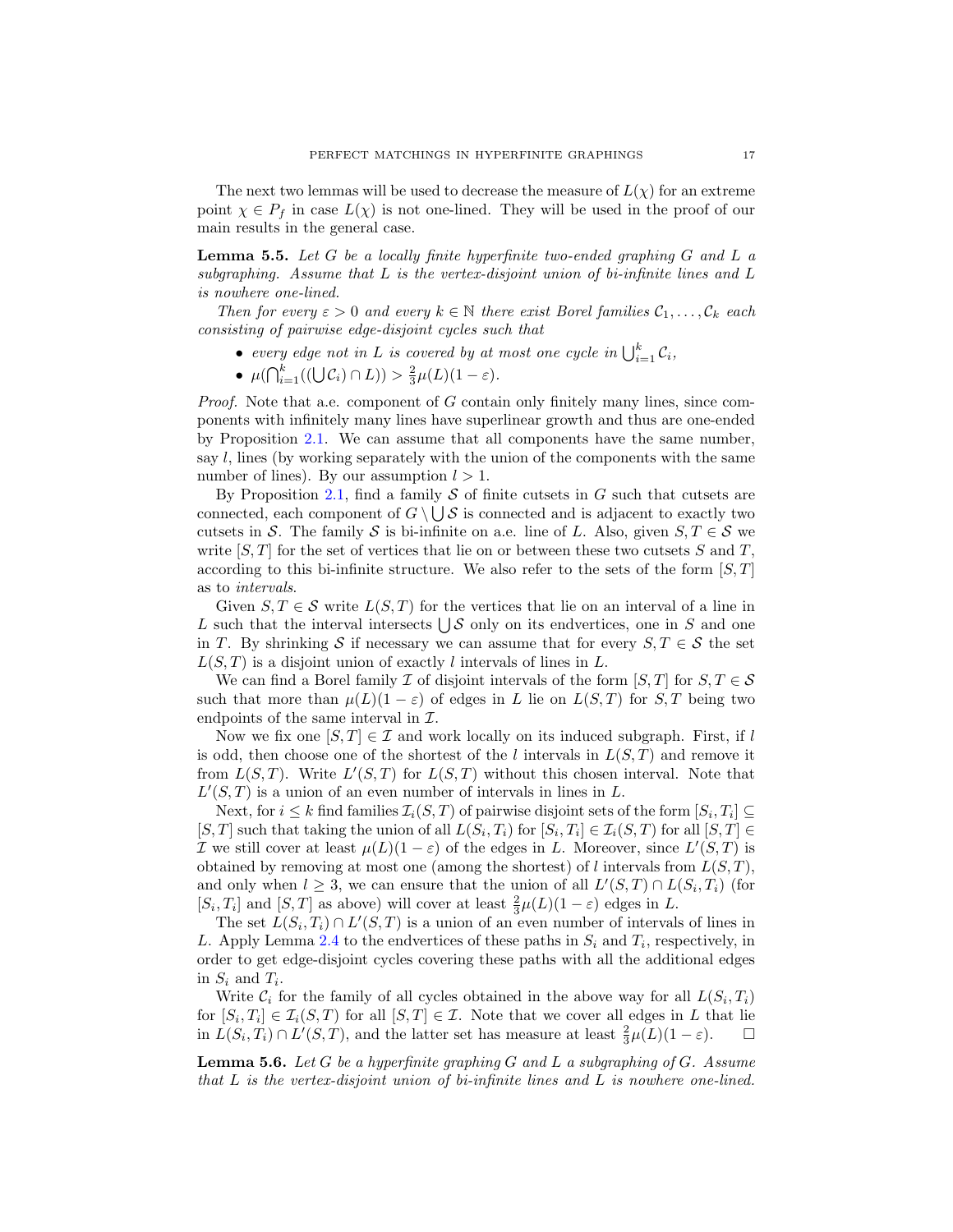Let  $f: V(G) \to \mathbb{N}$  be integrable and  $\tau: E(G) \to [0,1]$  be a measurable perfect fractional f-matching.

There exist  $\theta > 0$  such that for every  $k \in \mathbb{N}$  there exist Borel families  $C_1, \ldots, C_k$ , each consisting of pairwise edge-disjoint cycles such that

- every edge not in L covered by at most one cycle of  $\bigcup_{i=1}^k \mathcal{C}_i$
- $\mu(\bigcap_{i=1}^k ((\bigcup \mathcal{C}_i) \cap L)) > \frac{1}{2}\mu(L),$
- $\tau(e), 1 \tau(e) > \theta$  for every edge e covered by  $\bigcup_{i=1}^{k} C_i$ .

*Proof.* Fix  $k \in \mathbb{N}$ . Given  $\theta > 0$  consider the spanning subgraphing  $H_{\theta}$  spanned by the set of edges  $E(L) \cup \{e \in E(G) : \tau(e), 1 - \tau(e) \geq \theta\}$ . Note that  $H_{\theta}$  is locally finite. Choosing  $\theta$  small enough, we can make sure that the measure of the union of components of  $H_{\theta}$  where L is one-lined is arbitrarily small. We can apply Lemma [5.3](#page-15-0) (with  $\varepsilon = \frac{1}{2}$ ) to the union of the one-ended components of  $H_{\theta}$  and Lemma [5.5](#page-16-0) (with  $\varepsilon = \frac{1}{4}$ ) to the union of two-ended components of  $H_{\theta}$  in order to obtain the required family of cycles.

## 6. Random distortions of perfect fractional matchings

Over the next couple of sections, we show how, given an extreme point  $\chi$  of  $P_f$ one can improve it in the way that the measure of  $L(\chi)$  can be decreased, until it becomes 0.

In this section, will first do it under the additional assumptions of Proposition [6.2,](#page-17-0) which will already suffice to obtain Corollary [1.2,](#page-1-2) as stated in Theorem [6.4.](#page-20-0) To prove it, we will study what happens when we randomly distort a perfect fractional matchings by adding to it small random numbers. We will use the following terminology.

**Definition 6.1.** Suppose G is a bipartite graphing, and  $f : V(G) \to \mathbb{N}$  is integrable. By a random measurable perfect fractional f-matching we mean a Borel probability measure on  $P_f$ .

Given a random measurable perfect fractional f-matching X on  $R_f$ , and a realvalued function g on  $R_f$ , we write  $\mathbb{E}g(X)$  for the integral with respect to X. Also, given a Borel probability measure X on  $P_f$  we will write bar(X) for the barycenter of  $X$ .

<span id="page-17-0"></span>**Proposition 6.2.** Let G be a hyperfinite bipartite one-ended graphing,  $f : V(G) \rightarrow$ N be integrable and  $\tau : E(G) \to [0, 1]$  be a measurable perfect fractional f-matching such that  $\text{supp}(\tau) = E(G)$ .

Let  $\chi$  be a measurable perfect fractional f-matching such that  $\chi \in R_f$  and  $\mu(L(\chi)) > 0.$ 

Suppose that at least one of the following holds

- (a)  ${e \in E(G) : \tau(e), 1 \tau(e) > \theta}$  is one-ended for some  $\theta > 0$ ,
- (b) or  $L(\chi)$  is nowhere one-lined.

Then there exists a random measurable perfect fractional matching X such that X is an extreme point of  $P_f$  a.s. and

(i)  $\mathbb{E}\mu(L(X)) < \mu(L(\chi))$ 

(ii)  $\mathbb{E}\mu({e \in E(G) : X(e) \neq \chi(e)} \geq 3(\mu(L(\chi)) - \mathbb{E}\mu(L(X))).$ 

and bar(X) is a convex combination of  $\tau$  and  $\chi$ .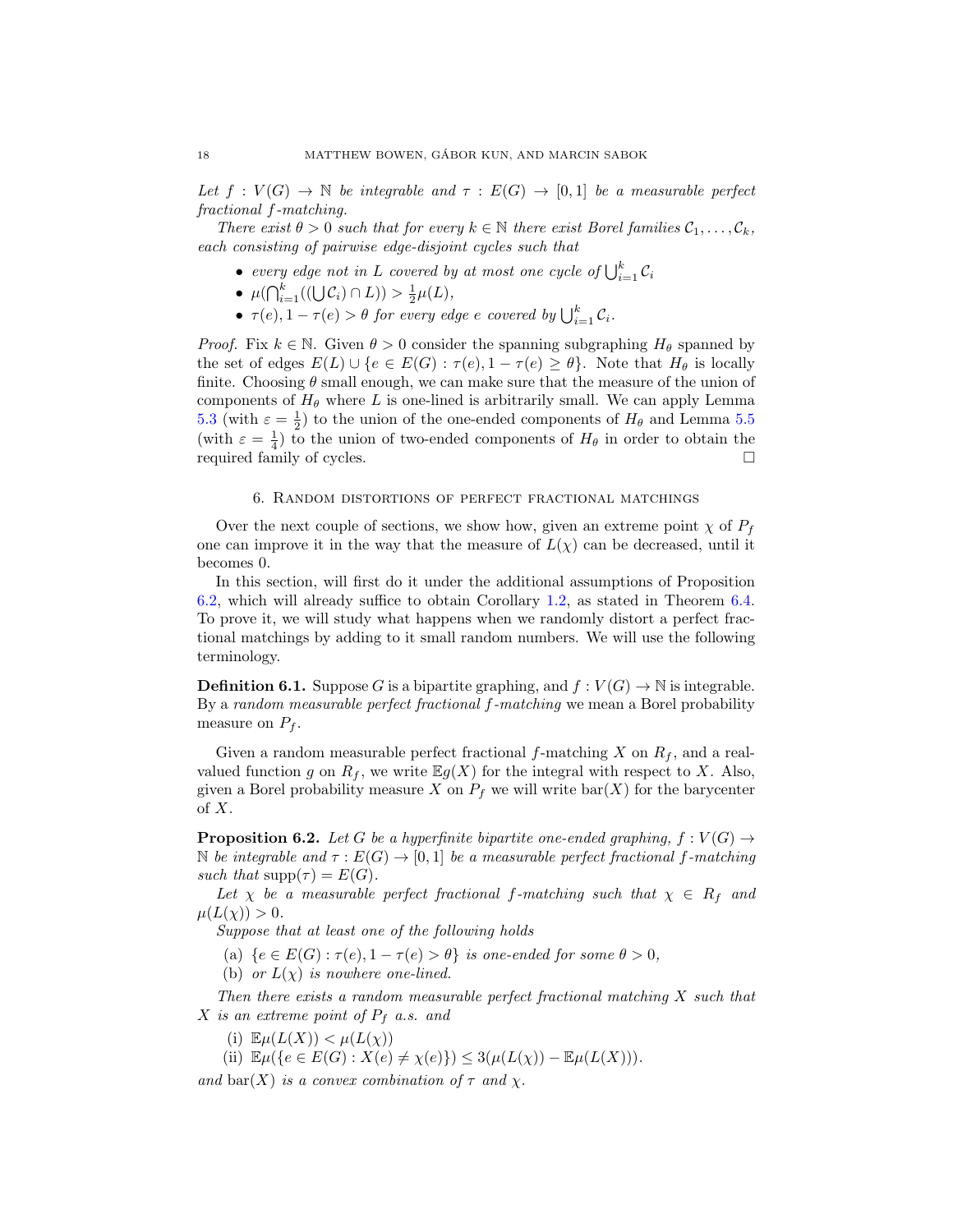Before we prove the proposition above, we state and prove the following lemma. Its statement is slightly stronger than what we need in this section (namely in Theorem [6.4](#page-20-0) we will use it only in case  $X$  is a measurable perfect  $f$ -matching) but we will use this stronger statement in the next sections.

<span id="page-18-2"></span>**Lemma 6.3.** Let G be a hyperfinite bipartite graphing and  $f : V(G) \rightarrow \mathbb{N}$  be integrable. Let  $\chi$  be a measurable perfect fractional f-matching such that  $\chi \in R_f$ and  $\mu(L(\chi)) > 0$ .

Suppose  $X$  a random measurable perfect fractional f-matching  $X$  which is a.s. an extreme point of  $P_f$  such that

$$
\mathbb{E}\int_{e\in E(G)\backslash L(\chi)}|X(e)-\chi(e)|<\frac{1}{2}\mathbb{E}\int_{e\in L(\chi)}|X(e)-\chi(e)|
$$

Then the following hold.

(i) 
$$
\mathbb{E}\mu(L(X)) < \mu(L(\chi)) - \mathbb{E}[\frac{1}{2}\int_{e \in L(\chi)}|X(e) - \chi(e)| - \int_{e \in E(G)\backslash L(\chi)}|X(e) - \chi(e)|]
$$
  
(ii)  $\mathbb{E}\mu(\{e \in E(G) : X(e) \neq \chi(e)\}) \leq 3(\mu(L(\chi)) - \mathbb{E}\mu(L(X))).$ 

Proof. Consider the sets (treated as random variables)

$$
A = \{e \in E(G) \setminus L(\chi) : X(e) \neq \chi(e)\}, \quad B = \{e \in L(\chi) : X(e) \neq \chi(e)\}.
$$

and note that  $B = L(\chi) \setminus L(X)$ . (Technically, we will only treat  $\mu(A)$  and  $\mu(B)$  as random variables.) Note that by Lemma [4.2](#page-12-0) we have

<span id="page-18-0"></span>
$$
\mathbb{E}\mu(A) \le 2\mathbb{E}\int_{e \in (G)\backslash L(\chi)} |X(e) - \chi(e)|
$$

and

$$
\mathbb{E}\mu(B) = 2\mathbb{E}\int_{e \in L(\chi)} |X(e) - \frac{1}{2}| = 2\mathbb{E}\int_{e \in L(\chi)} |X(e) - \chi(e)|.
$$

Write  $\gamma = \mathbb{E} \left[ \frac{1}{2} \int_{e \in L(\chi)} |X(e) - \chi(e)| - \int_{e \in E(G) \setminus L(\chi)} |X(e) - \chi(e)| \right]$ , so that we have

(6.1) 
$$
\mathbb{E}\mu(A) < \frac{1}{2}\mathbb{E}\mu(B) - \gamma.
$$

Since  $L(X) \setminus L(\chi) \subseteq A$  and  $B = L(\chi) \setminus L(X)$ , we get (6.2)  $\mathbb{E}\mu(L(X)) \leq \mu(L(\chi)) - \mathbb{E}\mu(B) + \mathbb{E}\mu(A),$ 

so by  $(6.1)$  we get

<span id="page-18-1"></span>
$$
\mathbb{E}\mu(L(X)) \leq \mu(L(\chi)) - \mathbb{E}\mu(B) + \frac{1}{2}\mathbb{E}\mu(B) - \gamma < \mu(L(\chi)) - \gamma,
$$

which justifies (a). To justify (b), note that  $(6.2)$  together with  $(6.1)$  imply

$$
\mathbb{E}\mu({e \in E(G) : X(e) \neq \chi(e)} = \mathbb{E}\mu(A) + \mathbb{E}\mu(B)
$$
  
\n
$$
\leq 3(\mu(L(\chi)) - \mathbb{E}\mu(L(X))).
$$

 $\Box$ 

Now we prove the main result of this section.

*Proof of Proposition [6.2.](#page-17-0)* By Lemma [6.3,](#page-18-2) it is enough to find a measurable perfect fractional matching X which is a.s. an extreme point of  $P_f$  such that

$$
\mathbb{E}\int_{e\in E(G)\backslash L(\chi)}|X(e)-\chi(e)|<\frac{1}{2}\mathbb{E}\int_{e\in L(\chi)}|X(e)-\chi(e)|
$$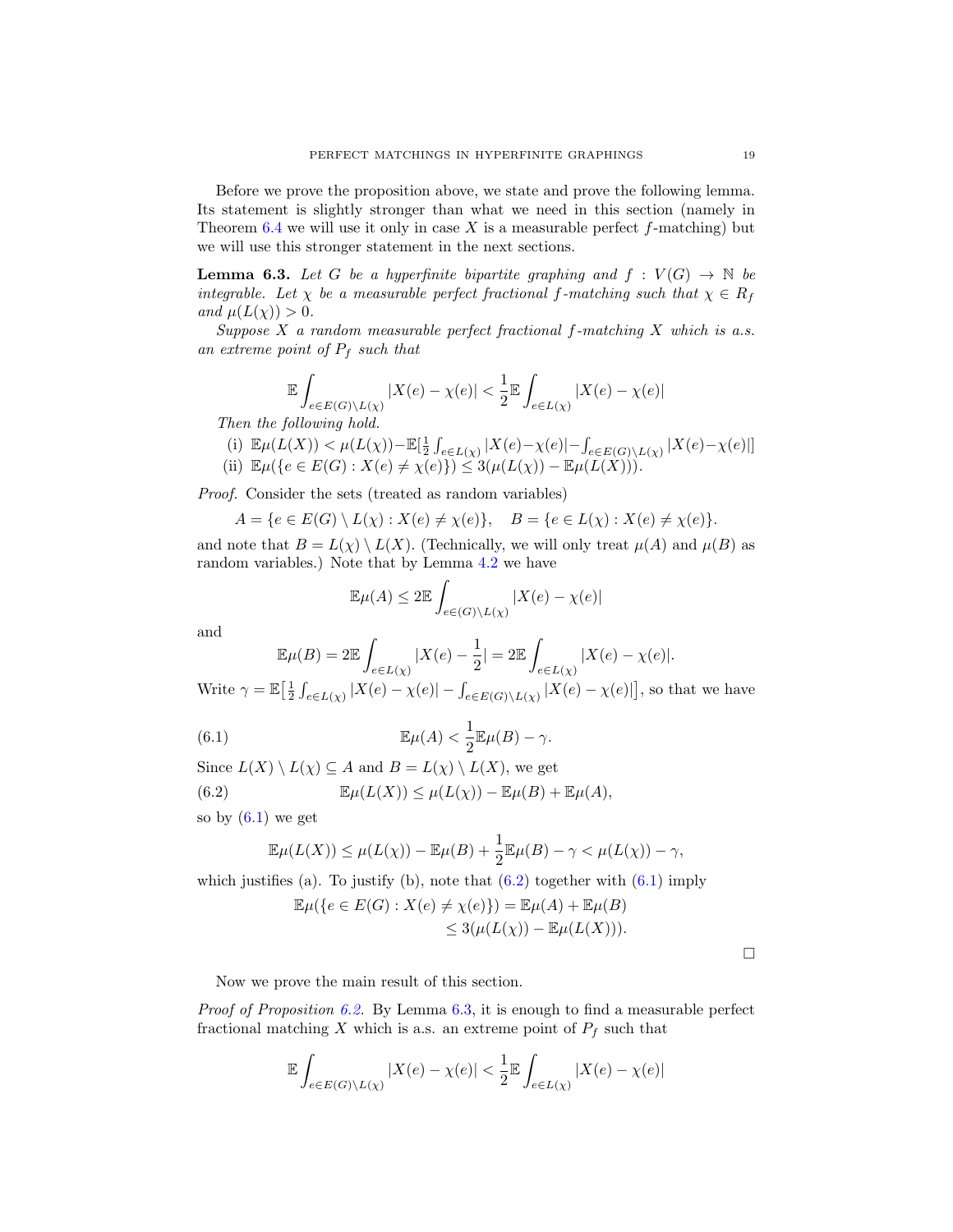and bar $(X)$  is a convex combination of  $\chi$  and  $\tau$ .

First we find a measurable perfect fractional matching  $Y$  that satisfies the inequality, but may not be supported on extreme points.

There exists  $\theta > 0$  such that for every  $k \in \mathbb{N}$  there exist Borel families of cycles  $C_1, \ldots, C_k$ , each consisting of pairwise edge-disjoint cycles and such that

- every edge not in L is covered by at most one cycle of  $\bigcup_{i=1}^{k} C_i$ ,
- $\mu(\bigcap_{i=1}^k (E(\bigcup \mathcal{C}_i) \cap E(L))) > \frac{1}{2}\mu(L),$
- $\tau(e), 1 \tau(e) > \theta$  for every edge e covered by  $\bigcup_{i=1}^{k} C_i$ .

Indeed, if (a) is satisfied, then apply Lemma [5.3](#page-15-0) to to  $L = L(\chi)$ ,  $\varepsilon = \frac{1}{2}$  and the subgraphing spanned by  $\{e \in E(G) : \tau(e), 1 - \tau(e) > \theta\}$  for the  $\theta$  given in (a). If (b) is satisfied, then apply Lemma [5.6](#page-16-1) to  $L = L(\chi)$  and get  $\theta > 0$  such that the above are satisfied.

We choose k large enough to be specified later and let  $\mathcal{C}_1, \ldots, \mathcal{C}_k$  be Borel families of cycles as above. Put

(6.3) 
$$
\varepsilon = \frac{1}{2k + \frac{4}{\theta}} \quad \text{and} \quad \lambda = \frac{2\varepsilon}{\theta}
$$

and consider the perfect fractional f-matching

<span id="page-19-0"></span>
$$
\rho = \lambda \tau + (1 - \lambda)\chi.
$$

Note that for every edge e covered by a cycle in  $\mathcal C$  we have

<span id="page-19-1"></span>(6.4) 
$$
\lambda \tau(e) + (1 - \lambda)\chi(e), \ 1 - \lambda \tau(e) + (1 - \lambda)\chi(e) > \lambda \theta
$$

For every cycle in  $\bigcup_{i=1}^k C_i$  select one edge in a Borel way. For every  $i \leq k$  we consider the alternating  $\varepsilon$ -circuit  $\zeta_i$  on the cycles in  $\mathcal{C}_i$ , i.e.,  $\zeta_i(e)$  is equal to 0 on edges e that do not belong to such cycles and for every cycle in  $\mathcal{C}_i$  the function  $\zeta_i$ is an alternating  $\varepsilon$ -circuit on this cycle.

Let the random variables  $Z_1, Z_2, \ldots Z_k \in \{-1,1\}$  be independent identically distributed with  $\mathbb{E}(Z_i) = 0$ . Write Y for the random perfect fractional f-matching obtained by randomly adding the circuits on the cycles, i.e.,

$$
Y = \rho + \sum_{i=1}^{k} Z_i \zeta_i.
$$

Note that [\(6.3\)](#page-19-0) imply that  $\varepsilon < \lambda \theta$  and thus by [\(6.4\)](#page-19-1) we have that  $0 \le Y(e) \le 1$ for  $e \in E(G) \setminus L$ . For  $e \in L$  we have  $\frac{1}{2} - \lambda \leq \rho(e) \leq \frac{1}{2} + \lambda$  and thus  $\frac{1}{2} - \lambda - k\varepsilon \leq$  $Y(e) \leq \frac{1}{2} + \lambda + k\varepsilon$ , so by [\(6.3\)](#page-19-0) we also get  $0 \leq Y(e) \leq 1$ . That means that Y is still in  $P_f$ , for every choice of  $Z_1, Z_2, \ldots Z_k \in \{-1, 1\}$ 

Note that for every edge  $e \in E(G) \setminus L(\chi)$  the value  $Y(e) - \chi(e)$  has the same sign, depending only on whether  $\chi(e) = 0$  or  $\chi(e) = 1$ , and thus  $\mathbb{E}Z_i = 0$  implies that

<span id="page-19-2"></span>(6.5) 
$$
\mathbb{E}|Y(e) - \chi(e)| = |\rho(e) - \chi(e)| \leq \lambda(\tau(e) - \chi(e))
$$

For every measurable fractional perfect f-matching  $\sigma$  we have  $\|\sigma\|_1 = \frac{1}{2} \|f\|_1$ , so, by [\(6.5\)](#page-19-2) and Fubini's theorem, in the expected value we have

<span id="page-19-3"></span>
$$
(6.6) \mathbb{E} \int_{e \in E(G) \setminus L(\chi)} |Y(e) - \chi(e)| \leq \lambda (||\tau||_1 + ||\chi||_1) = \frac{2\varepsilon}{\theta} (||\tau||_1 + ||\chi||_1) = \frac{2\varepsilon}{\theta} ||f||_1.
$$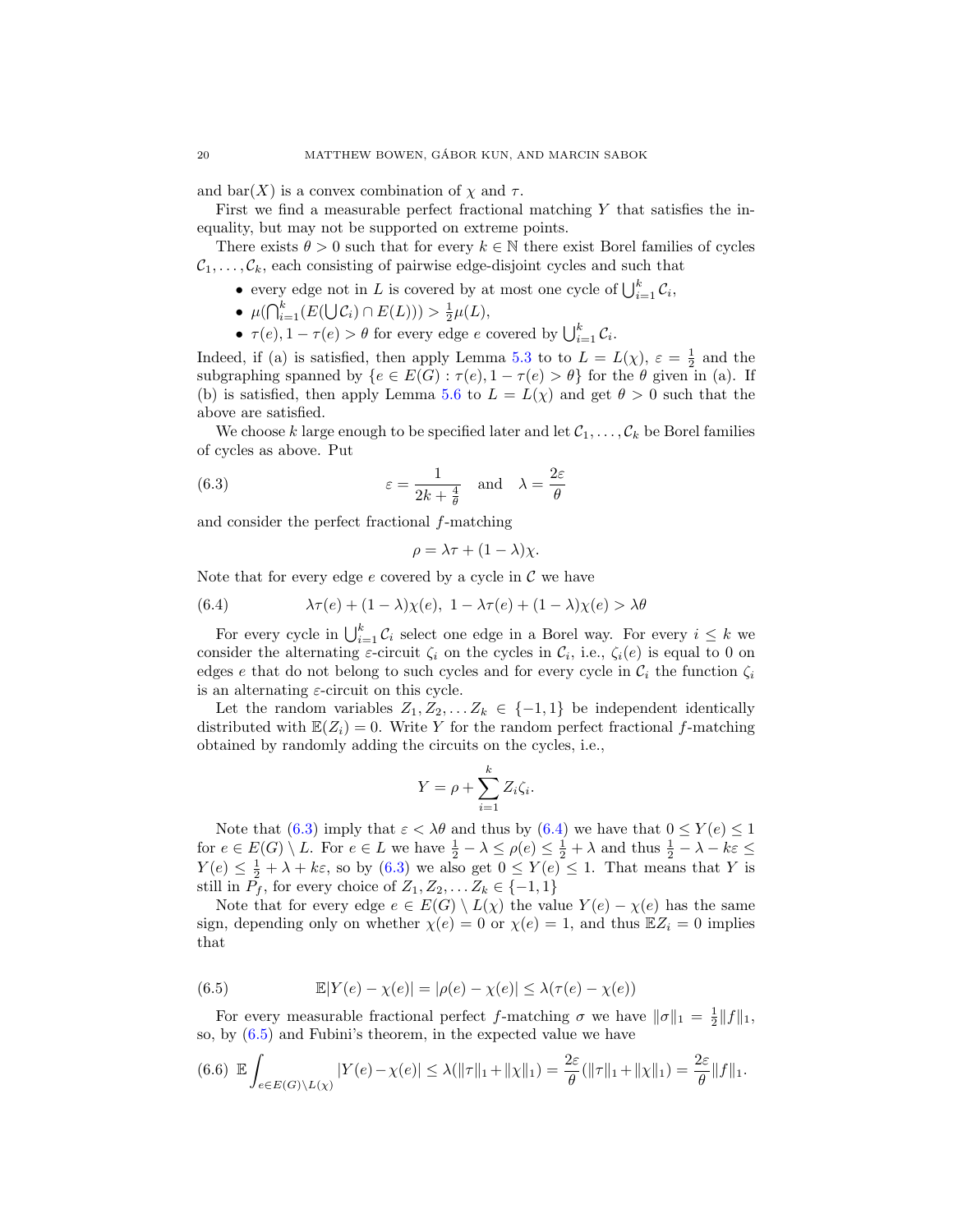Write  $L' = L(\chi) \cap \bigcap_{i=1}^k C_i$  and note that  $\mu(L') \geq \frac{1}{2}\mu(L)$  by the properties of our families of cycles. Recall that the Berry–Esseen theorem implies that if of our families of cycles. Recall that the Berry-Esseen theorem implies that if  $X_1, \ldots, X_n \in \{-1,1\}$  are iid with  $\mathbb{E}X_i = 0$ , then  $\lim_{n\to\infty} \mathbb{E}|\sum_{i=1}^n X_i|/\sqrt{n} =$  $\mathbb{E}[N] > 0$ , where N has normal distribution, and thus  $\mathbb{E}[\sum_{i=1}^{n} Y_i] = \Omega(\sqrt{n})$ . Therefore, for every edge  $e \in L'$  we have

<span id="page-20-1"></span>(6.7) 
$$
\mathbb{E}|Y(e) - \frac{1}{2}| = \varepsilon \Omega(\sqrt{k}).
$$

and the exact value of  $\Omega(\sqrt{k})$  in [\(6.7\)](#page-20-1) does not depend on the edge  $e \in L(\chi)$ , so by Fubini's theorem we have

(6.8) 
$$
\mathbb{E}\int_{e\in L(\chi)}|Y(e)-\frac{1}{2}|\geq \varepsilon \Omega(\sqrt{k})\mu(L')\geq \varepsilon \frac{1}{2}\Omega(\sqrt{k})\mu(L(\chi)).
$$

<span id="page-20-2"></span>Now, using  $(6.8)$  and  $(6.6)$  we can fix k big enough so that

(6.9) 
$$
\mathbb{E}\int_{e \in M} |Y(e) - \chi(e)| < \frac{1}{2} \mathbb{E}\int_{e \in L} |Y(e) - \chi(e)|.
$$

Note that the barycenter of Y is  $\rho = \lambda \tau + (1 - \lambda)\chi$ , since  $\mathbb{E}Z_i = 0$  for each  $i \leq k$ .

Now, we improve Y to be concentrated on the extreme points of  $P_f$ . By the Choquet—Bishop–de Leeuw theorem, there exists a probability measure  $X$  on the set of extreme points of  $P_f$  whose barycenter is  $bar(Y)$ .

Note that for a.e.  $e \notin L(\chi)$  either  $Y(e) - \chi(e)$  is always non-negative or  $Y(e)$  –  $\chi(e)$  is always non-positive. Hence its absolute value is linear and

$$
\mathbb{E}\int_{e\in E(G)\backslash L(\chi)}|Y(e)-\chi(e)|=\mathbb{E}\int_{e\in E(G)\backslash L(\chi)}|X(e)-\chi(e)|.
$$

On the other hand, for a.e.  $e \in L(\chi)$  we have  $\chi(e) = \frac{1}{2}$ , so by convexity of  $|x - \frac{1}{2}|$ on [0, 1], Jensen's inequality and Fubini's theorem imply

$$
\frac{1}{2}\mathbb{E}\int_{e\in L(\chi)}|Y(e)-\chi(e)|\leq \frac{1}{2}\mathbb{E}\int_{e\in L(\chi)}|X(e)-\chi(e)|.
$$

Using the previous proposition, we can state and prove the following weaker version of Theorem [3.3,](#page-9-0) which implies Corollary [1.2.](#page-1-2) The proof of Theorem [3.3](#page-9-0) in Section [8](#page-29-0) will basically follows the same lines but will need a more detailed analysis of Section [7](#page-21-0) (this will be needed to prove Theorem [3.3](#page-9-0) in its full generality, which is useful e.g. for applications such a those in  $\text{[Tim21]}$ .

<span id="page-20-0"></span>**Theorem 6.4.** Let G be a bipartite hyperfinite graphing G and  $f: V(G) \to \mathbb{N}$ be integrable. Suppose that G admits a measurable perfect fractional f-matching  $\tau: E(G) \to [0,1]$  such that for some  $\theta > 0$  the set

$$
\{e \in E(G) : \tau(e), 1 - \tau(e) > \theta\} \text{ is one-ended.}
$$

Then G admits such a measurable perfect f-matching  $\chi : E(G) \to [0,1].$ 

Theorem [6.4](#page-20-0) can be strenghtened to say that  $\tau$  is equal to a barycenter of a probability measure on  $P_f$  concentrated on the set of measurable perfect f-matchings, see Remark [8.2](#page-31-1) after the proof of Theorem [3.3.](#page-9-0)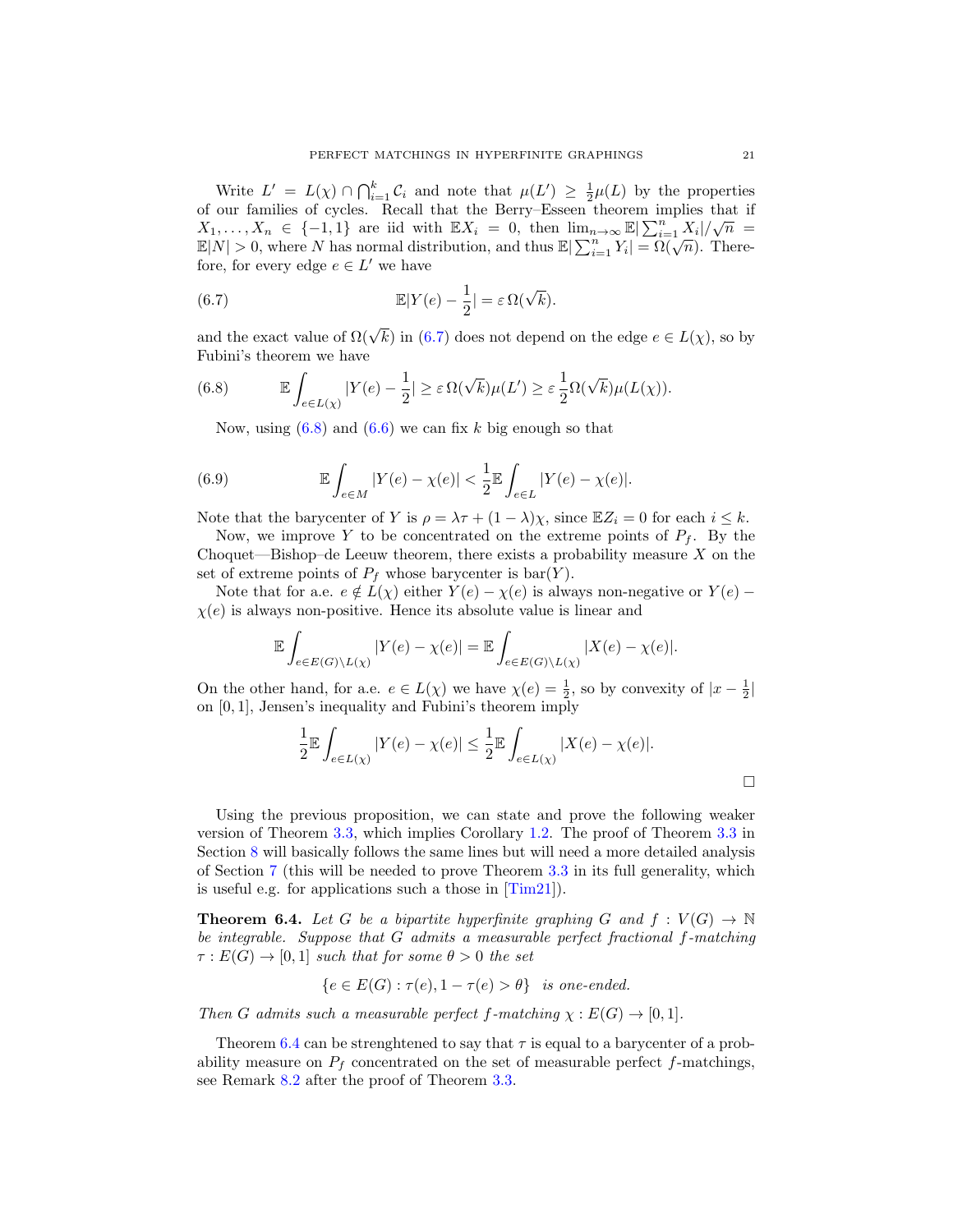*Proof.* We will find a perfect f-matching  $\chi$  in  $P_f$ .

By the Krein–Milman theorem, there exists  $\chi_0 \in P_f$  which is an extreme point of  $P_f$ . Starting with  $\chi_0$ , by induction, we define a sequence of measurable perfect fractional f-matchings  $\chi_{\alpha} \in R_f$  for countable ordinals  $\alpha$ , so that

- (i)  $\mu(L(\chi_{\alpha+1})) < \mu(L(\chi_{\alpha}))$  if  $\mu(L(\chi_{\alpha})) > 0$ ,
- (ii)  $\mu({e \in E(G) : \chi_{\alpha+1}(e) \neq \chi_{\alpha}(e)}) < 3(\mu(L(\chi_{\alpha})) \mu(L(\chi_{\alpha+1}))),$
- (iii)  $\chi_{\gamma} = \lim_{\alpha \leq \gamma} \chi_{\gamma}$  for limit  $\gamma < \omega_1$ .

Suppose we have constructed  $\chi_{\alpha}$ . By Lemma [6.2](#page-17-0) there exists a random perfect fractional f-matching X concentrated on  $ext{ext}(P_f)$  such that

$$
\mathbb{E}\int_{e\in E(G)\backslash L(\chi_{\alpha})}|X(e)-\chi_{\alpha}(e)|<\frac{1}{2}\mathbb{E}\int_{e\in L(\chi_{\alpha})}|X(e)-\chi_{\alpha}(e)|
$$

Since X is concentrated on ext( $P_f$ ), there exists an extreme point  $\chi_{\alpha+1}$  of  $P_f$ for which

$$
\int_{e \in E(G) \setminus L(\chi_{\alpha})} |\chi_{\alpha+1}(e) - \chi_{\alpha}(e)| < \frac{1}{2} \int_{e \in L(\chi_{\alpha})} |\chi_{\alpha+1}(e) - \chi_{\alpha}(e)|
$$

Using Lemma [6.3](#page-18-2) (treating  $\chi_{n+1}$  as a Dirac random perfect fractional matching) we get (i) and (ii) as needed.

At limit stages  $\gamma$ , note that the condition (i) implies the sequence  $\mu(L(\chi_{\alpha}))$  for  $\alpha < \gamma$  is strictly decreasing and (ii) implies that  $\chi_{\alpha}$  is a.e. convergent by the Borel–Cantelli lemma. We put  $\chi_{\gamma} \in R_f$  to be the limit of this sequence.

Note that there must exist  $\alpha < \omega_1$ , such that have  $\mu(L(\alpha)) = 0$  and then this  $\chi_{\alpha}$  is a measurable perfect f-matching a.e. as needed.

 $\Box$ 

# 7. The one-lined case

<span id="page-21-0"></span>For extreme points  $\chi$  of  $P_f$  which are one-lined, we will need a slightly different argument in order to decrease  $\mu(L(\chi))$ . The goal of this section is to prove the next proposition, which is a version of Proposition [6.2](#page-17-0) in the one-lined case.

<span id="page-21-1"></span>**Proposition 7.1.** Let G be a bipartite one-ended graphing and  $f: V(G) \to \mathbb{N}$  be integrable. Suppose that  $\chi$  is a measurable perfect fractional f-matching such that  $\chi \in R_f$  and  $\mu(L(\chi)) > 0$ . Assume that  $\chi$  is one-lined on a set of components of positive measure. Let  $\delta > 0$ .

There exists a random measurable perfect fractional matching X which is a.s. in  $R_f$  such that

(i)  $\mathbb{E}\mu(L(X)) < \mu(L(\chi))$ 

(ii)  $\mathbb{E}\mu({e \in E(G) : X(e) \neq \chi(e)} \geq 3(\mu(L(\chi)) - \mathbb{E}\mu(L(X))).$ and  $\|\text{bar}(X) - \chi\|_2 \leq \delta(\mu(L(\chi)) - \mathbb{E}\mu(L(X))).$ 

The key to prove Proposition [7.1](#page-21-1) is to find a family of cycles we can use for the rounding. First, we need to introduce some notation.

**Definition 7.2.** Let G be a bipartite graphing and  $f : V(G) \to \mathbb{N}$  be integrable. Suppose  $\chi$  is an extreme point of  $P_f$  such that  $L(\chi)$  is one-lined everywhere.

- (i) Write  $E_{\chi=1} = \{e \in E(G) : \chi(e) = 1\}$  and  $E_{\chi=0} = \{e \in E(G) : \chi(e) = 0\}.$
- (ii) A  $\chi$ -augmenting path is a path of odd length  $x_0, \ldots, x_{2j-1}$  such that we have  $(x_{2l}, x_{2l+1}) \in E_{\chi=0}$  for  $0 \le l \le j$  and  $(x_{2l-1}, x_{2l}) \in E_{\chi=1}$  for  $1 \le l \le j-1$ .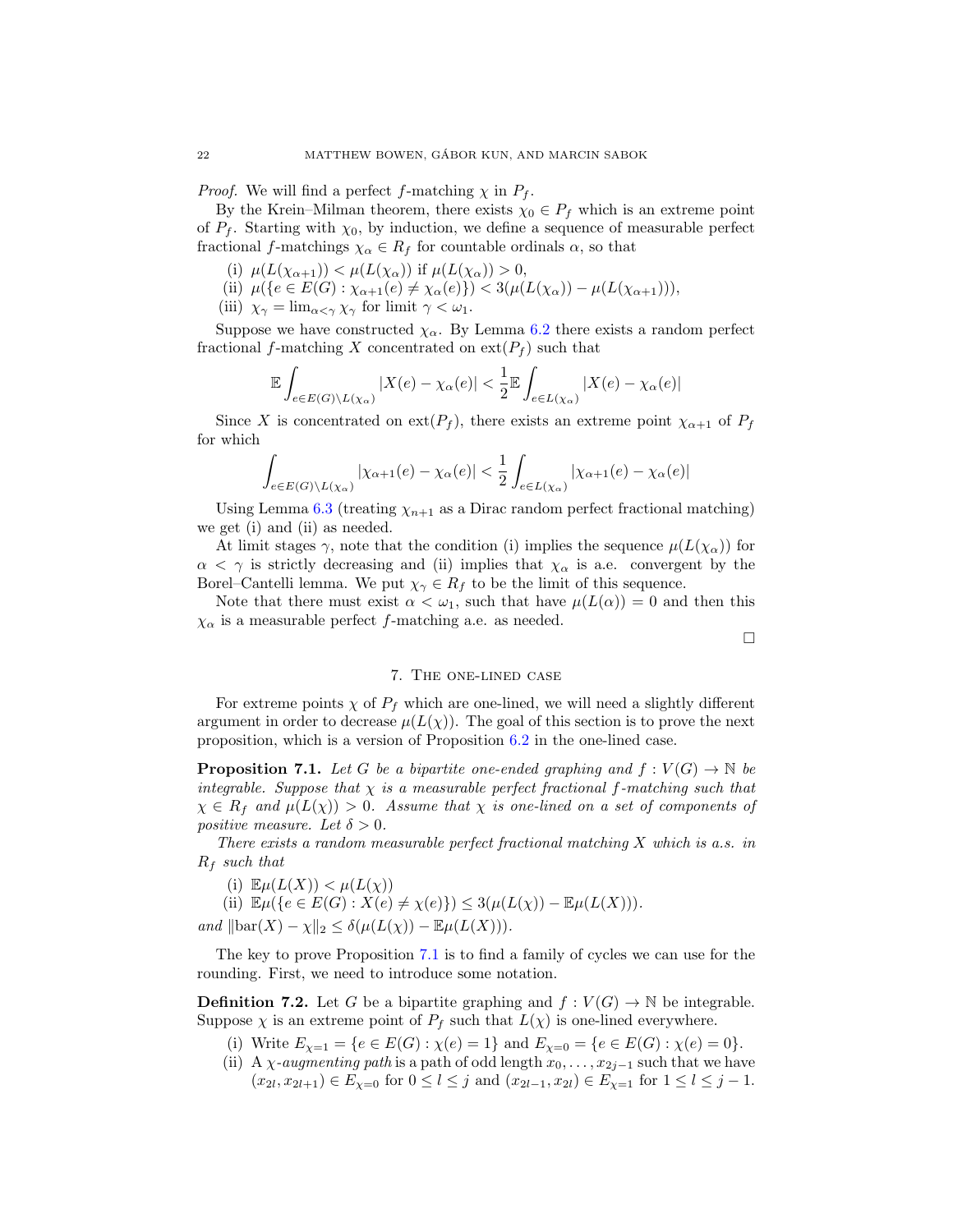- (iii) A  $\chi$ -augmenting cycle is a cycle obtained by joining a  $\chi$ -augmenting path with endvertices on  $L(\chi)$  and the finite subinterval of  $L(\chi)$  joining the two endpoints of the  $\chi$ -augmenting path.
- (iv) For a  $\chi$ -augmenting cycle  $C \subseteq E(G)$  we write  $C_{\chi=1}$  for the set of edges of C that contains every other edge of C extending  $E_{\chi=1} \cap C$ , and analogously we define  $C_{\chi=0}$ .
- (v)  $\chi$ -augmenting cycles in the same component of G can be naturally divided into two equivalence classes induced by the proper 2-coloring of the edges of the infinite line (this is done in the single component). Two  $\chi$ -augmenting cycles A and B are equivalent if every  $e \in A_{\chi=1}$  has the same color as every edge in  $B_{\chi=1}$  (and the same holds for  $A_{\chi=0}$  and  $B_{\chi=0}$ ).

In particular, the definition of a  $\chi$ -augmenting path requires that all vertices along the path are distinct. Note, however, that since the graphing  $G$  is bipartite, any walk satisfying the conditions of (ii) above contains a  $\chi$ -augmenting path obtained by removing the (even) cycles between repetitions of vertices. Note also that there are exactly two equivalence classes of  $\chi$ -augmenting cycles.

The following lemma gives us the family of cycles that will be useful in proving Proposition [7.1.](#page-21-1)

<span id="page-22-0"></span>**Lemma 7.3.** Let G be a bipartite one-ended graphing and  $f : V(G) \rightarrow \mathbb{N}$  be integrable. Let  $\chi \in R_f$ . Suppose that  $L(\chi)$  is one-lined everywhere and there is no subset of  $L(\chi)$  of positive measure that admits a measurable perfect matching.

For every  $k \in \mathbb{N}$  and  $\varepsilon > 0$  there exists measurable collections  $C_1, \ldots, C_k$  each consisting of  $\chi$ -augmenting cycles edge-disjoint in both equivalent classes such that

- every edge not in  $L(\chi)$  is covered by at most four  $\chi$ -augmenting cycles in  $\bigcup_{i=1}^k \mathcal{C}_i,$
- for each  $i \leq k$ , every edge in L is covered at most twice by  $\chi$ -augmenting cycles in  $\mathcal{C}_i$ ,
- $\mu(\bigcap_{i=1}^k \{e \in L(\chi) : e \text{ is covered by } \chi\text{-augmenting cycles in both equivalence}\}$ classes in  $\mathcal{C}_i$ }) >  $\mu(L(\chi))(1-\varepsilon)$ .

Before we prove Lemma [7.3,](#page-22-0) let us see how it implies Proposition [7.1.](#page-21-1)

Proof of of Proposition [7.1.](#page-21-1) By Lemma [6.3,](#page-18-2) it is enough to find a random measurable perfect fractional matching  $X$  which is a.s. in  $R_f$  such that

<span id="page-22-1"></span>(7.1) 
$$
\mathbb{E}\int_{e\in E(G)\backslash L(\chi)}|X(e)-\chi(e)|<\frac{1}{2}\mathbb{E}\int_{e\in L(\chi)}|X(e)-\chi(e)|
$$

and  $\|\text{bar}(X) - \chi\|_2 \leq \delta\left(\frac{1}{2} \int_{e \in L(\chi)} |X(e) - \chi(e)| - \mathbb{E} \int_{e \in E(G) \setminus L(\chi)} |X(e) - \chi(e)|\right).$ 

First, suppose that there is a subset of  $K \subseteq L(\chi)$  of positive measure such there is a measurable perfect matching on K. Let  $Z \in \{-1,1\}$  be uniformly distributed and define X as follows. For edges  $e \in K$  let  $X(e) = \chi(e) + \frac{1}{2}Z$  if e belongs to the perfect matching, and  $X(e) = \chi(e) - \frac{1}{2}Z$  if e does not belong to the perfect matching, while for  $e \notin K$  let  $X(e) = \chi(e)$ . Note that  $bar(X) = \chi$  and the left-hand side in  $(7.1)$  is zero, while the right-hand side in  $(7.1)$  is positive, so X is as needed.

Thus, for the rest of the proof we can assume that there is no measurable perfect f-matching on any subset of  $L(\chi)$  of positive measure

Write  $G_1$  for the union of the components of G where  $L(\chi)$  consists of a single line. Let  $L = L(\chi) \cap G_1$ . By our assumption,  $\mu(L) > 0$ .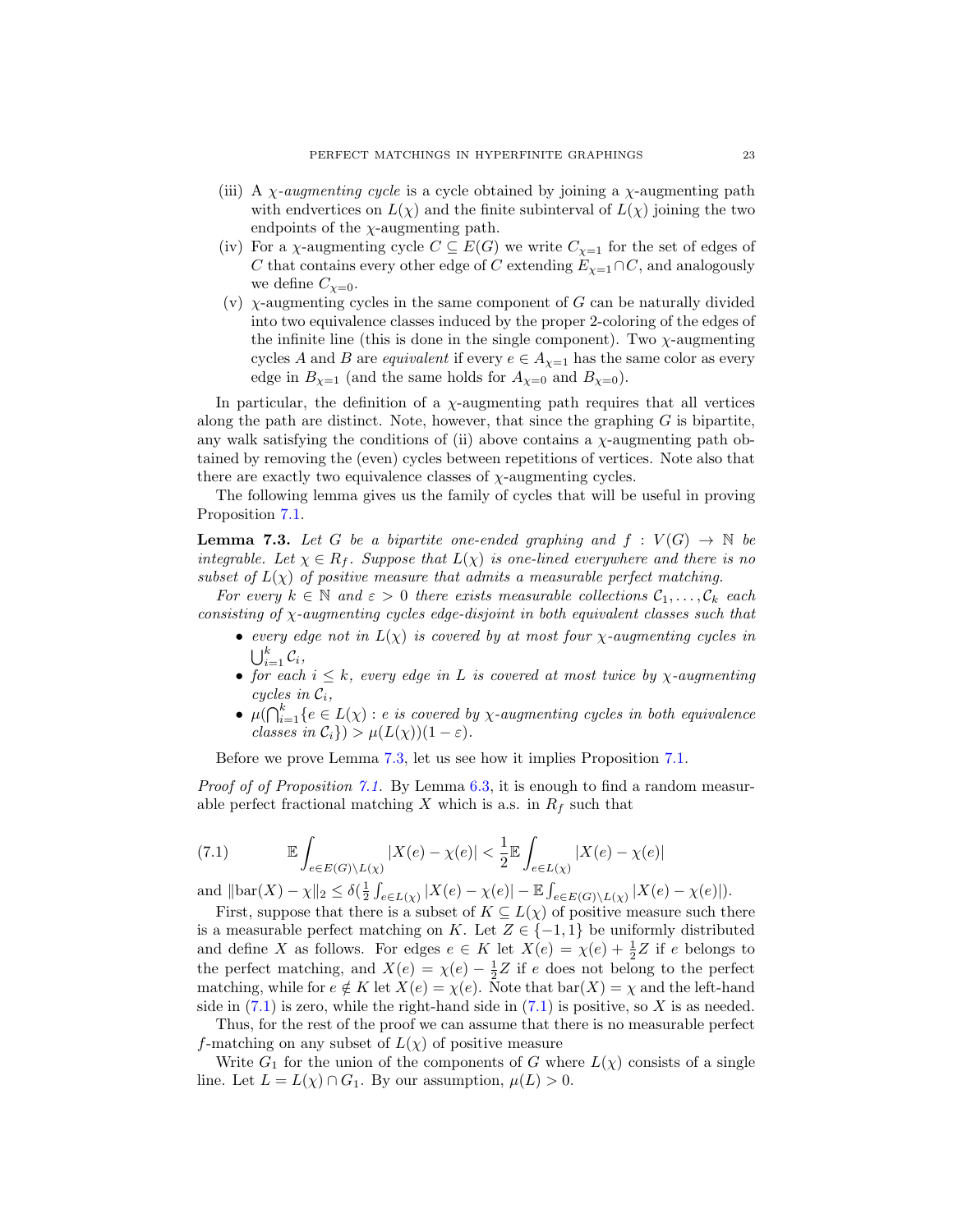Let  $k \in \mathbb{N}$  be big enough and  $\varepsilon > 0$  be small enough. Apply Lemma [7.3](#page-22-0) to get families  $C_1, \ldots, C_k$  of  $\chi$ -augmenting cycles such that every edge is covered by at most four  $\chi$ -augmenting cycles in  $\bigcup_{i=1}^k C_i$  and for every  $i \leq k$  every edge in  $L(\chi)$ is covered by at most two  $\chi$ -augmenting cycles from  $\mathcal{C}_i$ , and all but  $\varepsilon$  edges from  $L(\chi)$  are covered by exactly one  $\chi$ -augmenting cycle from each equivalence class in  $\mathcal{C}_i.$ 

We may assume that the cycles in  $\bigcup_{i=1}^k C_i$  have bounded length. Using [\[KST99,](#page-42-22) Proposition 4.6, we can find  $l \in \mathbb{N}$  and partition  $\bigcup_{i=1}^{k} C_i$  into l edge-disjoint Borel subfamilies  $\mathcal{D}_1 \ldots, \mathcal{D}_l$ .

For each  $j \leq l$  we define the function  $\zeta_j$  as follows.  $\zeta_j : E(G) \to \{-\frac{1}{2}, 0, \frac{1}{2}\}\$ and  $\zeta_j(e)$  is equal to 0 on the edges e that do not belong to  $\bigcup \mathcal{D}_j$  and for every  $\chi$ -augmenting cycle  $C \in \mathcal{D}_j$  the function  $\zeta_j$  is a  $\frac{1}{2}$ -circuit on C, where the chosen edge is C belongs to  $C_{\chi=0}$ .

Let  $I \in \{1, \ldots, l\}$  be a random variable with the uniform distribution and let  $Z \in \{-1,1\}$  be an independent random variable with the uniform distribution. Consider the following random perfect fractional matching

<span id="page-23-2"></span><span id="page-23-1"></span><span id="page-23-0"></span>
$$
X = \chi + Z\zeta_I.
$$

Note that

(7.2) 
$$
\mathbb{E}\mu(\bigcup \mathcal{C}_I \setminus L(\chi)) \leq \frac{4}{l},
$$

as a.e. edge in  $E(G) \setminus L(\chi)$  is covered at most four times by  $\bigcup_{i=1}^{k} C_i$ . Thus, by [\(7.2\)](#page-23-0)

(7.3) 
$$
\mathbb{E}\int_{e\in E(G)\backslash L(\chi)}|X(e)-\chi(e)|\leq \frac{2}{l},
$$

since for every edge  $e$  we have  $|X(e) - \chi(e)| \leq \frac{1}{2}$ .

Note also that for every edge  $e \in L(\chi)$  covered by  $\mathcal{C}_I$  we have

(7.4) 
$$
|X(e) - \frac{1}{2}| = \frac{1}{2}
$$

with probability  $\frac{1}{2}$ . Thus, by Fubini's theorem we get

<span id="page-23-3"></span>(7.5) 
$$
\mathbb{E}\int_{e\in L(\chi)}|X(e)-\frac{1}{2}|\geq \frac{k}{4l}\mu(L(\chi))(1-\varepsilon),
$$

which follows from [\(7.4\)](#page-23-1) and the fact that  $\mathbb{E}\mu(\bigcup \mathcal{C}_I \cap L(\chi)) \geq \frac{k}{l}\mu(L(\chi))(1-\varepsilon)$ . The latter is true because every family  $C_1, \ldots, C_k$  covers  $L(\chi)$  up to  $\varepsilon$ .

<span id="page-23-4"></span>To see that  $(7.1)$  is satisfied, note that by  $(7.3)$  and  $(7.5)$  we get

$$
(7.6)\ \ \frac{1}{2}\mathbb{E}\int_{L(\chi)}|X(e)-\chi(e)|-\mathbb{E}\int_{E(G)\backslash L(\chi)}|X(e)-\chi(e)|\geq \frac{1}{l}(\frac{k}{4}\mu(L(\chi))(1-\varepsilon)-2)
$$

which is positive as long as k is big enough and  $\varepsilon$  is small enough.

Now let us look at the barycenter of X. Write  $L' = \{e \in L(\chi) : e \text{ is covered}\}\$ by one cycle  $C \in \mathcal{C}$  as a  $C_{\chi=1}$  edge and by one cycle  $C \in \mathcal{C}$  as a  $C_{\chi=0}$  edge}. By our assumption, we have  $\mu(L') \geq \mu(L(\chi))(1-\varepsilon)$ . Note that the barycenter can change only at the edges in edges in  $L(\chi) \setminus L'$  and at the edges in  $E(G) \setminus L(\chi)$ covered by  $\bigcup \mathcal{C}_I$ . Each of the former edges is covered at most 2k times and the measure of such edges is at most  $\varepsilon$ . Each of the latter edges is covered at most four times and their measure is at most  $\frac{1}{l}$ . The absolute value of the change is  $\frac{1}{2}$  with probability  $\frac{1}{2}$ . Thus, we get  $\|\text{bar}(X) - \chi\|_2 \leq \frac{1}{4}(\frac{2}{l} + k\varepsilon)$ . Thus, by [\(7.6\)](#page-23-4) we are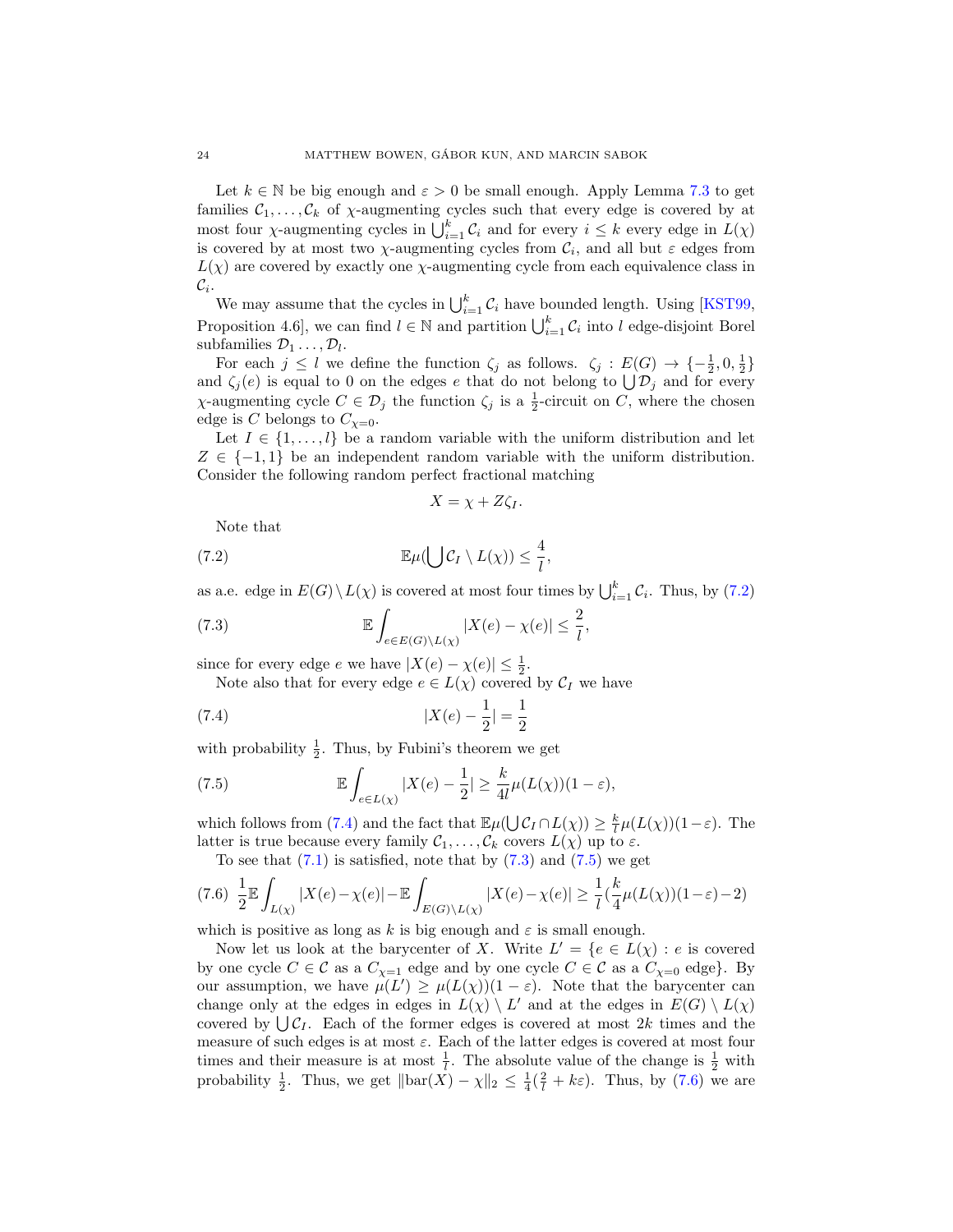done if  $\frac{1}{4}(\frac{2}{l}+k\varepsilon) \leq \frac{\delta}{l}(\frac{k}{4}\mu(L(\chi))(1-\varepsilon)-2)$ , which holds if k is big enough and  $\varepsilon$ is small enough, relative to  $k$ .

The rest of this section is devoted to the proof of Lemma [7.3.](#page-22-0)

Proof of Lemma [7.3.](#page-22-0) We will need a series of claims.

<span id="page-24-0"></span>Claim 7.4. A.e. vertex in  $V(G)$  is available via a  $\chi$ -augmenting path from  $L(\chi)$ and has an  $E_{\chi=1}$ -neighbor available via a  $\chi$ -augmenting path from  $L(\chi)$ .

*Proof.* Write A for the set of vertices available via an augmenting path from  $L(\chi)$ and B for the set of vertices in A not adjacent to a vertex in A via an edge in  $E_{\chi=1}$ . Also, denote by D the set of neighbors of B via an edge in  $E_{\chi=1}$ . We will show that  $A$  is co-null and both  $B$  and  $D$  are null. This will be enough since every vertex has an  $E_{\chi=1}$ -neighbor (recall that  $f > 0$ ).

We have  $B \subseteq A$  and  $D \cap A = \emptyset$  and we will show that both B and D have measure zero. By the definition of  $D$ , for every edge  $e$  from  $B$  to the complement of D we have  $\chi(e) = 0$ . Note that every  $E_{\chi=0}$ -edge from D goes to A, since there is a  $\chi$ -augmenting path to its other endvertex. Moreover, every  $E_{\chi=0}$ -edge from D goes to B, else there would be a  $\chi$ -augmenting path to its endvertex in D. The latter implies that for every edge  $e$  from  $D$  to the complement of  $B$  we have  $\chi(e) = 1$ . In other words,  $\chi(e) = 1$  for all  $e \in E(D) \cup \partial D \setminus \partial B$  and  $\chi(e) = 0$  for all  $e \in E(B) \cup \partial B \setminus \partial D.$ 

Recall that for every set  $W \subseteq V(G)$  and every measurable perfect fractional *f*-matching  $\sigma$  we have  $\int_W f d\nu = \int_{\partial(W)} \sigma d\mu + 2 \int_{E(W)} \sigma d\mu$ . Then we can write  $\int_D f d\nu - \int_B f d\nu$  as

$$
\int_{\partial D \setminus \partial B} \chi d\mu + 2 \int_{E(D)} \chi d\mu - \int_{\partial B \setminus \partial D} \chi d\mu - 2 \int_{E(B)} \chi d\mu
$$

$$
= \int_{\partial D \setminus \partial B} \tau d\mu + 2 \int_{E(D)} \tau d\mu - \int_{\partial B \setminus \partial D} \tau d\mu - 2 \int_{E(B)} \tau d\mu
$$

Since the first expression is maximal among the values where  $\chi$  is replaced by another perfect fractional f-matchings, we must have  $\tau(e) = 1$  for a.e.  $e \in E(D) \cup$  $\partial D \setminus \partial B$  and  $\tau(e) = 0$  for a.e.  $e \in E(B) \cup \partial B \setminus \partial D$ . However, by our assumption  $\tau(e) \in \{0,1\}$  happens on a null set of edges e. Thus,  $\mu(\partial(B \cup D)) = 0$ . The set  $B \cup D$  is disjoint from  $L(\chi)$ , which implies that  $B \cup D$  is a nullset.

Now, since B is a nullset essentially every edge leaving A is not in  $E_{\chi=0}$ , or else the other endvertex would be available via a  $\chi$ -augmenting path from  $L(\chi)$ . In other words  $\chi(e) = 1$  for every edge  $e \in \partial(A)$ . Let  $F = N(A) \setminus A$  and note that every  $E_{\chi=0}$  edge from F must go to A, since there is a  $\chi$ -augmenting path to its other endvertex. Thus  $\chi(e) = 1$  for every edge  $e \in \partial F \cup E(F)$ . As previously, we can write  $\int_F f d\nu$  as

$$
\int_{\partial F} \chi d\mu + 2 \int_{E(F)} \chi d\mu = \int_{\partial F} \tau d\mu + 2 \int_{E(F)} \tau d\mu.
$$

Again, since  $\chi(e) = 1$  for all  $e \in \partial F \cup E(F)$ , the left hand side is maximal possible among the values where  $\chi$  is replaced by another perfect fractional f-matching bounded by 1, we must have  $\tau(e) = 1$  for a.e.  $e \in \partial F \cup E(F)$ . Hence F is a nullset. Therefore a.e. vertex belongs to  $A$ .

 $\Box$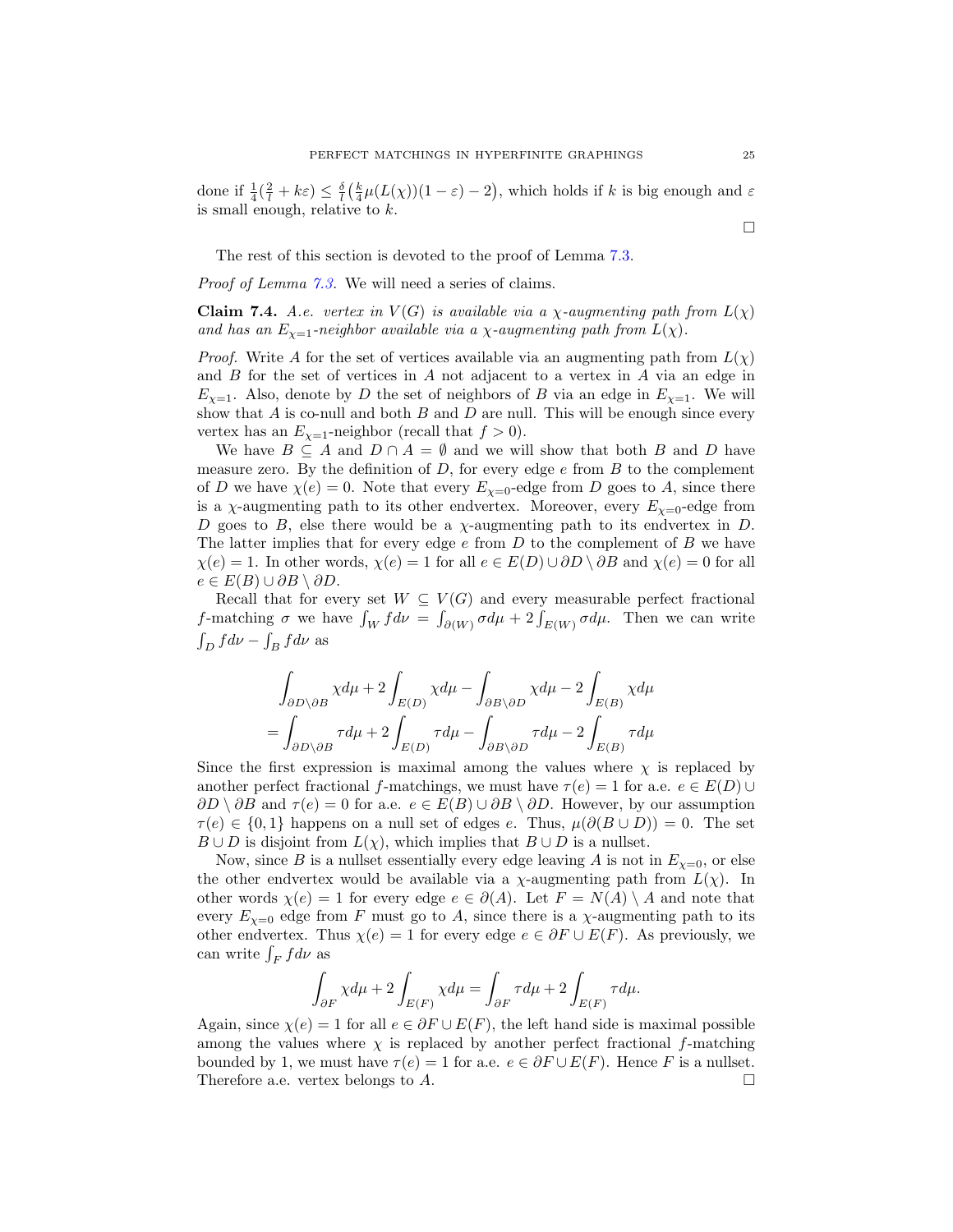<span id="page-25-2"></span>**Claim 7.5.** For a.e. component  $C$  of  $G$ , for every finite subset  $S$  of  $C$  the following is true

- <span id="page-25-0"></span>(1) All but finitely many vertices of C are available from  $L(\chi)$  via a  $\chi$ -augmenting path contained in  $C \setminus S$  and have an  $E_{\chi=1}$ -neighbor available from  $L(\chi)$  via a  $\chi$ -augmenting path contained in  $C \setminus S$ .
- <span id="page-25-1"></span>(2) For every finite interval  $J \subseteq L(\chi) \cap C$  there exists a  $\chi$ -augmenting path connecting the two semi-infinite paths of  $L(\chi) \setminus J$  in  $C \setminus S$ .

*Proof.* By Claim [7.4](#page-24-0) we can assume that every vertex in  $V(G)$  is available via an augmenting path from  $L(\chi)$  and has an  $E_{\chi=1}$ -neighbor available via such a path.

[\(1\)](#page-25-0) For every positive integer k consider  $f_k : V(G) \backslash L(\chi) \to V(G) \backslash L(\chi)$  mapping x to the k-th vertex of the lexicographically first (with respect to any Borel coloring of directed edges with natural numbers) shortest augmenting path from  $L(\chi)$  to x. Write F for the graphing where we put an edge between  $f_k(x)$  and  $f_{k+1}(x)$  for every  $x \in V(G)$ . Note that F is acyclic because G is bipartite and thus the F-component of every point in  $L(\chi)$  is a tree. Let  $K \subseteq L(\chi)$  denote the set of points in  $L(\chi)$ whose  $F$ -component is infinite. We claim that  $K$  has measure zero. Towards a contradiction, suppose that  $K$  has positive measure. For each positive integer  $n$  let  $g_n$  be a Borel function on K such that  $g_n(x)$  is an element of the F-component of x, for  $x \in K$ , and  $g_n(x) \neq g_m(x)$  for  $n \neq m$ . Considering the disjoint sets  $g_n(I)$  we get a contradiction by the assumption that the graphing is pmp, as the sets  $g_n(I)$ must have equal measure.

Thus, for a.e. point in  $L(\chi)$  its F-component is finite. Given any finite set  $S \subseteq C$ , the union S' of F-components intersecting S is then finite, as well as the set S'' consisting of all  $E_{\chi=1}$ -neighbors of vertices in S'. Since every vertex has at least one  $E_{\chi=1}$ -neighbor (recall that  $f > 0$ ), any vertex which is not in  $S''$  satisifes [\(1\)](#page-25-0).

[\(2\)](#page-25-1) By [\(1\)](#page-25-0), all but finitely many vertices are available from  $L(\chi)$  via a  $\chi$ augmenting path contained in  $C \; \backslash \; S$  and have an  $E_{\chi=1}$  -neighbor available from  $L(\chi)$  by such path. Let  $A_1$  denote the set of such vertices available from one of the semi-infinite paths of  $L(\chi) \setminus J$  and  $A_2$  the set of vertices available from the other semi-infinite path. Every vertex  $v \in A_1 \cup A_2$  has an  $E_{\chi=1}$ -neighbor v' which is in  $A_1 \cup A_2$ . If v and v' available from different infinite-subpaths, then we can join their  $\chi$ -augmenting paths via  $(v, v')$  and obtain a  $\chi$ -augmenting path disjoint from S joining the two semi-infinite paths of  $L(\chi) \setminus J$ . So we can assume that for every vertex  $v \in A_1 \cup A_2$  each its  $E_{\chi=1}$ -neighbor v' which is in  $A_1 \cup A_2$  is available from the same semi-infinite path of  $L(\chi) \setminus J$ .

If  $A_1 \cap A_2 \neq \emptyset$ , then let  $u \in A_1 \cap A_2 \neq \emptyset$ . Choose a  $E_{\chi=1}$ -neighbor u' of u such that  $u' \in A_1 \cup A_2$ . We can then find two  $\chi$ -augmenting paths disjoint from S joining u and u' with distinct semi-infinite paths of  $L(\chi) \setminus J$  and joining them along  $(u, u')$  gives us the desired path.

Thus, suppose that  $A_1$  and  $A_2$  are disjoint. Put  $S' = C \setminus (A_1 \cup A_2)$ . S' is finite and since C is one-ended and  $A_1, A_2$  each contain a semi-infinite path, we know that there are infinitely many edges  $e = (u, v)$  with  $u \in A_1$   $v \in A_2$ , and in particular there is such an e with neither of its endvertices in  $N(S')$ . If  $e \in E_{\chi=1}$ then joining the augmenting paths to  $u$  and  $v$  via  $e$  gives the desired augmenting path joining the two semi-infinite paths. If  $e \in E_{\chi=0}$  then, by our assumption, we can find  $E_{\chi=1}$ -neighbor  $u' \in A_1$  of u and  $v' \in A_2$  of v. Joining the  $\chi$ -augmenting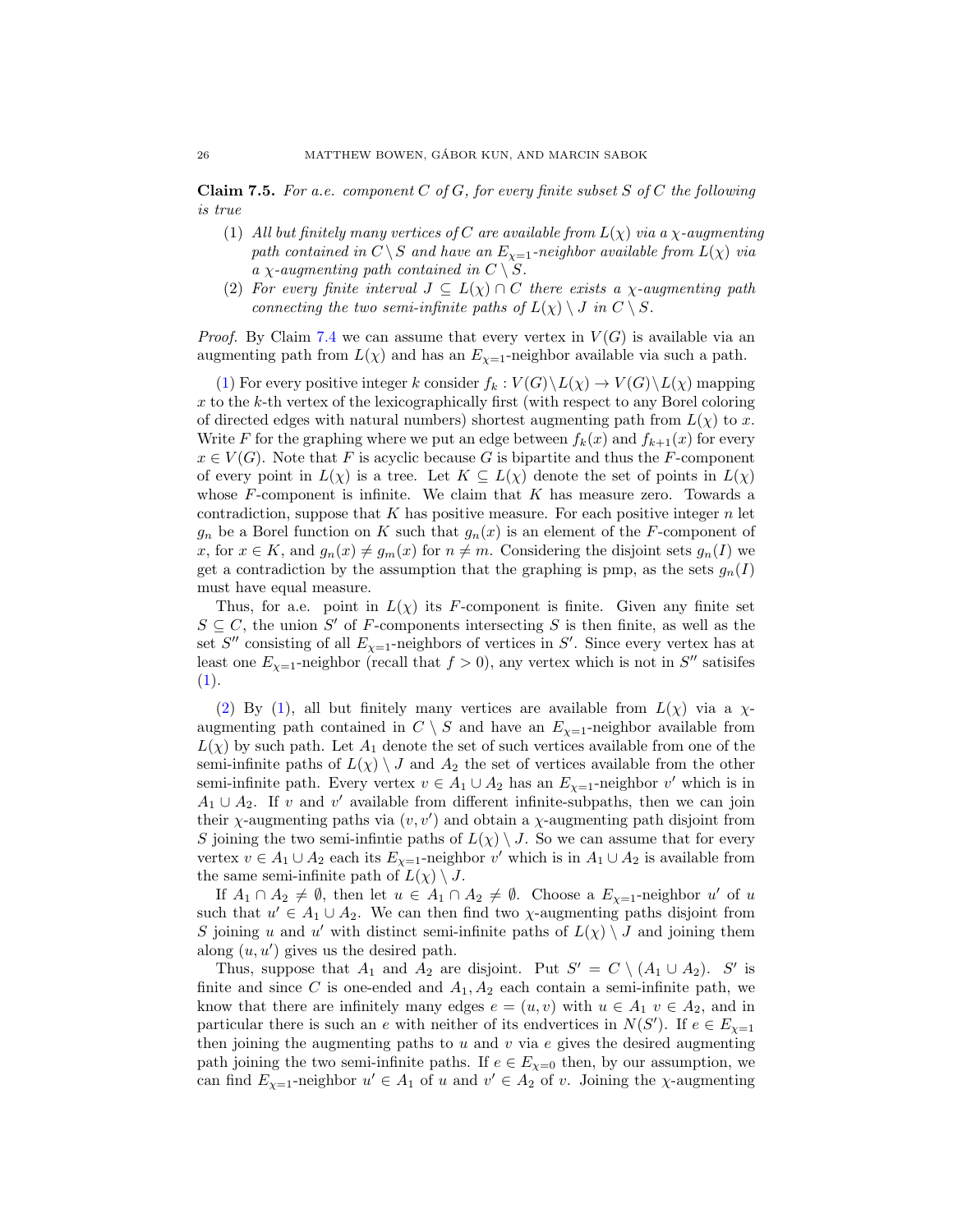paths to u' and v' with the three edges  $(u, u')$ ,  $(u, v)$  and  $(v, v')$  gives us the desired path.

<span id="page-26-0"></span>Claim 7.6. For almost every component C of G, for every finite interval  $J \subseteq$  $L(\chi) \cap C$  and every finite subset  $S \subseteq C \setminus V(L)$  there are  $\chi$ -augmenting cycles in both equivalence classes covering J and disjoint from S.

*Proof.* Let B be the set of those edges  $e$  in  $L$  such that it is not the case that for every finite interval  $J \subseteq L(\chi)$  containing e and every finite subset S of  $E(G)$  there are  $\chi$ -augmenting cycles in both equivalence classes covering  $J$  and disjoint from S.

Note that for each line in  $L(\chi)$  either the line is contained in B or disjoint from B. Thus, we need to show that the set of lines contained by B is a nullset. Part (2) of Claim [7.5](#page-25-2) implies that in a.e. component for every finite subset disjoint from the line, every finite subinterval of the line can be covered by a  $\chi$ -augmenting cycle in one of the equivalence classes disjoint from this set. If a line in  $L(\chi)$  in such a component is contained in  $B$ , then for every edge  $e$  in that line there is a finite interval  $J \subseteq L(\chi)$  containing e and a finite subset S of that component such that exactly one of the followings holds:

- (a) either for every  $\chi$ -augmenting cycle A covering J and disjoint from S we have  $e \in A_{\chi=1}$
- (b) or for every  $\chi$ -augmenting cycle A covering J and disjoint from S we have  $e \in A_{\gamma=0}$ .

Note that this partitions a.e. edge of  $B$  into type (a) or (b), and gives a measurable perfect matching on B, contradicting our assumption.  $\Box$ 

Given two  $\chi$ -augmenting cycles that share the same edge, we will want to obtain a  $\chi$ -augmenting cycle that uses that edge and parts of the two cycles. In order to define this correctly, we need the following definition.

**Definition 7.7.** Given two equivalent  $\chi$ -augmenting cycles, we say that an edge not in  $L(\chi)$  belongs to their *substantial intersection*, if considering the orientations of the subpaths of the cycles on the line towards the same end, the extension of these orientations outside  $L(\chi)$  agrees on this edge.

Note that in the above definition it does not matter which orientation of the line  $L(\chi)$  we choose.

Crucially, note that if two equivalent cycles have an edge in their substantial intersection, then they can be merged into one  $\chi$ -augmenting cycle in (possibly) four ways as follows. Let A and B be two equivalent  $\chi$ -augmenting cycles and e be an edge in their substantial intersection. Orient the subpaths of the cycles A and B on the line towards the same end and extend this orientation outside  $L(\chi)$  to the union of the  $\chi$ -augmenting paths. Using this orientation, write  $A_1$  for the subpath of  $A \setminus L(\chi)$  starting at the vertex on the line preceding e in the orientation and ending at a vertex of e. Similarly define  $A_2$  as the subpath of  $A \setminus L(\chi)$  starting at a vertex of the edge e following e in the orientation and ending at a vertex of the line. Define  $B_1$  and  $B_2$  similarly for B. To merge A and B we define the  $\chi$ -augmenting path that starts with either  $A_1$  or  $B_1$ , is followed by e and then by either  $A_2$  or  $B_2$ . Then we close this  $\chi$ -augmenting path with the interval on  $L(\chi)$  between its endvertices.

 $\Box$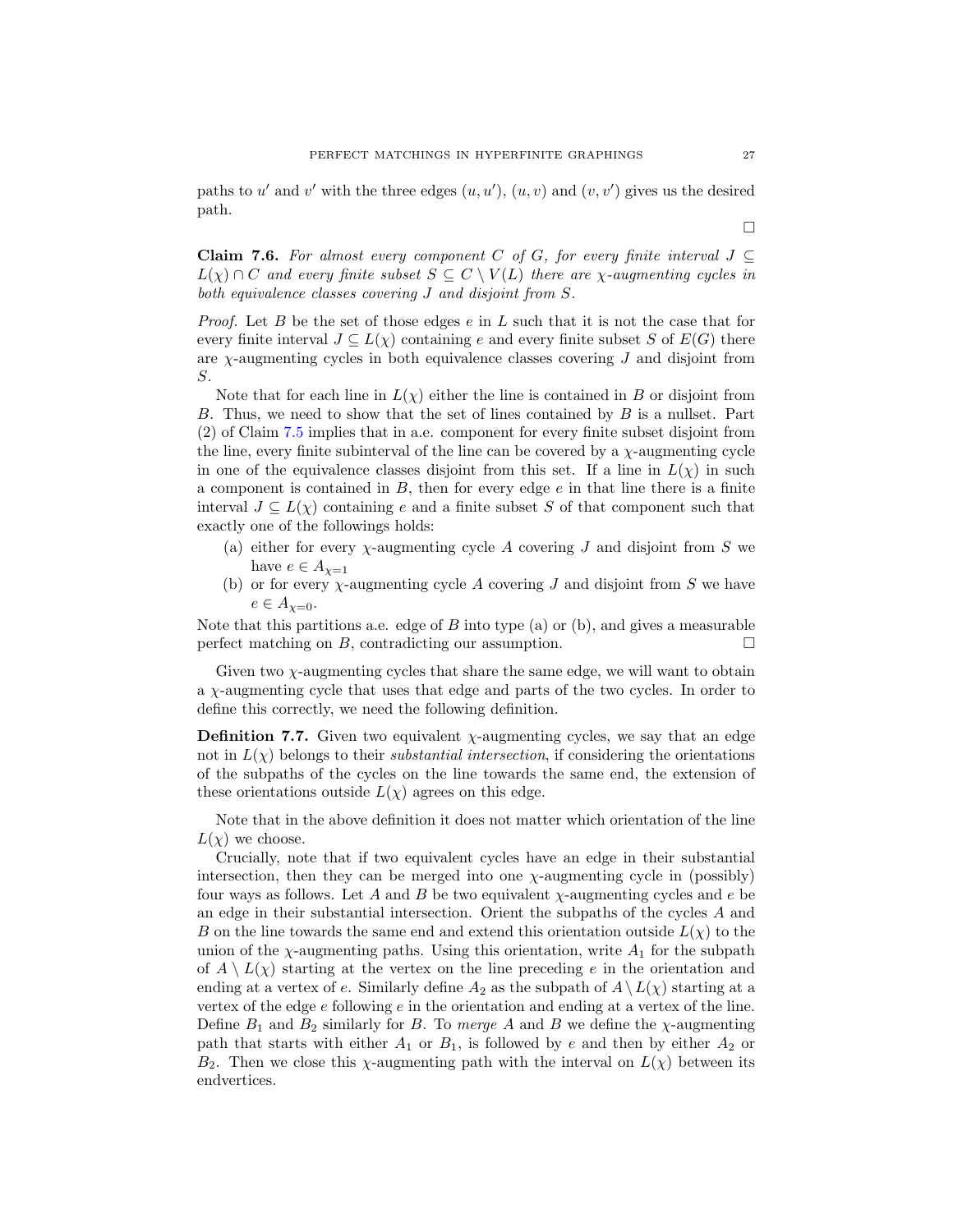<span id="page-27-0"></span>**Claim 7.8.** Let C be a finite collection of equivalent  $\chi$ -augmenting cycles that do not have substantial intersection outside  $L(\chi)$  and A be a  $\chi$ -augmenting cycle. Let  $J \subseteq L(\chi)$  be a finite interval such that  $J \subseteq A \cap L(\chi)$  and  $J \cap \bigcup C = \emptyset$ . Then there exists a  $\chi$ -augmenting cycle A' obtained by merging A with at most two cycles C and D of C such that  $J \subseteq A' \cap L(\chi)$ , and the cycle A' does not have substantial intersections with cycles in  $\mathcal{C} \setminus \{C, D\}.$ 

*Proof.* Note that J divides  $L(\chi)$  into two infinite components, so we refer to these two components as to the two sides of  $L(\chi) \setminus J$ . For simplicity, suppose that there are  $\chi$ -augmenting cycles in C with vertices on both sides of  $L(\chi) \setminus J$  which are equivalent to A and substantially intersect A on  $E(G) \setminus L(\chi)$  (if such cycles have vertices on  $L(\chi)$  only on one side of  $L(\chi) \setminus J$ , then the proof is analogous to the proof below).

Choose  $\chi$ -augmenting cycles B and C in C with vertices on  $L(\chi)$  on different sides of  $L(\chi) \setminus J$  such that A is equivalent to B and C, substantially intersects B at an edge  $e_1$  and C at an edge  $e_2$  and the edges between  $e_1$  and  $e_2$  in  $A \setminus L(\chi)$  do not belong to the substantial intersection of  $A$  and any cycle in  $C$  equivalent to  $A$ . We merge B, C and A as follows. Outside of the line  $L(\chi)$  we first take the edges of  $B \setminus L(\chi)$ , followed by the edges of A between  $e_1$  and  $e_2$  and then followed by the edges of C outside of  $L(\chi)$ . This is a  $\chi$ -augmenting path joining two vertices of  $L(\chi)$  and in order to get a  $\chi$ -augmenting cycle we add the vertices of the interval of  $L(\chi)$  between these vertices.

Note that  $A'$  covers  $J$  since  $B$  and  $C$  are disjoint from  $J$  and on different sides of J. Note that the cycle  $A'$  does not intersect substantially any equivalent cycle in  $\mathcal{C} \setminus \{B, C\}$  on  $E(G) \setminus L(\chi)$  since cycles from C do not have substantial intersections between equivalent cycles outside of the line.

Now, we prove the statement of Lemma [7.3.](#page-22-0) More precisely, by induction on k we prove that for every  $\varepsilon > 0$  there exist Borel families of  $\chi$ -augmenting cycles  $\mathcal{C}_1^k, \ldots, \mathcal{C}_k^k$  such that

- there are no edges in  $E(G) \setminus L(\chi)$  that belong to a substantial intersection of equivalent cycles in  $\bigcup_{i=1}^k C_i^k$ ,
- for every  $i \leq k$  there are no edges on  $L(\chi)$  that belong to an intersection of equivalent cycles in  $\mathcal{C}_i^k$
- $\mu(\bigcap_{i=1}^k \{e \in L(\chi) : e \text{ is covered by } \chi\text{-augmenting cycles in both equivalence}\}$ classes in  $\mathcal{C}_i^k$ }) >  $\mu(L(\chi)) - \varepsilon$ .

Note that this will imply the statement of Lemma [7.3](#page-22-0) since there are two equivalence classes of  $\chi$ -augmenting cycles and if an edge belongs to an intersection of three equivalent χ-augmenting cycles, then it belongs to a substantial intersection of two of them.

Assume that the statement holds for  $k-1$ , and let the families  $\mathcal{C}_1^{k-1}, \ldots, \mathcal{C}_{k-1}^{k-1}$  be given by the induction assumption for  $\frac{\varepsilon}{2}$ . We will construct the families  $\mathcal{C}_1^k, \ldots, \mathcal{C}_k^k$ that work for  $\varepsilon$ . We choose a large n and for each  $j \leq n$  we construct families  $\mathcal{C}_{1,j}, \ldots, \mathcal{C}_{k-1,j}$  as well as a family  $\mathcal{D}_j$  such that

(i)  $\mathcal{C}_{i,j+1} \subseteq \mathcal{C}_{i,j}$  and  $\mu(\bigcup(\mathcal{C}_{i,j} \setminus \mathcal{C}_{i,j+1})) < \frac{\varepsilon}{4nk}$  for each  $i < k$  and  $j \leq n$ ,

(ii) each equivalence class of  $\chi$ -augmenting cycles in  $\mathcal{D}_j$  is disjoint on  $L(\chi)$  and covers at least  $1 - (\frac{1}{2})^j$  edges in  $L(\chi)$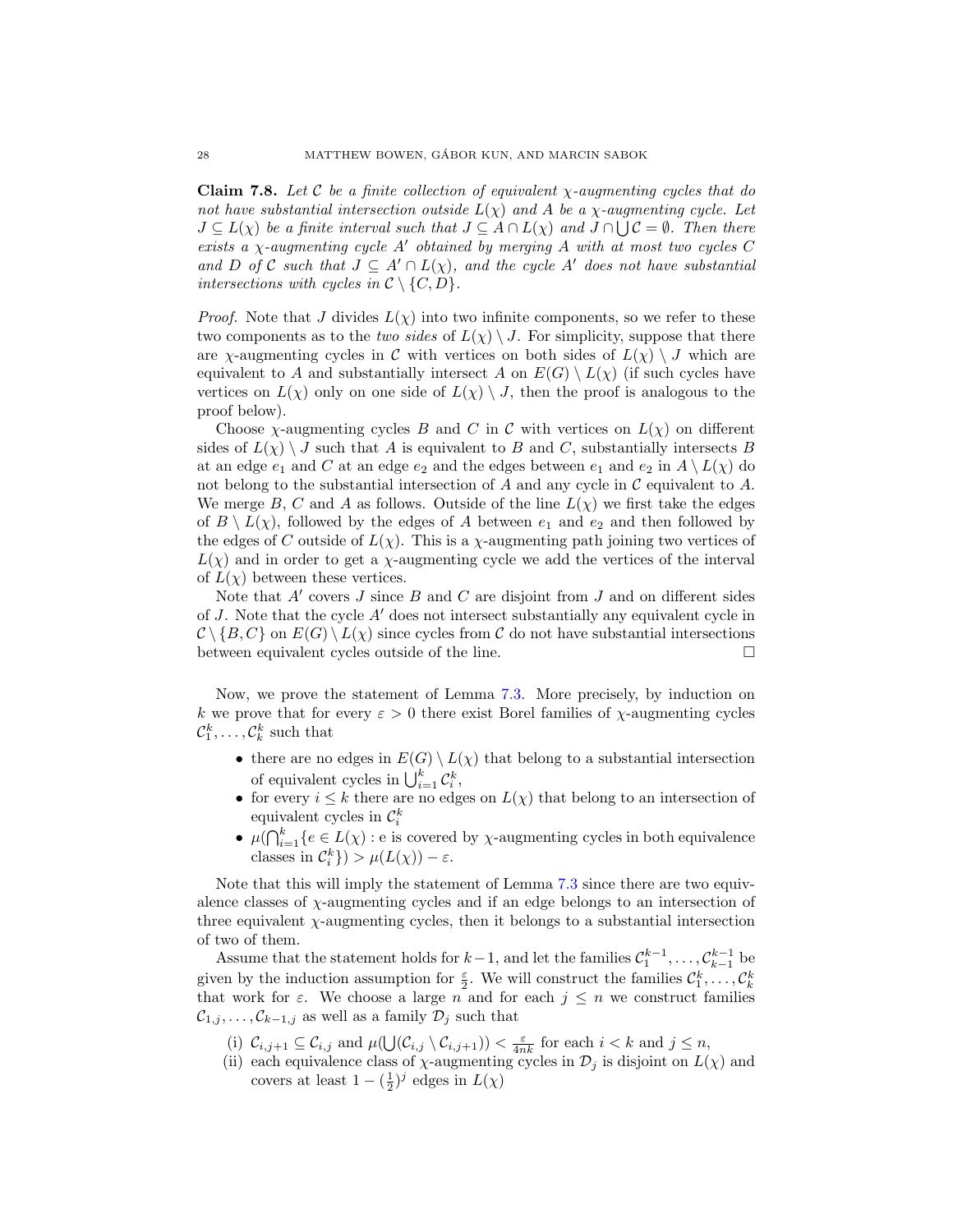(iii) for each  $j < n$  the family  $\mathcal{D}_j \cup \bigcup_{i=1}^{k-1} \mathcal{C}_{i,j}$  does not have substantial intersections of equivalent cycles outside of  $L(\chi)$ .

Choose *n* large enough such that  $(\frac{1}{2})^n < \frac{\varepsilon}{8}$  and set  $C_k^k = \mathcal{D}_n$  and  $C_i^k = \mathcal{C}_{i,n}$  for each  $i < k$ .

We construct the families  $C_{1,j}, \ldots, C_{k-1,j}, D_j$  by induction on j. Suppose that they are constructed for a certain  $j < n$ . Let  $m_j$  and  $l_j$  ( $l_j$  depending on  $m_j$ ) be large enough.

Using Claim [7.6](#page-26-0) choose a family of  $\chi$ -augmenting cycles A such that a.e. interval of length at least  $m_j$  is covered by both equivalence classes of  $\chi$ -augmenting cycles in A which are disjoint outside of  $L(\chi)$  from those cycles of  $C_{1,j},\ldots,C_{k-1,j},\mathcal{D}_j$ which intersect that interval. Next, find a family I of finite subintervals of  $L(\chi)$ each of length at least  $l_i$  and covering all but a small proportion of  $L(\chi)$  such that the cycles from  $A\cup C_{1,j}\cup \ldots \cup C_{k-1,j}\cup \mathcal{D}_j$  that intersect distinct intervals from  $\mathcal I$ are disjoint.

Now, until further notice, we work locally on each  $I \in \mathcal{I}$ .

We can assume that equivalent cycles in  $A$  do not substantially intersect outside of  $L(\chi)$ . This can be ensured, as we can merge such cycles and still cover the same edges on the line.

Next, apply Claim [7.8](#page-27-0) to each cycle  $A \in \mathcal{A}$  intersecting I to get a cycle A' obtained by merging A with at most two cycles  $\{C_A^1, C_A^2\}$  from  $\mathcal{C}_{1,j} \cup \ldots \cup \mathcal{C}_{k-1,j} \cup \mathcal{D}_j$ . Note that by our assumption such cycles  $A'$  still cover (in both equivalence classes) the same intervals of length  $m_j$  as the original cycles A. Write  $\mathcal{A}'$  for the family of such cycles  $A'$ . Note that if two equivalent cycles from  $A'$  cover disjoint subintervals of  $I$ , then they must be obtained by merging distinct cycles to members of  $A$ , and thus must not have substantial intersections outside of the line  $L(\chi)$ , by our assumption on A and  $C_{1,j} \cup ... \cup C_{k-1,j} \cup \mathcal{D}_j$ .

Now, divide  $\mathcal{A}'$  into two families  $\frac{1}{\sqrt{2}}$  the intersection with the two equivalence classes of χ-augmenting cycles. To each of those families apply Helly's theorem to shrink it so that each edge of the line  $L(\chi)$  is covered by at most two  $\chi$ -augmenting cycles of this shrunken family. Next, shrink both families again by taking every other  $\chi$ -augmenting cycle in each of them and write  $\mathcal{A}$ <sup>*u*</sup> for the family of  $\chi$ augmenting cycles in the union of both shrunken families. Note that we can make sure that

- (a) the equivalent  $\chi$ -augmenting cycles from  $\mathcal{A}$ " cover pairwise disjoint intervals of the line,
- (b) each equivalence class of  $\chi$ -augmenting cycles in  $\bigcup \mathcal{A}''$  covers at least a half of  $I \setminus \bigcup (C_{1,j} \cup \ldots \cup C_{k-1,j} \cup \mathcal{D}_j).$

The condition (a) follows since we have two ways of taking every other  $\chi$ -augmenting cycle after applying Helly's theorem. The condition (b) can be arranged if  $l_i$  is chosen large enough. Note that by (a) and the property of the family  $A$ , we get that equivalent  $\chi$ -augmenting cycles from  $\mathcal{A}^{\prime\prime}$  do not have substantial intersections outside of  $L(\chi)$ .

Now we leave the interval  $I \in \mathcal{I}$  and work globally again.

For each  $i < k$  shrink  $\mathcal{C}_{i,j}$  to  $\mathcal{C}_{i,j+1}$  and  $\mathcal{D}_j$  to  $\mathcal{D}'_j$  by removing  $\{C_A^1, C_A^2\}$  corresponding to the  $\chi$ -augmenting cycles in  $\mathcal{A}''$  for all  $\tilde{I} \in \mathcal{I}$ . Note that the condition (i) can be arranged if  $l_j$  is chosen large enough.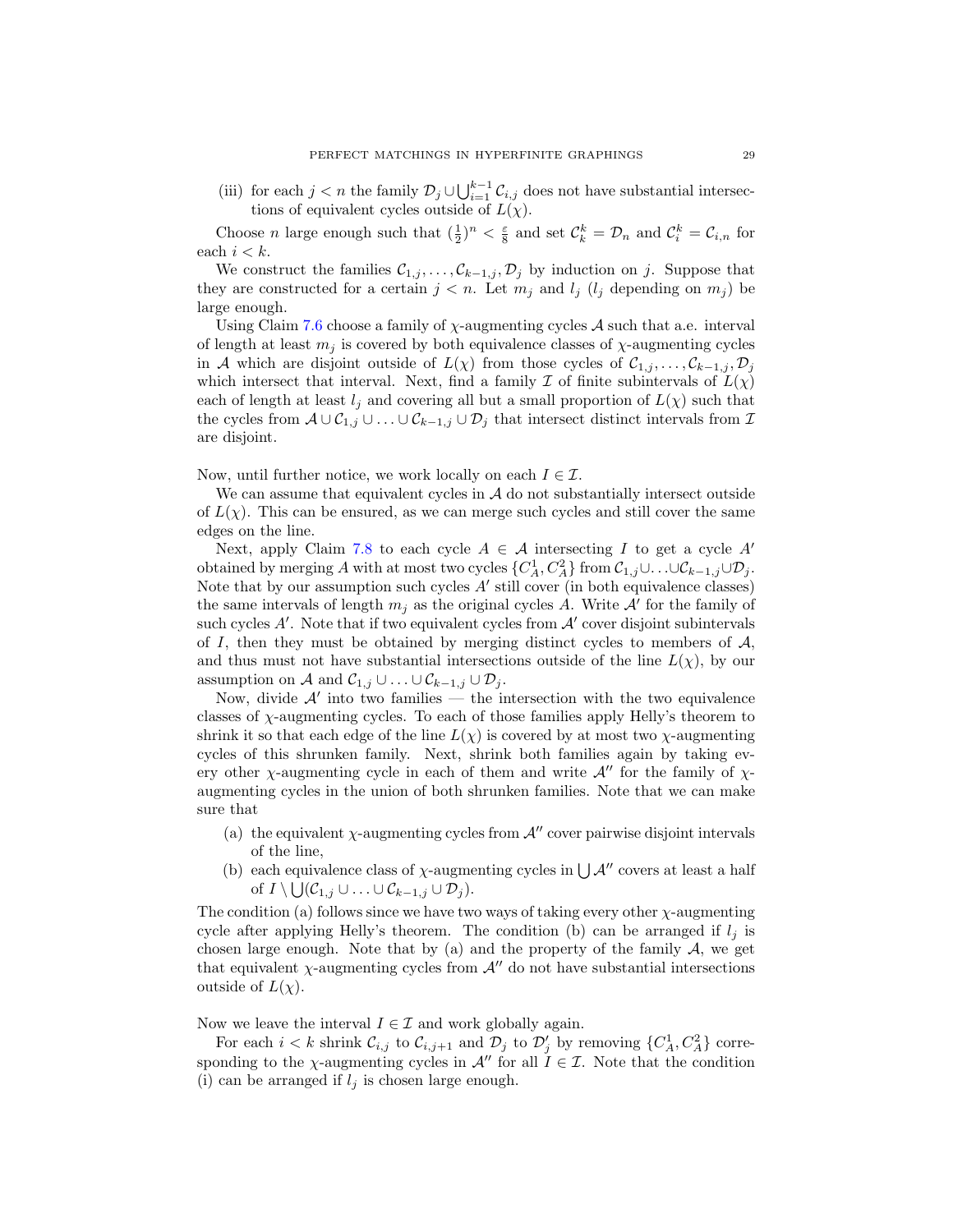Finally, let  $\mathcal{D}_{i+1}$  consist of the *χ*-augmenting cycles from  $\mathcal{A}$ <sup>*u*</sup> as well as the  $χ$ -augmenting cycles from  $\mathcal{D}_j$  whose interval does not intersect an equivalent  $χ$ augmenting cycle from  $A''$ . Note that the condition (ii) can be arranged if  $m_i$  is large enough.

 $\Box$ 

#### 8. Improving random perfect fractional matchings

<span id="page-29-0"></span>This sction is devoted to the proof of Theorem [3.3,](#page-9-0) which will follow the same lines as the proof of Theorem [6.4](#page-20-0) but will need one more technical lemma.

Note that  $P_f$  is closed in  $L^2(E(G))$  in the  $\|\cdot\|_2$  norm. We will consider  $R_f$  with the induced  $L^2$  distance. Note that  $R_f$  is also closed in  $L^2(E(G))$  with respect to the  $\|\cdot\|_2$  norm. For the rest of this section, we consider  $R_f$  as a Polish metric space with this induced  $L^2$  metric.

Since the weak<sup>\*</sup> topology on  $P_f$  is also Polish and is weaker than the norm topology on  $P_f$ , both topologies induce the same Borel structures by [\[Kec95,](#page-42-26) Theorem 15.1]. Thus, a Borel probability measure on the extreme points of  $P_f$  is also a Borel probability measure on  $R_f$  with the  $L^2$  metric. We will consider the space of Borel probability measures on  $R_f$  with the Wasserstein distance, induced by the  $L^2$  metric on  $R_f$ .

<span id="page-29-1"></span>**Lemma 8.1.** Let  $G$  be a hyperfinite bipartite one-ended graphing and let  $f$ :  $V(G) \to \mathbb{N}$  be integrable. Suppose there exists is a measurable perfect fractional  $f\text{-}matching \tau : E(G) \to [0,1] such that supp(\tau) = G.$ 

Let X be a random measurable perfect fractional f-matching such that a.s.  $X \in$  $R_f$ . Assume that  $\mathbb{E}\mu(L(X)) > 0$ . Let  $\delta > 0$ . Then there exists a random measurable perfect fractional matching X' which is a.s. an extreme point of  $P_f$  and  $\lambda \in [0, 1]$ such that

- (i)  $\mathbb{E}\mu(L(X')) < \mathbb{E}\mu(L(X))$
- (ii)  $W(X', X) \leq 3(\mathbb{E}\mu(L(X')) \mathbb{E}\mu(L(X')))$
- (iii)  $\|\text{bar}(X') (\lambda \tau + (1 \lambda) \text{bar}(X))\|_2 \leq \delta(\mu(L(X) \mathbb{E}\mu(L(X')))$

Proof. We will replace the random perfect fractional matching X with a perfect fractional matching on a larger graphing. Consider the graphing  $G^*$  with the vertex set  $R_f \times V(G)$ , where two vertices are adjacent if their first coordinates are equal and the second coordinates are adjacent in G. Note that f and  $\tau$  naturally extend to  $f^*$  and  $\tau^*$  on  $V(G^*)$  and  $E(G^*)$ , by ignoring the first coordinates. Note that random perfect fractional f-matchings correspond on G correspond to perfect fractional  $f^*$ -matchings on  $G^*$ . Write  $\chi^*$  for the perfect fractional  $f^*$ -matching on  $G^*$  corresponding to X. The measure  $\mu$  on  $E(G)$  and the measure X on  $R_f$  induce a measure on  $E(G^*)$ , which we denote by  $\mu^*$ . Note that  $\mu^*(L(\chi^*)) = \mathbb{E}(L(X)) > 0$ by our assumption.

Now we apply Proposition [6.2,](#page-17-0) in case  $L(\chi^*)$  is nowhere one-lined, and Propo-sition [7.1](#page-21-1) in case  $L(\chi^*)$  is one-lined in a set of components of positive measure, to obtain  $\lambda \in [0,1]$  and a random perfect fractional  $f^*$ -matching  $X^*$  on  $G^*$  such that

- (i\*)  $\mathbb{E}\mu^*(L(X^*)) < \mu^*(L(\chi^*))$
- (ii\*)  $\mathbb{E}\mu^*(\{e \in E(G^*) : X^*(e) \neq \chi^*(e)\}) < 3(\mu^*(L(\chi^*)) \mathbb{E}\mu^*(L(X^*))).$
- (iii\*)  $\|\text{bar}(X^*) (\lambda \tau^* + (1 \lambda)\chi^*)\|_2 \leq \delta(\mu^*(L(\chi^*) \mathbb{E}\mu^*(L(X^*)))$

Also, we set  $X'$  to be the random perfect fractional f-matching on  $G$  corresponding to  $X^*$ . This means that  $X'$  is obtained by first choosing a random perfect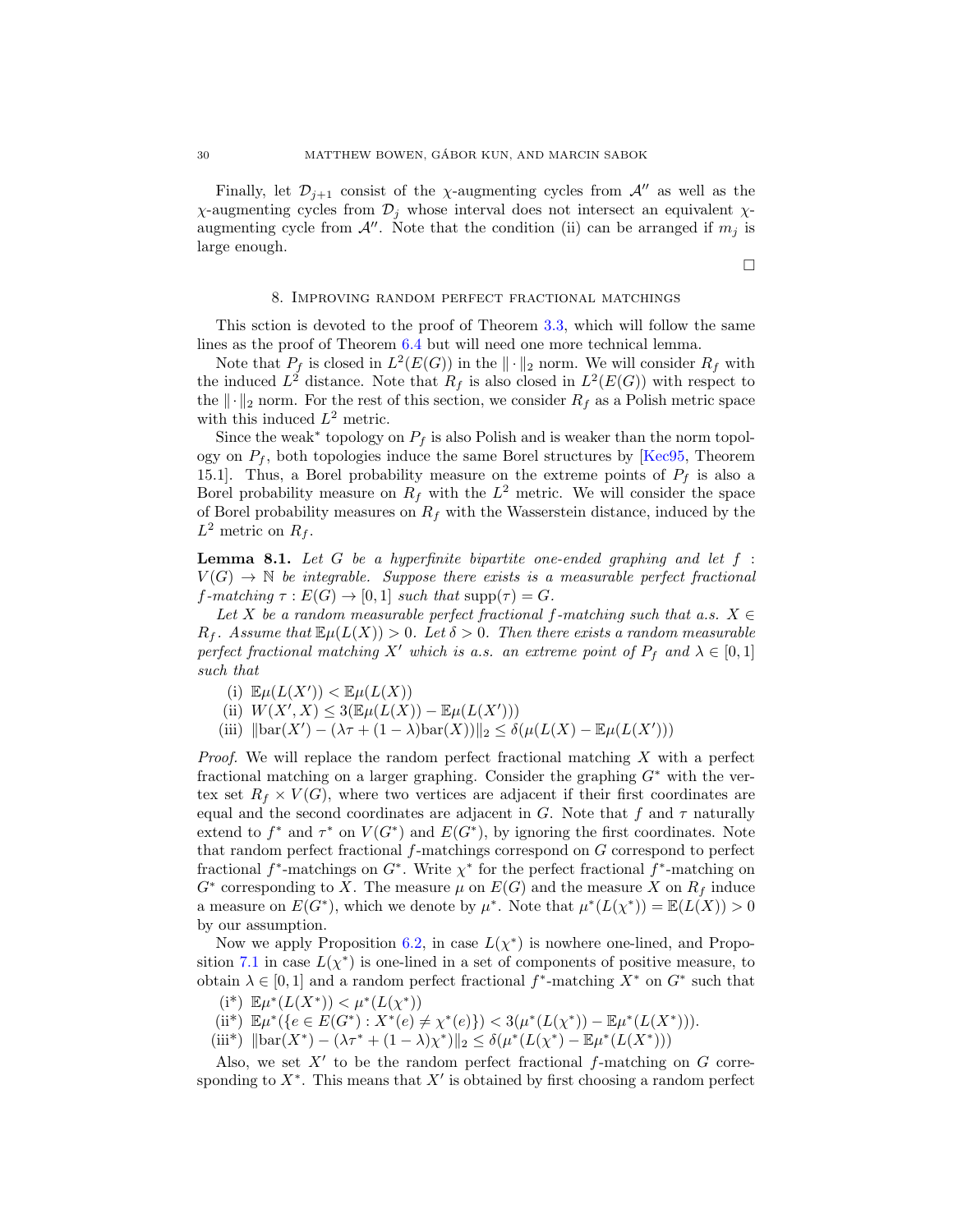fractional matching on  $G^*$ , distributed according to  $X^*$ , followed by randomly choosing  $\chi$ , distributed according to X and then restricting the perfect fractional matching on  $G^*$  to the  $\chi$ -th section of the graphing  $G^*$ .

<span id="page-30-0"></span>The condition  $(i)$  follows from  $(i^*)$  and the fact that

(8.1) 
$$
\mathbb{E}\mu(L(X')) = \mathbb{E}\mu^*(L(X^*)), \quad \mathbb{E}\mu(L(X)) = \mu^*(L(\chi^*)).
$$

Note that the barycenter of X' is obtained by taking the expectation of  $bar(X^*)$ over  $\chi$ . Note also that taking the expectation of  $\chi^*$  over  $\chi$  gives us the barycenter of X, and the expectation of  $\tau^*$  over  $\chi$  is equal to  $\tau$ . Thus (iii) follows from (iii<sup>\*</sup>) and the Cauchy–Schwartz inequality:

$$
\int_{E(G)} \left| \mathbb{E}_{\chi} \text{bar}(X^*) - (\lambda \mathbb{E}_{\chi} \tau^* + (1 - \lambda) \mathbb{E}_{\chi} \chi^*) \right|^2 \leq \int_{E(G)} \mathbb{E}_{\chi} [\text{bar}(X^*) - (\lambda \tau^* + (1 - \lambda) \chi^*)]^2.
$$

For each  $\chi \in R_f$  we write  $X^*_{\chi}$  for the corresponding random perfect fractional f-matching on G. More precisely, for each  $\chi \in R_f$  and a perfect fractional matching  $\pi^*$  on  $G^*$  we get the perfect fractional matching  $\pi^*$  obtained by restricting  $\pi^*$  to the  $\chi$ -th section of the graphing  $G^*$ . Then the measure  $X^*_{\chi}$  is obtained as the pushforward of  $X^*$  from  $R_{f^*}$  to  $R_f$  via the map  $\pi^* \mapsto \pi^*_{\chi}$ . Note that  $X'$  can be represented by first randomly choosing  $\chi$ , distributed according to X, and then randomly choosing the perfect fractional matching, distributed according to  $X^*_{\chi}$ .

In order to obtain (ii) and bound  $W(X, X')$ , consider the measure K on  $R_f \times R_f$ which for  $A \subseteq R_f \times R_f$  is defined as  $K(A) = \int_{\chi \in R_f} X^*_{\chi}(A_{\chi}) dX(\chi)$  (here we write  $A_{\chi}$  for the  $\chi$ -th vertical section of A).

Note that  $K$  is a coupling of  $X$  and  $X'$ . Now,

$$
\int_{R_f \times R_f} ||\chi - \chi'||_2 dK(\chi, \chi') = \int_{R_f} \mathbb{E} ||\chi - X_{\chi}^*||_2 dX(\chi)
$$
  
\n
$$
\leq \mathbb{E} \int_{R_f} \mu(\{e \in E(G) : \chi(e) \neq X_{\chi}^*(e)\}) dX(\chi)
$$
  
\n
$$
= \mathbb{E} \mu^*(\{e \in E(G^*) : \chi^*(e) \neq X^*(e)\}),
$$

which, by (ii<sup>\*</sup>) and [\(8.1\)](#page-30-0) gives the estimate on  $W(X, X')$ .

 $\Box$ 

Now we are ready to prove our main Theorem [3.3.](#page-9-0)

*Proof of Theorem [3.3.](#page-9-0)* By Remark [3.6,](#page-10-3) we can assume that c is the constant function 1 and  $G = \text{supp } \tau$  is nowhere two-ended..

By  $JKL02$ , Lemma 3.21(i) on the union of infinite zero-ended components we have a measurable selector, so this union is a nullset. Thus, we can assume all zero-ended components are finite. For finite bipartite graphs the existence of a fractional perfect f-matching is equivalent to the existence of a perfect f-matching, so we can assume that G is nowhere zero-ended, hence a.e. one-ended.

We will show that  $\tau$  can be approximated by convex combinations of measurable perfect f-matchings in  $\|\cdot\|_2$ . This will be enough since a sequence convergent in  $L^2(E(G))$  contains a subsequence convergent a.e.

Denote by  $M_f$  the set of all measurable perfect  $f$ -matchings on  $G$ . We consider  $M_f$  with the  $L^2$ -metric. Note that  $M_f \subseteq R_f$  is closed with respect to the  $\|\cdot\|_2$ norm so it is a Polish space as well (and we are about to show that it is nonempty).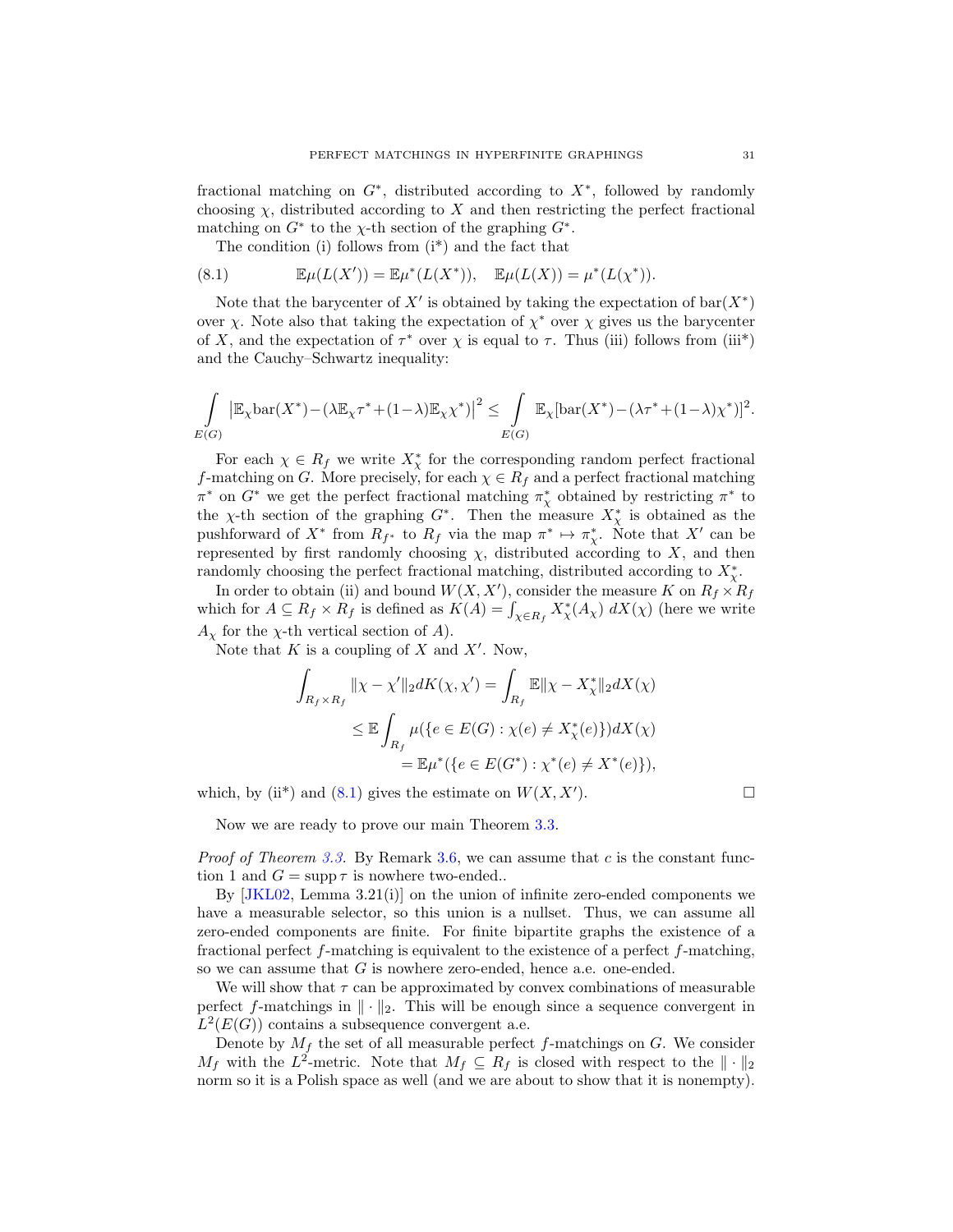We will show that for every  $\delta > 0$  there exists a random perfect f-matching X (i.e., a random perfect fractional f-matching X concentrated on  $M_f$ ) such that  $\|\text{bar}(X) - \tau\|_2 < \delta$ . To see that this is enough, note that  $\text{bar}(X)$  can be approximated in  $\|\cdot\|_2$  by convex combinations of elements of  $M_f$ . Indeed, convex combinations of Dirac measures on  $M_f$  are dense in the weak topology on  $\mathcal{P}(M_f)$ , so there is a sequence of such convex combinations converging to X in  $\mathcal{P}(M_f)$ . This implies that the sequence converges to X also in the weak topology of  $\mathcal{P}(P_f)$ . Then  $bar(X)$  is a limit of convex combinations of elements of  $M_f$  in  $P_f$ . By Mazur's lemma there is a sequence of convex combinations of elements of  $M_f$  converging to  $bar(X)$  in  $\|\cdot\|_2$ .

Fix  $\delta > 0$ . By the Choquet—Bishop—de Leeuw theorem,  $\tau$  is the barycenter of a measure  $X_0$  on the set  $ext(P_f)$  of extreme points of  $P_f$ . Starting with  $X_0$ , by induction, we define a sequence of random measurable perfect fractional fmatchings  $X_{\alpha}$  concentrated on  $R_f$  for countable ordinals  $\alpha$ , so that

(i)  $\mathbb{E}\mu(L(X_{\alpha+1})) < \mathbb{E}\mu(L(X_{\alpha})),$ 

(ii)  $W(X_{\alpha+1}, X_{\alpha}) < 3(\mathbb{E}\mu(L(X_{\alpha})) - \mathbb{E}\mu(L(X_{\alpha+1}))),$ 

- (iii)  $X_{\gamma} = \lim_{\alpha \leq \gamma} X_{\gamma}$  for any limit ordinal  $\gamma < \omega_1$ .
- (iv)  $\|\text{bar}(X_{n+1}) \tau\|_2 \le \|\text{bar}(X_n) \tau\|_2 + \delta(\mathbb{E}\mu(L(X_n) \mathbb{E}\mu(L(X_{n+1})))$

At every step  $\alpha$  we will have

(v)  $\|\text{bar}(X_{\alpha}) - \tau\|_2 \leq \delta(\mathbb{E}\mu(L(X_0) - \mathbb{E}\mu(L(X_{\alpha})))$ 

At successor stages, given  $X_{\alpha}$ , we use Lemma [8.1](#page-29-1) to find  $X_{\alpha+1}$ .

For limit ordinals  $\gamma$  the condition (i) implies that the sequence  $\mathbb{E}\mu(L(X_{\alpha}))$  for  $\alpha$  $\gamma$  is strictly decreasing, and (ii) implies that  $X_{\alpha}$  is Cauchy w.r.t. the Wasserstein distance. Thus, we can set  $X_{\gamma}$  to be the weak limit of this sequence. In particular, we have  $X_{\gamma} = \lim_{\alpha \le \gamma} X_{\gamma}$  in  $\mathcal{P}(P_f)$ , so  $\text{bar}(X_{\gamma}) = \lim_{\alpha \le \gamma} \text{bar}(X_{\alpha})$  in  $P_f$ . Note that we have  $\mathbb{E}\mu(L(X_{\gamma})) = \lim_{\alpha \leq \gamma} \mathbb{E}\mu(L(X_{\alpha}))$  since  $\chi \mapsto \mu(L(\chi))$  is continuous on  $R_f$ with the  $L^2$  distance. Finally, as  $\|\cdot\|_2$  balls are closed in the weak<sup>\*</sup> topology, (v) follows.

Note that there must exist  $\alpha < \omega_1$ , such that have  $\mathbb{E}\mu(L(X_\alpha)) = 0$ . This implies that the random perfect fractional f-matching  $X_{\alpha}$  is a.s. a measurable perfect f-matching a.e. Finally, the condition (v) implies that  $\|\text{bar}(X_{\alpha}) - \tau\|_2 \leq$  $\delta \mathbb{E} \mu(L(X_0)) \leq \delta$ , which ends the proof.

 $\Box$ 

<span id="page-31-1"></span>Remark 8.2. Under the assumptions of Theorem [6.4](#page-20-0) (so in particular for regular graphings), the proof of Theorem [3.3](#page-9-0) above shows that  $\tau$  can be made equal to a barycenter of a probability measure concentrated on measurable fractional perfect f-matchings. This is because under the assumptions of Theorem [6.4,](#page-20-0) in Lemma [8.1](#page-29-1) above in place of (iii) we get that  $bar(X')$  is equal to a convex combination of  $bar(X)$  and  $\tau$ , since we can use Proposition [6.2](#page-17-0) only and do not need to refer to Proposition [7.1.](#page-21-1)

## 9. Factor of iid perfect matchings

<span id="page-31-0"></span>In this section we prove Theorem [1.4.](#page-2-0) The following will be the key lemma in the two-ended case.

<span id="page-31-2"></span>**Lemma 9.1.** Consider a group  $\Gamma = \mathbb{Z} \ltimes \Delta$ , where  $\Delta$  is a finite group, with a finite symmetric generating set for  $\Gamma$  such that the corresponding Cayley graph is bipartite.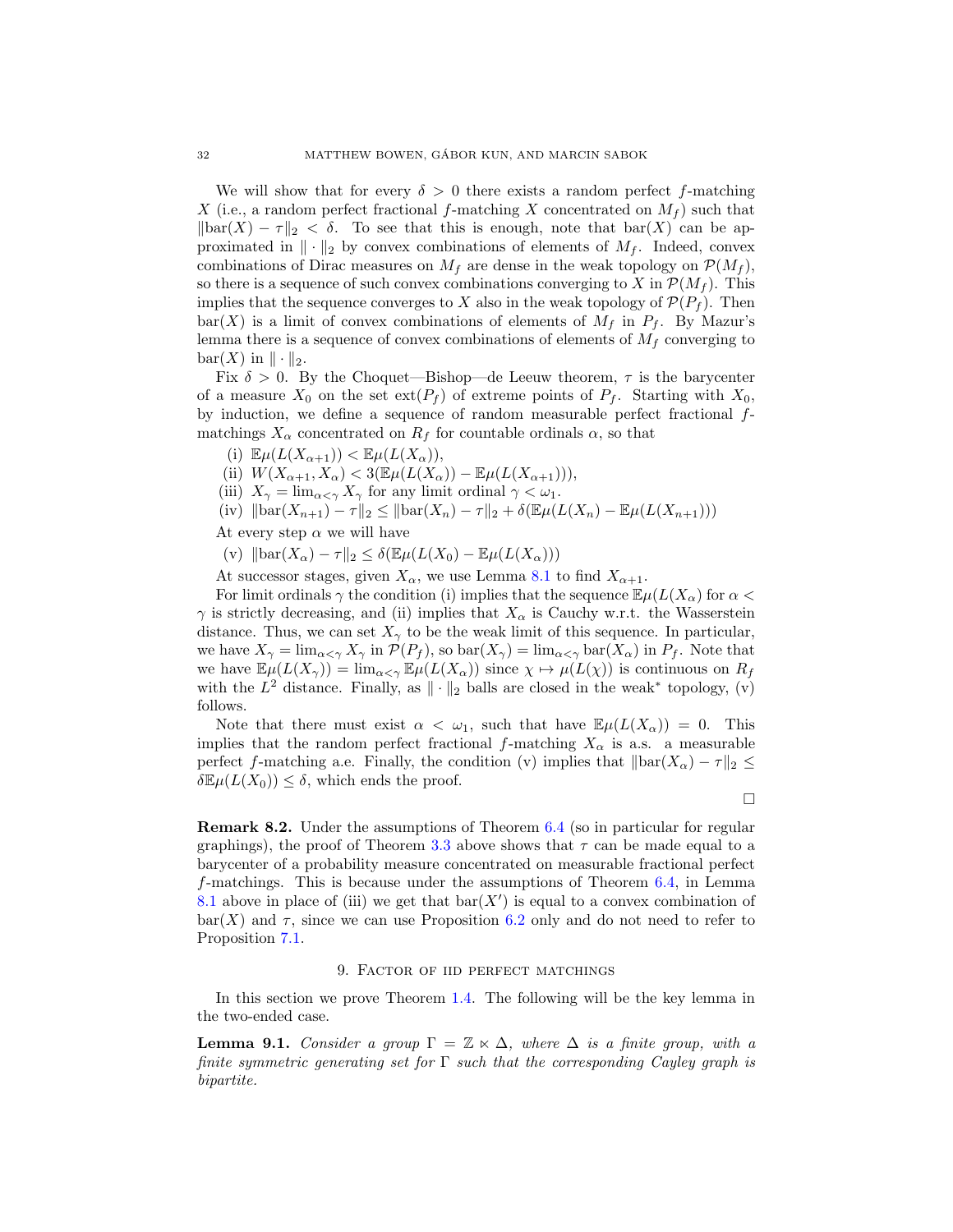- (i) If  $\Delta$  has odd order and  $\Gamma \sim (V, \nu)$  is an a.e. free and totally ergodic action on a standard probability space, then its Schreier graphing does not admit a measurable perfect matching,
- (ii) If  $\Delta$  has even order and  $\Gamma \sim V$  is a free Borel action, then its Schreier graphing admits a Borel perfect matching.

*Proof.* Since  $\Gamma/\Delta = \mathbb{Z}$ , there exists an element  $\gamma \in \Gamma$  such that  $\gamma\Delta$  generates this quotient. Note that  $\mathbb Z$  acts on  $\Gamma$  and the Cayley graph of  $\Gamma$  is a disjoint union of copies of  $\Delta$  arranged in a bi-infinite line  $\bigcup_{i=-\infty}^{\infty} \gamma^{i} \Delta$ . Also, since the cyclic group generated by  $\gamma$  is of finite index, it has a further finite index subgroup Z, generated by  $\gamma^n$  for some  $n > 0$ , such that Z is normal in  $\Gamma$ .

(i). First, consider the case when  $|\Delta|$  is odd. Recall the following folklore fact.

<span id="page-32-0"></span>**Claim 9.2.** If G is the Schreier graphing of a free totally ergodic action of  $\mathbb{Z}$ with respect to  $\pm 1$  as generating set, then G does not admit a measurable perfect matching.

*Proof.* Suppose G admits a measurable perfect matching. The set of vertices  $A =$  ${x \in V(G) : x$  is matched to  $x+1$  is invariant under 2Z. Thus, it is either null or co-null by total ergodicity. However  $V(G) \setminus A$  is obtained by shifting A by 1.  $\square$ 

Now, let  $\Gamma \cap (V, \nu)$  be a.e. free and totally ergodic. Assume M is a measurable perfect matching. Note that on each orbit (which we identify with the Cayley graph of Γ), for every *i* exactly one of the two sets of edges  $E(\bigcup_{j=-\infty}^{i} \gamma^{i} \Delta, \bigcup_{j=i+1}^{\infty} \gamma^{j} \Delta) \cap$ M or  $E(\bigcup_{j=-\infty}^{i-1} \gamma^i \Delta, \bigcup_{j=i}^{\infty} \gamma^j \Delta) \cap M$  has odd size. Write  $(V', \nu')$  for the quotient of V by the action of the group  $\Delta$  and note that  $(V', \nu')$  is also a standard probability space. Note that the action  $\Gamma \curvearrowright (V, \nu)$  induces the action  $\mathbb{Z} \curvearrowright (V', \nu')$  and we consider the Schreier graphing  $G'$  of the action  $\mathbb{Z} \curvearrowright (V', \nu')$  with respect to the generators  $\pm 1$ . Consider the set M' of edges of G' that on every orbit contains  $(i, i+1)$  if  $E(\bigcup_{j=-\infty}^{i} \gamma^{j} \Delta, \bigcup_{j=i+1}^{\infty} \gamma^{j} \Delta) \cap M$  is odd. Note that  $M'$  is a measurable perfect matching in G'. The action  $\mathbb{Z} \curvearrowright (V', \nu')$  is totally ergodic since  $\Gamma \curvearrowright (V, \nu)$ is totally ergodic. This gives a contradiction by Claim [9.2.](#page-32-0)

(ii). Now assume that  $|\Delta|$  is even. We consider a bipartite Schreier graph G of a Borel action  $\Gamma \cap V$ , induced by a set of generators  $\Sigma \subseteq \Gamma$ .

<span id="page-32-1"></span>**Claim 9.3.** In the Cayley graph of  $\Gamma$  either  $\Delta$  is entirely contained in one of the class of the bipartition, or it contains an equal number of vertices from both classes.

*Proof.* Note that the set of elements of  $\Delta$  which have even word length in the Cayley graph forms a subgroup  $\Delta'$  of  $\Delta$ . Elements of  $\Delta'$  lie in the same class of the bipartition as the neutral element, while the elements of  $\Delta \setminus \Delta'$  lie in the other class. As  $\Delta'$  is a subgroup of index at most 2, either it is equal to  $\Delta$  or constitutes half of its elements.  $\Box$ 

Write V' for the quotient of V by the action of the group  $\Delta$  and note that V' is also a standard Borel space. Recall that  $\gamma \in \Sigma$  is a generator of  $\Gamma$  such that  $\Gamma = \bigcup_{i=-\infty}^{\infty} \gamma^i \Delta$ . Consider the graphing G' on V' induced by the generator  $\gamma$ . Let  $m = \max\{i : \exists \sigma \in \Sigma, \sigma \Delta = \gamma^i \Delta\}.$  Note then that for every generator  $\sigma \in \Sigma \setminus \Delta$  we have  $\sigma \Delta = \gamma^l \Delta$  for some  $0 < l \leq m$ .

<span id="page-32-2"></span>**Claim 9.4.** There exists a finite subset  $\Phi \subseteq \Gamma$  containing the identity such that

• the induced Cayley graph on Φ admits a perfect matching,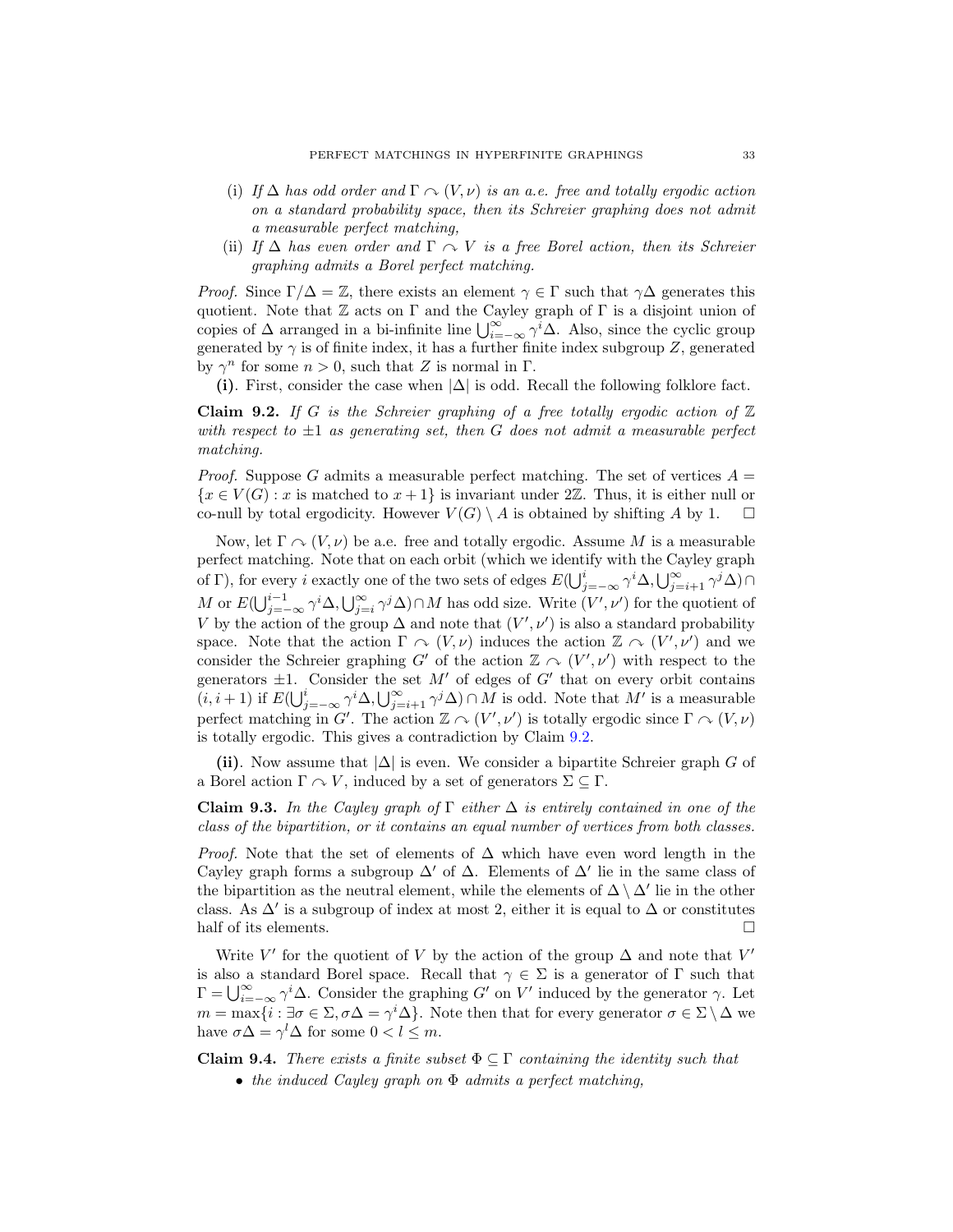- the induced Cayley graph on the complement of  $\Phi$  in  $\Gamma$  admits a perfect matching,
- the complement of  $\Phi$  in  $\Gamma$  consists of two infinite connected components.
- if k is such that  $\Phi \cap \gamma^k \Phi = \emptyset$ , then the complement of  $\Phi \cup \gamma^k \Phi$  consists of two infinite and one finite component, and the latter has half of its vertices in each class of the bipartition.

Proof. By Claim [9.3,](#page-32-1) we consider two cases.

**Case 1.** Suppose that each copy of  $\Delta$  in G contains an equal number of vertices from each class of the bipartition. Then we choose  $\Phi$  to contain 2lm copies of  $\Delta$ starting from the identity. We divide  $\Phi$  into m consecutive unions of 2l consecutive copies of  $\Delta$ . The perfect matching on each such consecutive union of copies of  $\Delta$  is induced by  $\sigma$ . Note that it can be extended to the left and to the right also using  $\sigma$  in the same way.



FIGURE 2. Perfect matching on  $\Phi$  in Case 1 when  $l = 1, m = 2$ 

If k is such that  $\Phi \cap \gamma^k \Phi = \emptyset$ , then the finite component of the complement of  $\Phi \cap \gamma^k \Phi = \emptyset$  is a union of copies of  $\Delta$ , so contains an equal number of elements of each class of the bipartition.

**Case 2.** Suppose that each copy of  $\Delta$  is contained in one class of the bipartition. Then we choose  $\Phi$  to contain 2lm consecutive copies of  $\Delta$ , starting at the identity, together with l halves of copies of  $\Delta$  preceding them as well as l halves of copies of  $\Delta$  following them. The perfect matching on  $\Phi$  is induced by  $\sigma$  so that on every copy of  $\Delta$  intersecting the block half of the vertices is matched in the  $\sigma$  direction and half in the  $\sigma^{-1}$  direction (in the first l halves we only use the  $\sigma$  direction and in the last l halves we only use the  $\sigma^{-1}$  direction). Note that this matching can be extended to the left and to the right to a perfect matching in the same way.



FIGURE 3. Perfect matching on  $\Phi$  in Case 2 when  $l = 1, m = 2$ 

Suppose that k is such that  $\Phi \cap \gamma^k \Phi = \emptyset$ . To see that the finite component of the complement of  $\Phi \cup \gamma^k \Phi = \emptyset$  contains an equal number of elements of both parts of the bipartition, note that it is the union of fragments of  $\sigma$ -orbits on the copies of ∆, and on each such fragment the classes of the bipartition alternate between the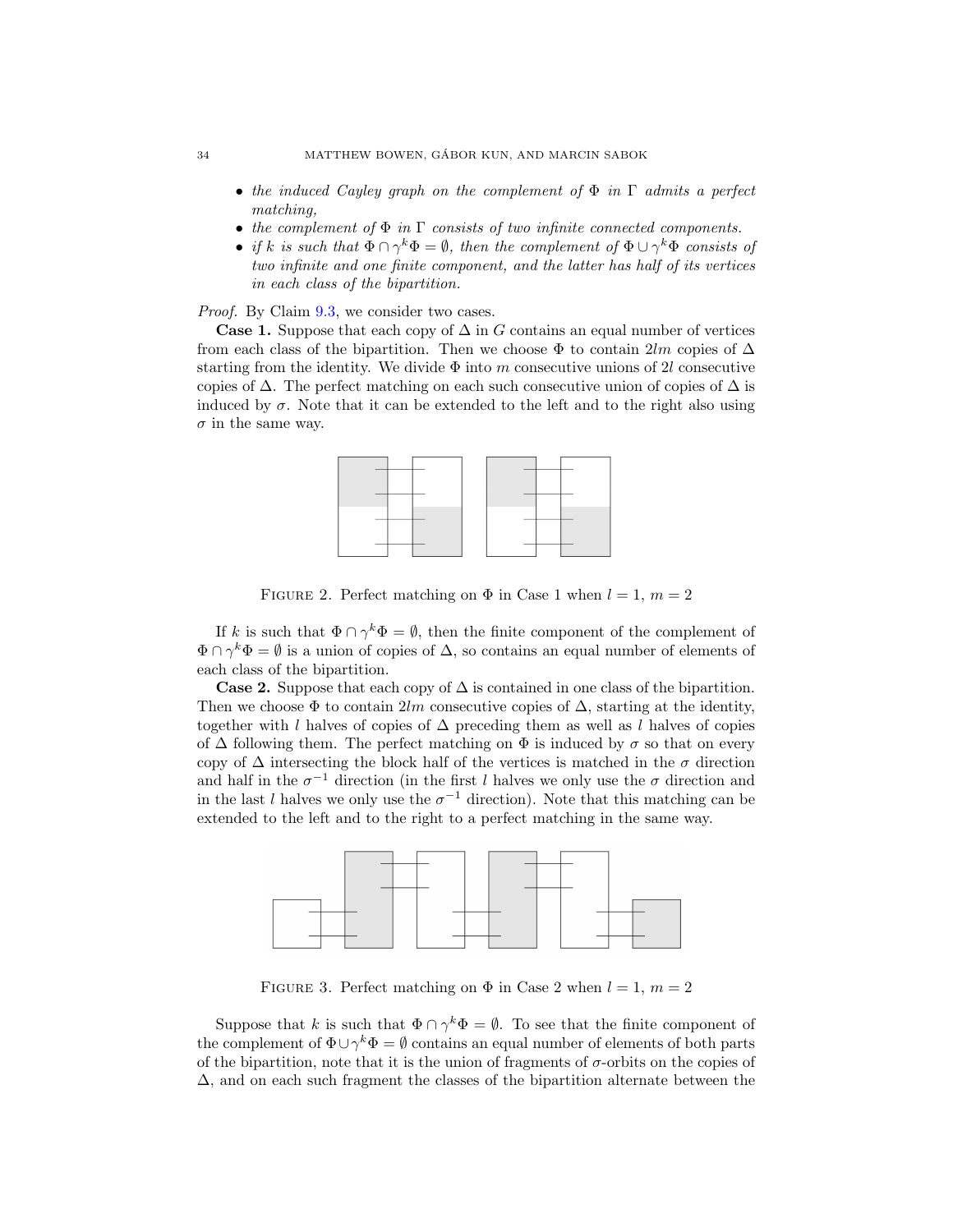copies of  $\Delta$ . In each such fragment, the vertices in the halves of the copies of  $\Delta$  on the boundary of the component of  $\Phi \cup \gamma^k \Phi$  make up the difference in the number of vertices in each class of the bipartition.

Let  $\Phi$  be such as in Claim [9.4](#page-32-2) and  $k_0$  be such that whenever  $k > k_0$ , then  $\Phi \cap \gamma^k \Phi = \emptyset$ . For  $k > k_0$  sufficiently large, to be determined later, construct a maximal Borel k-discrete set  $T'$  in the graphing  $G'$  (i.e., any of its two vertices are of distance at least  $k$  and  $T'$  is maximal with this property, see [\[KM04,](#page-42-3) Lemma 7.3]). Consider the corresponding collection T of representatives of copies of  $\Delta$  on orbits in V and let  $B = \Phi \cdot T$ .

Note that on each component of  $G$ , the induced Cayley graph on  $B$  has finite components, such that each such finite component has a perfect matching, and its complement also has a perfect matching. Also, the induced Cayley graph on the complement of B has finite components which contain an equal number of elements from each class of the bipartition. We will refer to the finite components of B as to blocks and to the finite components of the complemement of B as to gaps. We clearly have a Borel perfect matching on the union of blocks. If we can extend this perfect matching in a Borel way to the gaps, then we will be done.

Given a gap, we use the convention to enumerate full copies of  $\Delta$  contained in the gap (say from left to right) as  $\gamma^1 \Delta, \gamma^2 \Delta, \ldots, \gamma^t \Delta$  (for some t). First, we need the following claim.

Recall that *n* was chosen so that  $\gamma^n$  generates a normal subgroup of  $\Gamma$ .

**Claim 9.5.** Fix a gap C and let  $H \subseteq C$  be contained in one class of the bipartition. If  $n_1 < n_2$  with  $n_2 - n_1 > m$  and  $n \mid n_2 - n_1$  are such that

$$
\gamma^{n_2-n_1}(H \cap \bigcup_{j=n_1}^{n_1+2m} \gamma^j \Delta) = H \cap \bigcup_{j=n_2}^{n_2+2m} \gamma^j \Delta
$$

and  $H \cap \bigcup_{j=n_1+m}^{n_2+m-1} \gamma^j \Delta$  is a proper nonempty subset of  $\bigcup_{j=n_1+m}^{n_2+m-1} \gamma^j \Delta$ , then

$$
|N_G(H)\cap \bigcup_{j=n_1+m}^{n_2+m-1}\gamma^j\Delta|> |H\cap \bigcup_{j=n_1+m}^{n_2+m-1}\gamma^j\Delta|.
$$

Proof. Write  $J = \bigcup_{j=n_1+m}^{n_2+m-1} \gamma^j \Delta$ . Since  $n \mid n_2 - n_1$ , we get that  $\langle \gamma^{n_2-n_1} \rangle \triangleleft \Gamma$ . Consider the Cayley graph F of  $\Gamma/\langle \gamma^{n_2-n_1} \rangle$  and note that F is a regular finite bipartite graph, so it admits a perfect matching. This implies that  $|N_G(H \cap J)| \ge$  $|H \cap J|$  holds.

However, if  $|N_G(H \cap J)| = |H \cap J|$  then the Hall condition would be sharp for a proper nonempty subset in  $F$ , and this contradicts the connectivity of  $F$ .

So we get that that  $|N_G(H \cap J)| > |H \cap J|$ .

Now we show how to extend the perfect matching to the gaps.

### <span id="page-34-0"></span>**Claim 9.6.** If k is large enough, then each gap admits a perfect matching.

*Proof.* Let C be a gap. In order to show that C admits a perfect matching, we have to check Hall's condition for C. Note that since G satisfies Hall's condition, the only way that  $C$  may fail is from the loss of edges leaving  $C$ . There is an upper bound  $b = |\partial \Phi|$  on the number of such edges that is independent of the size of C. We will show that as long as  $k$  is large enough this loss is overcome by extra edges

 $\Box$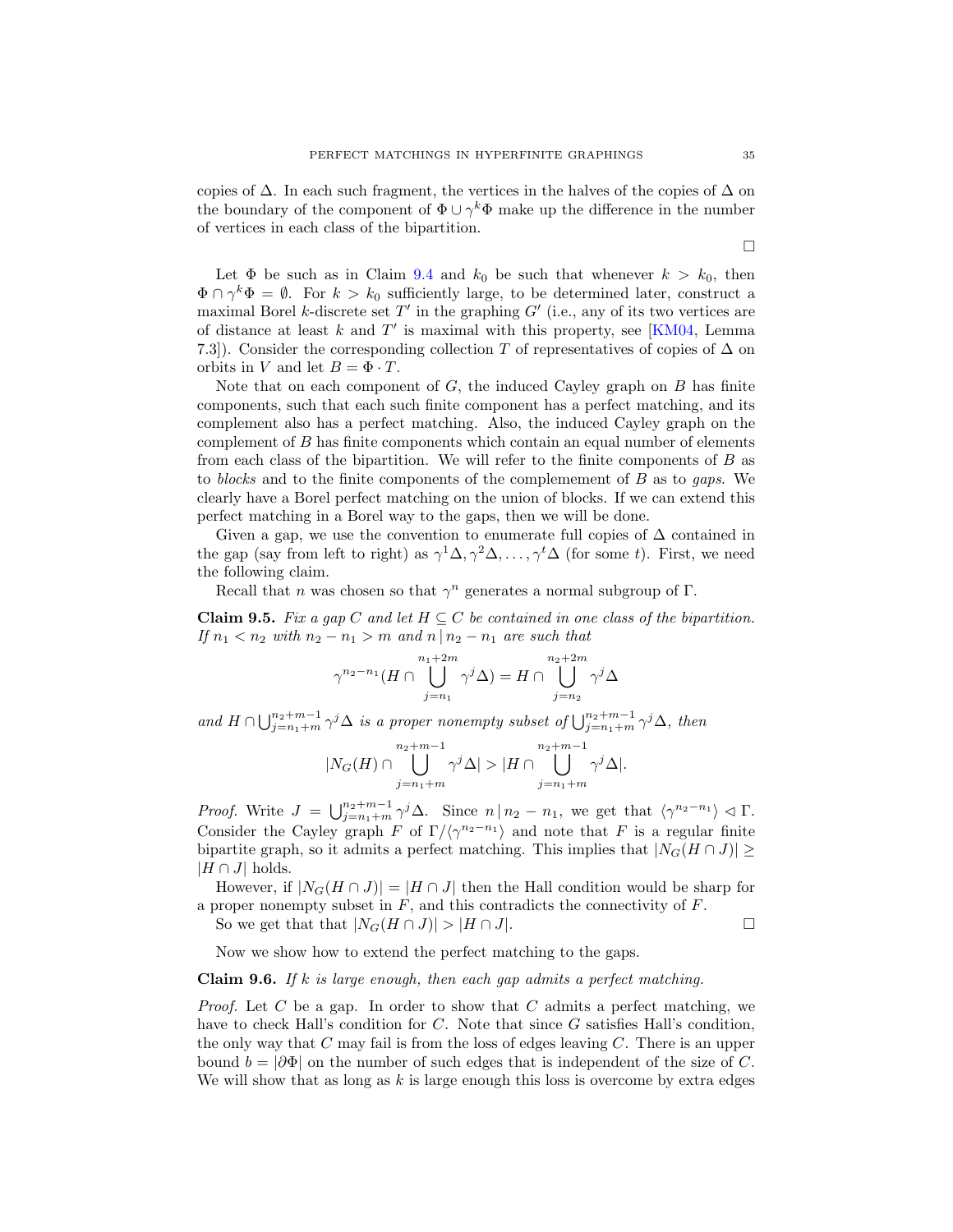between the inner copies of  $\Delta$  in C. Consider a subset  $H \subseteq C$  contained in one class of the bipartition, and suppose for a contradiction that  $|N_C(H)| < |H|$ .

If k is large enough, then we choose  $n_1 < n_2 < \ldots < n_b$  such that  $m < n_{i+1} - n_i$ and  $n \mid n_{i+1} - n_i$  and

$$
\gamma^{n_{i+1}-n_i}(H \cap \bigcup_{j=n_i}^{n_i+2m} \gamma^j \Delta) = H \cap \bigcup_{j=n_{i+1}}^{n_{i+1}+2m} \gamma^j \Delta.
$$

Write  $J_i = \bigcup_{j=n_i+m}^{n_{i+1}+m-1} \gamma^j \Delta$ .

Note that  $H$  intersects each  $J_i$ , because otherwise  $H$  would be partitioned into two sets far from each other such that one of them does not satisfy the Hall condition, contradicting the fact that the set of all vertices to the left or right of a given block can be extended to a perfect matching. Similarly, H can not contain its entire class in J, as we could apply the same argument to the complement of  $N<sub>C</sub>(H)$  in the other class, using the fact that C has the same number of elements from both classes of the bipartition.

This implies that  $|N_G(H \cap J_i)| > |H \cap J_i|$  for each  $i = 1, \ldots, b$ , making up for the loss of edges leaving C, which means that  $|N_G(H)| > |H|$ , as needed.

 $\Box$ 

Choosing  $k$  big enough as in Claim [9.6,](#page-34-0) we can construct a Borel perfect matching in G, which ends the proof.

 $\Box$ 

In the amenable case of Theorem [1.4,](#page-2-0) we will use the following proposition.

<span id="page-35-0"></span>**Proposition 9.7.** Let  $\Gamma$  be a finitely generated amenable group and let G be a bipartite Schreier graphing of an a.e. free action of  $\Gamma$ 

- If  $\Gamma$  is isomorphic to  $\mathbb{Z} \ltimes \Delta$  for a finite normal subgroup  $\Delta$  of odd order and the action is totally ergodic, then G does not admit a measurable perfect matching.
- If  $\Gamma$  is not isomorphic to  $\mathbb{Z}\ltimes\Delta$  for a finite normal subgroup  $\Delta$  of odd order, then G admits a measurable perfect matching.

*Proof.* If  $\Gamma$  is amenable and one-ended then the existence of a measurable perfect matching follows from Corollary [1.2.](#page-1-2)

Thus, we need to consider the two-ended case. Recall (see [\[SW79,](#page-43-14) Theorem 5.12]) that there exists a finite normal subgroup  $\Delta$  such that  $\Gamma/\Delta$  is either isomorphic to Z or to  $(\mathbb{Z}/2\mathbb{Z})$  \*  $(\mathbb{Z}/2\mathbb{Z})$ . In the first case,  $\Gamma$  is isomorphic to  $\mathbb{Z} \ltimes \Delta$  for a finite group  $\Delta$ , and Lemma [9.1](#page-31-2) implies the theorem.

Now assume that  $\Gamma/\Delta$  is isomorphic to  $(\mathbb{Z}/2\mathbb{Z}) \times (\mathbb{Z}/2\mathbb{Z})$ . Note that the group  $(\mathbb{Z}/2\mathbb{Z}) * (\mathbb{Z}/2\mathbb{Z})$  has a normal subgroup of index two isomorphic to  $\mathbb{Z}$ , and the elements not in this subgroup have order two. Hence there exists a generator  $\gamma$ defining the Cayley graph of Γ whose image in  $\Gamma/\Delta$  has order two, hence  $\gamma$  has finite, even order. The Cayley graph of  $\Gamma$  decomposes into  $\gamma$ -cycles of even length and the same is true for the graphing  $G$ , so it admits a measurable perfect matching.  $\Box$ 

Now we prove Theorem [1.4.](#page-2-0)

*Proof of Theorem [1.4.](#page-2-0)* If  $\Gamma$  is non-amenable then the Lyons-Nazarov theorem [\[LN11\]](#page-43-5) shows that there exists a factor of iid perfect matching. If Γ is amenable, then the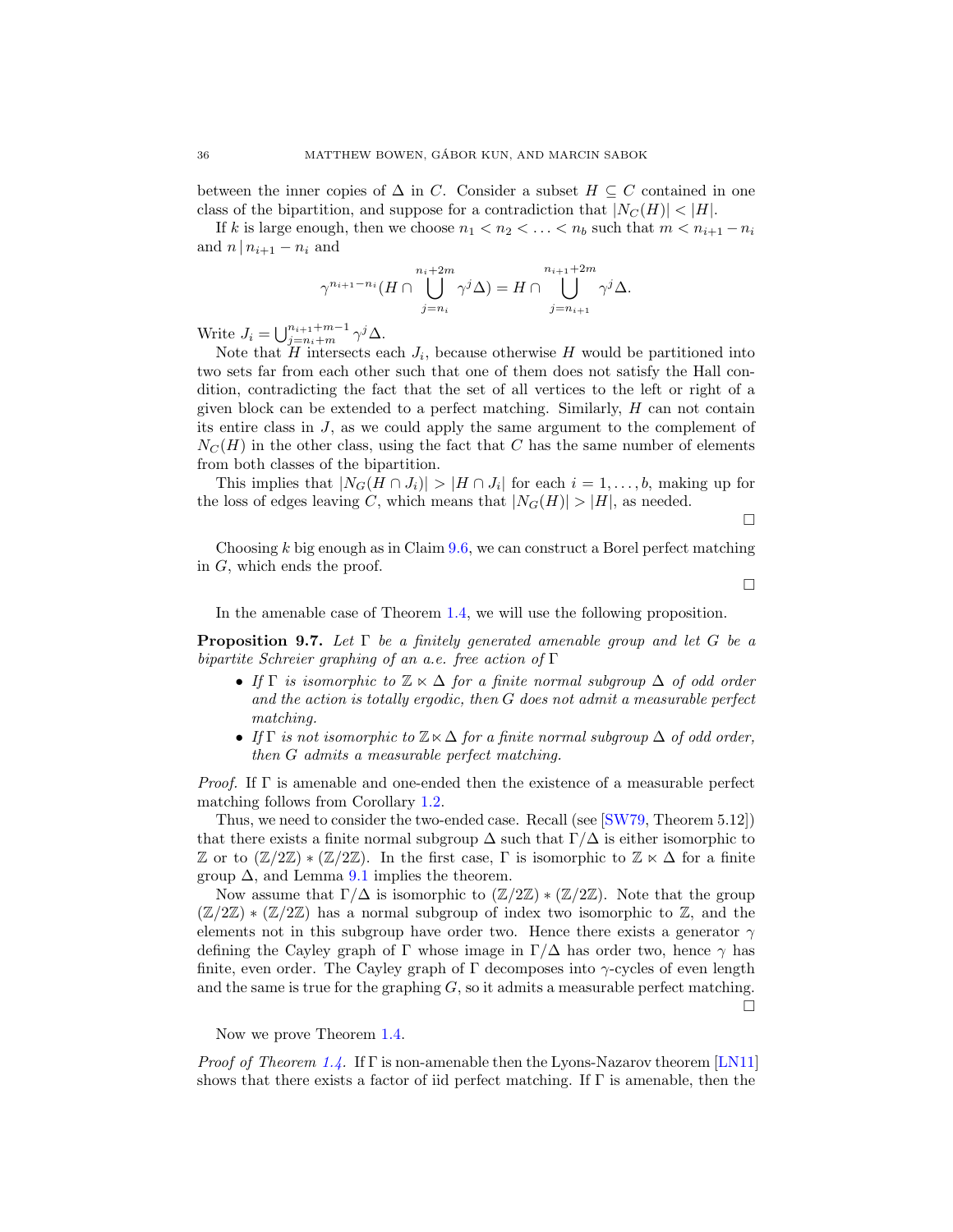statement follows from Proposition [9.7](#page-35-0) since the Bernoulli shift is a.e. free and totally ergodic.

 $\Box$ 

### 10. Measurable circle squaring

<span id="page-36-0"></span>Recall that the circle squaring problem of Tarski [\[Tar25\]](#page-43-23) asked if the unit disc and the unit square are equidecomposable. A positive answer was given by Laczkovich [\[Lac90\]](#page-43-8) and recently Grabowski, Máthé and Pikhurko [\[GMP17\]](#page-42-10) have given a measurable equidecomposition. We show a couple of different ways to deduce the measurable circle squaring from the main results of this paper.

In applications to equidecomposition problems, we consider measurably bipartite graphs. We will use the following notation. Given two disjoint sets  $A, B$  of a metric space write  $G^k(A, B)$  for the bipartite graph whose vertices are  $A \cup B$  and edges join two points, one from  $A$  and one from  $B$  at distance at most  $k$ . In particular, if  $\Gamma$  is a finitely generated group and d is the metric on its Cayley graph with respect to a finite generating set  $\Sigma \subseteq \Gamma$ , then for two disjoint subsets  $A, B \subseteq \Gamma$  we denote the above bipartite graph by  $G_{\Sigma}^{k}(A, B)$ , Similarly, if  $\Gamma \curvearrowright X$  is a free action,  $\Sigma \subseteq \Gamma$ is a finite generating set and  $A, B \subseteq X$  are disjoint, then we consider the bipartite graph (measurably bipartite if  $A, B$  are measurable)  $G_{\Gamma \curvearrowright X, \Sigma}^k(A, B)$  whose vertices are A∪B and edges join two points in the same orbit if their distance in the Schreier graph is at most  $k$ .

We will be interested in the graph  $G^k_{\mathbb{Z}^d \curvearrowright \mathbb{T}^n, \Sigma}(A, B)$  obtained from the action of  $\mathbb{Z}^d$  on the torus  $\mathbb{T}^n$  constructed by Laczkovich [\[Lac90\]](#page-43-8), for a suitably chosen k, where  $A, B \subseteq \mathbb{T}^n$  and  $\Sigma$  is the standard set of generators of  $\mathbb{Z}^d$ .

10.1. A proof of the measurable circle squaring using regular bipartite graphs. In this proof we directly use our perfect matching theorem [1.1.](#page-1-0) We show that the graph corresponding to the action of  $\mathbb{Z}^d$  constructed by Laczkovich [\[Lac90\]](#page-43-8) is very close to a regular graph. More precisely, using his construction, we consider a regular subgraph of the Schreier graphing of  $\mathbb{Z}^d$ . Even though that graph is not measurable, we use a sandwich-type argument to approximate it with measurable graphings and apply Theorem [3.3.](#page-9-0)

Recall [\[Lac92b\]](#page-43-24) that a set  $A \subseteq \mathbb{R}^d$  is uniformly spread with density  $\alpha$  if there exists a bijection  $h: A \to (\frac{1}{\sqrt[d]{\alpha}} \mathbb{Z})^d$  such that  $\sup_{x \in A} |h(x) - x| < \infty$ . Uniformly spread sets can be defined in many equivalent ways [\[Lac92b,](#page-43-24) Theorem 1.1]. In the proof of the circle squaring, Laczkovich constructs an action of  $\mathbb{Z}^d$  so that both the unit disc and the unit square are uniformly spread on each orbit. More precisely, given a free pmp action  $\mathbb{Z}^d \cap (X, \nu)$  for each  $x \in X$  we identify the orbit  $O_x$  of x with  $\mathbb{Z}^d$  in a canonical way. We say that a measurable set  $A \subseteq X$  is uniformly spread with density  $\alpha$  (with respect to the action  $\mathbb{Z}^d \cap (X, \nu)$ ) if for each  $x \in X$ there is a bijection  $h_x$  between  $A \cap O_x$  (identified with a subset of  $\mathbb{R}^d$ ) and  $\frac{1}{\alpha} \mathbb{Z}^d$  such that  $\sup_{x \in X} \sup_{y \in O_x} |h_x(y) - y| < \infty$ . The Laczkovich theorem (more precisely, the combination of the Laczkovich Bijection Lemma [\[TW16,](#page-43-25) Lemma 9.8] and [\[TW16,](#page-43-25) Theorem 9.12, Claim 2]) shows that the measurable sets in the circle squaring are uniformly spread with respect to an action of  $\mathbb{Z}^d$ .

Below, we write  $\Sigma \subseteq \mathbb{Z}^d$  for the standard set of generators (the unit vectors). Given  $A, B \subseteq \mathbb{Z}^d$  we write  $G^k(A, B)$  for  $G^k_{\Sigma}(A, B)$ . In the following proposition we construct a perfect fractional matching that is not necessarily measurable but it is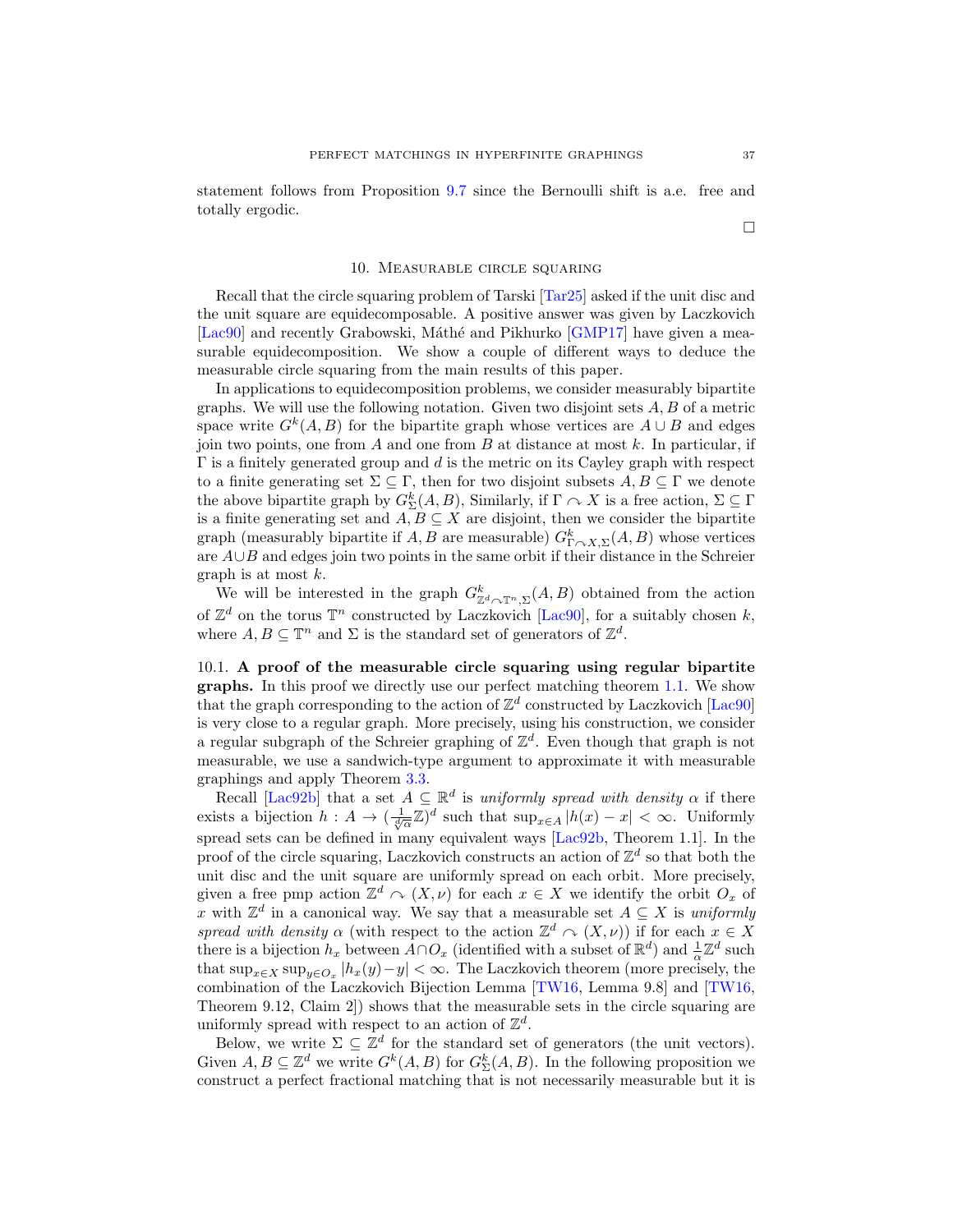defined on a measurable one-ended graphing and its support contains a measurable one-ended graphing.

<span id="page-37-0"></span>**Proposition 10.1.** Let  $d > 1, \alpha \in (0, 1)$ . Consider a free pmp action  $\mathbb{Z}^d \cap (X, \nu)$ and suppose that  $A, B \subseteq X$  are measurable and uniformly spread with density  $\alpha$ . Then there exist  $k < l$  such that the graph  $G^k(A, B)$  is one-ended and  $G^l(A, B)$ admits a perfect fractional matching  $\phi$  that is constant and positive on the edges of  $G^k(A, B)$ .

*Proof.* First, fix an orbit O of the action of  $\mathbb{Z}^d$ . Note that the embedding of  $\mathbb{Z}^d$ into  $\mathbb{R}^d$  is a quasi-isometry and on  $\mathbb{Z}^d$  the natural Cayley graph metric is equivalent to the Euclidean metric (induced by this embedding). Below, slightly abusing the notation, for subsets  $A', B' \subseteq \mathbb{R}^d$  we write  $G^m(A', B')$  for the graph with edges  $(a', b')$   $(a' \in A', b' \in B')$  if the Euclidean distance of a' and b' is at most m.

There is a perfect matching between  $A \cap O$  and  $A' = \frac{1}{\alpha} \mathbb{Z}^d$ , and between  $B \cap O$ and  $B' = \frac{1}{\alpha} \mathbb{Z}^d + (\frac{\alpha}{2}, \dots, \frac{\alpha}{2})$ . Both matchings match each vertex x to a vertex y such that  $|x - y|$  is bounded by a constant, since we assume that  $A \cap O$  and  $B \cap O$ are uniformly spread.

Note that the graph  $G^m(A', B')$  is regular for every m. The matching between  $A \cap O$  and  $A'$  allows us to identify the elements of A and  $A'$ , and similarly, the matching between  $B \cap O$  and  $B'$  allows us to identify the elements of B and B'. We obtain using this identification that for every m there exists  $m^+ > m$  such that all edges in  $G^m(A, B)$  are still edges in  $G^{m^+}(A', B')$ , and similarly, all edges in  $G^m(A', B')$  are still edges in  $G^{m^+}(A, B)$ .

Choose *n* large enough such that  $G<sup>n</sup>(A', B')$  is one-ended. Put  $n_1 = n^+, n_2 =$  $n_1$ <sup>+</sup>,  $n_3 = n_2$ <sup>+</sup>.

Note that the graph  $G^{n_2}(A', B')$  is regular and let r be its degree. Now, we can transport the constant  $\frac{1}{r}$  fractional matching on  $G^{n_2}(A',B')$  to  $G^{n_3}(A,B)$  using the identification of A with A' and B with B' (i.e. we put  $\frac{1}{r}$  on every edge between  $a \in A \cap O$  and  $b \in B \cap O$  if a is identified with  $a' \in A'$ , b is identified with  $b' \in B'$ and there is an edge between  $a'$  and  $b'$ ). Note that it is equal to  $\frac{1}{r}$  on all edges from  $G^{n_1}(A, B)$ .  $G^{n_1}(A, B)$  is also one-ended, as it contains a subgraph quasi-isometric to  $G<sup>n</sup>(A', B')$  via the identification of A with A' and B with B'. Finally, put  $k = n_1$ ,  $l = n_3$ .

Note that since we do not require that the perfect fractional matching is measurable, we can define it separately on each orbit  $O$ . However, the choice of  $k$  and l does not depend on the choice of the orbit  $O$  since we assumed that  $A$  and  $B$  are uniformly spread with respect to the action  $\mathbb{Z}^d \curvearrowright (X, \nu)$ .

 $\Box$ 

<span id="page-37-1"></span>**Theorem 10.2.** Let  $d > 1, \alpha \in (0,1)$ . Consider a free pmp action  $\mathbb{Z}^d \cap (X, \nu)$ and  $A, B \subseteq X$  measurable and uniformly spread with density  $\alpha$ . Then A and B are equidecomposable using measurable pieces.

*Proof.* By Proposition [10.1,](#page-37-0) there exist  $k < l$  such that writing  $H = G_{\mathbb{Z}^d \curvearrowright X, \Sigma}^k(A, B)$ and  $G = G^l_{\mathbb{Z}^d \curvearrowright X, \Sigma} (A, B)$ , the graphing H is one-ended and on G there exists a perfect fractional matching between A and B such that on the edges of  $H$ , it is constant and positive. By Lemma [2.3](#page-6-1) and Theorem [3.3](#page-9-0) the graphing G admits a measurable perfect matching, so we are done.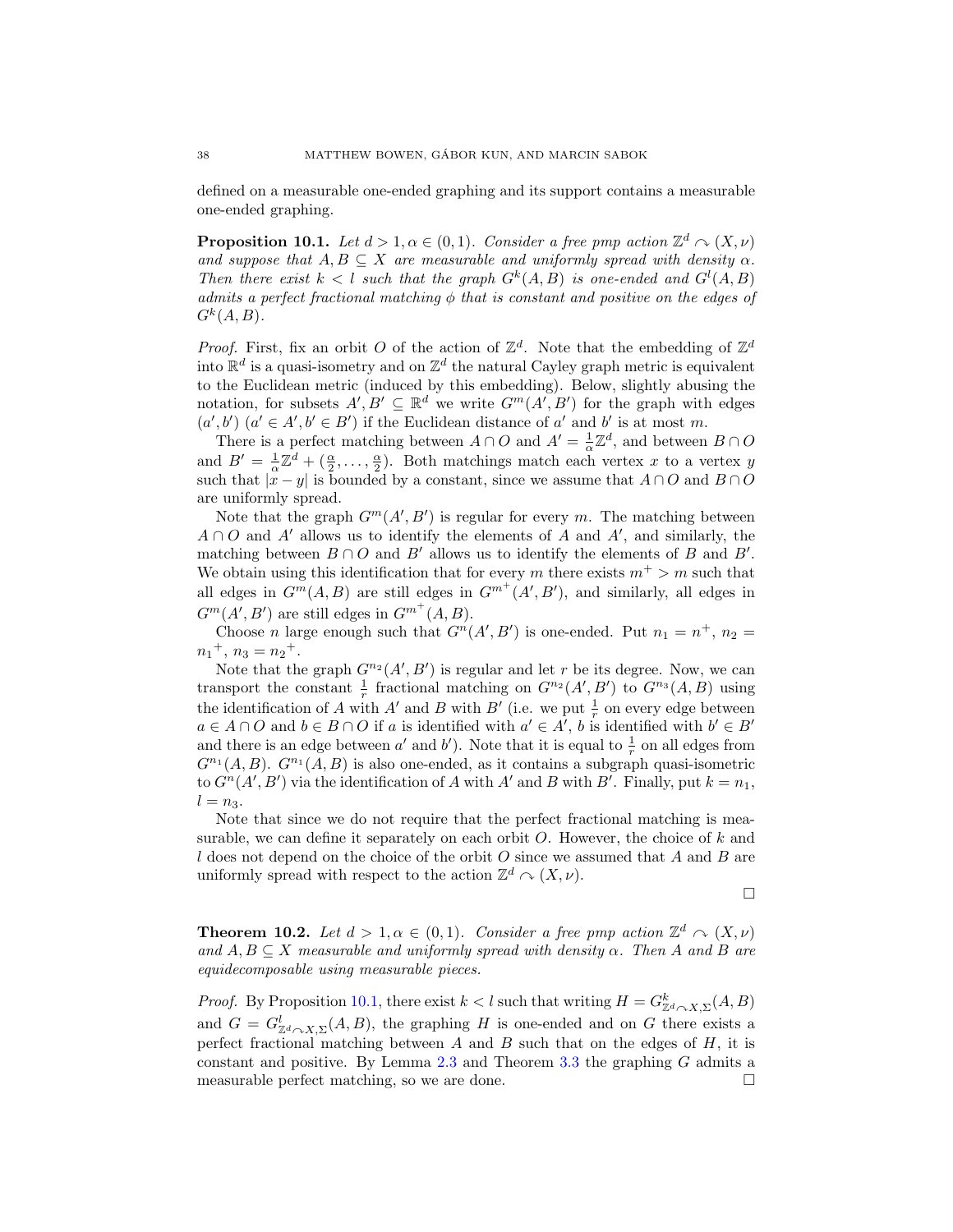**Corollary 10.3** (Measurable circle squaring). Let  $A, B \subseteq \mathbb{T}^n$  be such that  $\nu(A) =$  $\nu(B) > 0$  and  $\dim(\partial A), \dim(\partial B) < n$ . Then A and B are measurably equidecomposable.

Proof. By [\[TW16,](#page-43-25) Theorem 9.12, Claim 2] and [\[TW16,](#page-43-25) Lemma 9.8], there exists  $d > 1, \alpha > 0$  and a free pmp action  $\mathbb{Z}^d \cap \mathbb{T}^n$  such that the sets A and B are uniformly spread with density  $\alpha$ . We are done by Theorem [10.2.](#page-37-1)

10.2. A proof of the measurable circle squaring using two independent equidecompositions. In this proof of the measurable circle squaring we use Theorem [3.3](#page-9-0) and the fact that circle squaring is possible by a large set of random translations (with high probability), as proved by Laczkovich.

<span id="page-38-0"></span>**Proposition 10.4.** Let  $\Gamma$  be an amenable group,  $\Gamma_1, \Gamma_2 \leq \Gamma$  be its subgroups and  $\Gamma \curvearrowright X$  be a probability measure preserving free action of  $\Gamma$  on a probability measure space X. Assume that for every  $\gamma \in \Gamma$  the intersection  $\Gamma_1 \cap \gamma^{-1} \Gamma_2 \gamma$  is finite. Let  $A, B \subseteq X$  be measurable and  $\mu(A), \mu(B) > 0$ . If A and B admit an equidecomposition both by  $\Gamma_1$  and  $\Gamma_2$  then they admit a measurable  $\Gamma$ -equidecomposition.

*Proof.* We may assume that the groups are finitely generated and  $\Gamma$  is the subgroup generated by  $\Gamma_1 \cup \Gamma_2$ . Let  $\Sigma_i$  denote the set of generators of  $\Gamma_i$  for  $i = 1, 2$ . Let k be such that A and B are equidecomposable using elements of  $\Gamma_i$  of length at most k with respect to  $\Sigma_i$ . For  $i = 1, 2$  consider the bipartite graphings  $G_i = G_{\Gamma_i \cap X, \Sigma_i}^k(A, B)$ , each with vertex set  $A \cup B$ . We apply Lemma [2.3](#page-6-1) to the graphings  $G_i$  (with the subgraphs  $H_i$  being empty) to get measurable perfect fractional matchings  $\tau_1$  and  $\tau_2$  of A and B in both graphings  $G_1$  and  $G_2$  respectively.

Now, let  $H_i$  be the spanning subgraph of  $G_i$  that consists of the edges where  $\tau_i$  is positive. And let H denote the spanning subgraph with edge set  $E(H)$  =  $E(H_1) \cup E(H_2)$ . We will prove that A and B admit a measurable perfect matching in H. Note that  $\tau = \frac{1}{2}\tau_1 + \frac{1}{2}\tau_2$  is a measurable perfect fractional matching which is positive on all edges in  $H$ .

First, for  $i = 1, 2$  we show that the H-components that contain infinitely many infinite  $H_i$ -components are one-ended. By Proposition [2.1](#page-6-0) it suffices to show that the growth of the balls in these components is superlinear. Given a vertex  $x$  and  $C > 0$  if the radius r is large enough then  $B(x, r)$  intersects more than C infinite  $H_i$ -components, hence  $|B(x, r+1) \setminus B(x, r)| > C$ . Since this holds for every C these components have superlinear growth. We can apply Theorem [3.3](#page-9-0) to the union of these  $H$ -components and  $\tau$  in order to get a measurable perfect matching.

Next, for  $i = 1, 2$  consider the union of the H-components that do not contain an infinite  $H_i$ -component. These have only finite  $H_i$ -components with a measurable perfect fractional matching, hence they admit a measurable perfect matching.

Finally, we consider the union of the H-components such that for both  $i = 1$ and  $i = 2$  they contain infinite  $H_i$ -components, but only finitely many of them. We show that this union is a nullset. Consider the set of vertices  $S$  in the union of these components that are in infinite  $H_1$ -components and their distance from infinite  $H_2$ components is minimal in the component. The set  $S$  is measurable. For every  $\gamma \in \Gamma, H_1$ -component  $C_1$  and  $H_2$ -component  $C_2$  the set of vertices  $x \in H_1$  such that  $\gamma x \in H_2$  is a finite set. Hence S intersects every such infinite H-component in a finite set. Since the set  $S$  is contained by the union of such infinite  $H$ -components, S is a nullset. Hence the union of these H-components is also a nullset. This ends the proof.  $\Box$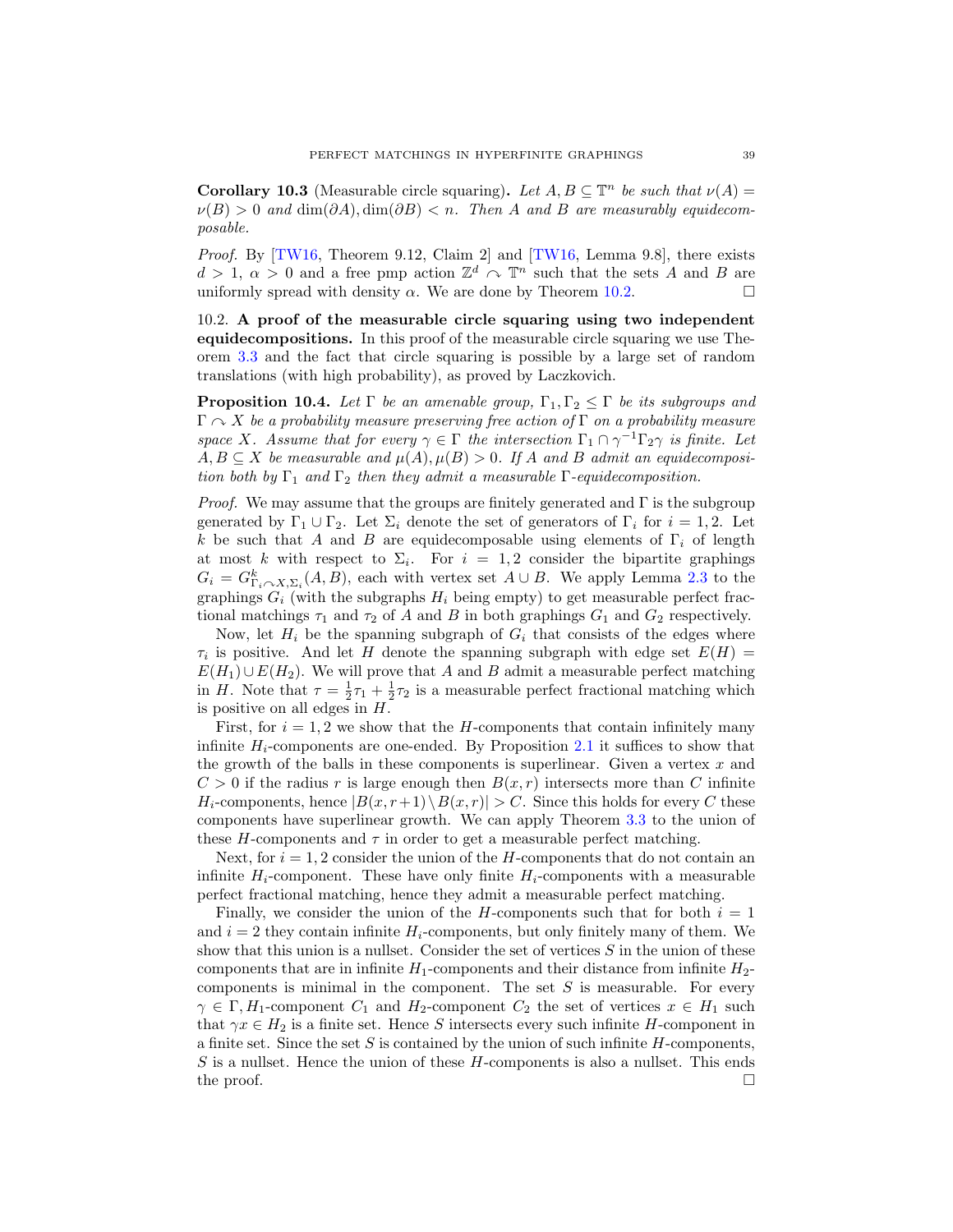This gives an alternative proof for the measurable squaring of the disc using Laczkovich's result  $[Lac92a]$ . In particular, this shows that if d random vectors suffice for the circle squaring then  $2d$  random vectors suffice for the measurable circle squaring.

**Corollary 10.5** (Measurable circle squaring). Let  $A, B \subseteq \mathbb{T}^n$  be measurable sets that are equidecomposable by a random set of d vectors chosen uniformly and independently in  $\mathbb{T}^n$  with positive probability. Then A and B are measurably equidecomposable by a random set of 2d vectors chosen uniformly and independently in  $\mathbb{T}^n$  with positive probability.

Proof. We apply Proposition [10.4](#page-38-0) with the following choice. Laczkovich proved [\[Lac92a\]](#page-43-26) that if d is large enough then for the random set  $u_1, \ldots, u_d$  of d vectors chosen uniformly and independently in  $\mathbb{T}^n$  with positive probability, the unit square and the unit disc are equidecomposable via the action of  $\mathbb{Z}^d$  on the torus. We choose 2d random vectors  $u_1, \ldots, u_{2d}$  and consider the corresponding action of  $\Gamma = \mathbb{Z}^{2d}$ , where we consider  $\Gamma_1$  generated by the first d generators of  $\Gamma$  and  $\Gamma_2$  generated by the last d generators of  $\Gamma$ .

## 11. Appendix

## Proof of Proposition [2.1.](#page-6-0)

 $(i) \rightarrow (ii)$ . Assume that G admits linear growth a.e. Recall that every graphing has a.e. zero, one, two or infinite ends [\[Ada90,](#page-41-0) Theorem 5.2]. Components with zero ends are finite, and so the union of these components is a nullset, since G has a.e. linear growth. We need to show that the components which are not two-ended also form a nullset. By [\[CGMTD,](#page-42-8) Theorem 2.1], there exists a one-ended spanning subforest in the union of not two-ended components.

Note that this subforest also has linear growth and spans the same set of vertices, so we may in fact assume that every one-ended component is a one-ended tree directed towards the end.

Let  $S_0$  be the set of leaves and  $S_k$  denote the set of vertices such that the finite subtree cut by those vertices has height k. Given  $C > 0$  let  $R_C$  denote the following set of vertices: a vertex x is in  $R_C$  if there exists k and  $y \in S_k$  such that there is a path directed towards the end from  $x$  to  $y$  and the number of vertices that are below y is at least Ck. We will show that  $\nu(R_C) = 1$  for every C. This is sufficient, since then the vertices in  $\bigcap_{C=1}^{\infty} R_c$  have superlinear growth, and this set is non-empty, moreover, conull. Suppose for a contradiction that there exists a C such that  $\nu(R_C) < 1$ . The induced subgraphing H on  $V(G) \setminus R_C$  inherits the orientation towards the one end. For every vertex  $x \in S_k \cap V(H)$  the number of vertices below  $x$  is at most  $Ck$ .

Let j be such that  $\bigcup_{i=0}^j S_i$  covers at least half of the vertices in  $V(H)$ . For every k let  $I_k$  be the set of leaves of  $(V(H) \setminus \bigcup_{i=0}^j S_i) \cap \bigcup_{j=k}^{\infty} S_j$ . Note that for each k the set  $I_k$  is measurable, the sets below the vertices of  $I_k$  are disjoint and cover at least half of the vertices of H. Also, if  $x \in I_k$ , then there exists a path directed towards the end of length at least k ending at x, and the number of vertices below x is at most Ck. We can conclude that for every k a positive, at least  $\frac{1}{6C}$  proportion of the vertices are in the middle third of a path of length at least  $k$  directed towards the end. That is, if we write  $R_k$  for the set of the vertices that cut the tree into two components, each of which has at least k elements, then  $\nu(R_k) \geq \frac{1}{6C}\nu(V(H))$  for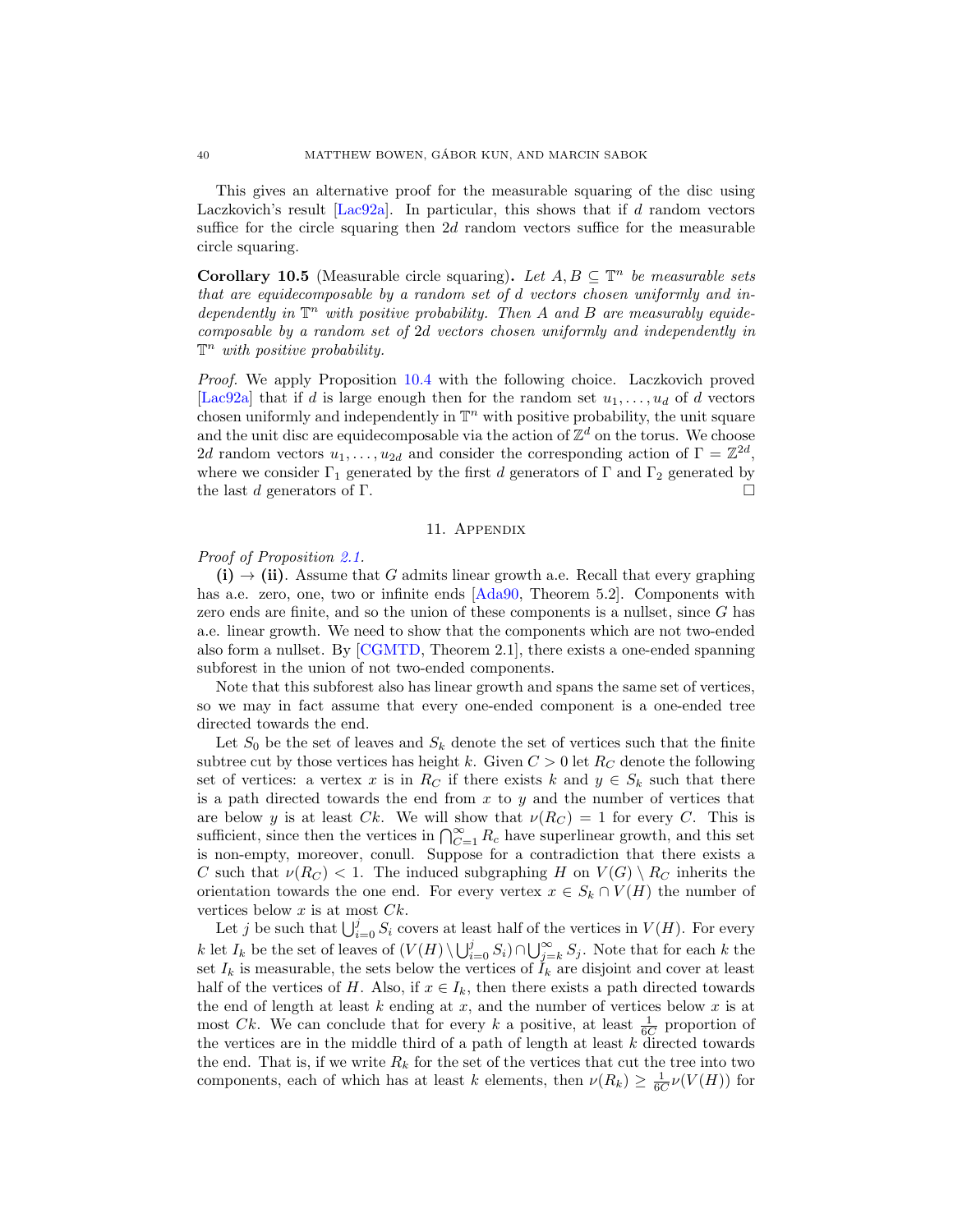each k. If a vertex belongs to infinitely many of the sets  $R_k$ , the removal of such a vertex splits its component into at least two infinite components, hence it was not one-ended, a contradiction.

(ii)  $\rightarrow$  (iii). We may assume that every component of G is two-ended. We say that a subset  $B$  of a component is *bi-infinite* if for every finite subset of the component, B intersects each of the infinite components of the complement of that finite subset. By a *cutset* we mean a finite subset of a component of  $G$  whose complement in that component has exactly two infinite components. In every component, there exists a finite cutset, as the components are two-ended. By possibly gluing such cutsets with the finite components of their complement, we get that in every component, there exists a finite, connected cutset. Let  $A_n$  denote the union of the components that contain a connected cutset with n vertices and let  $\mathcal{D}_n$  denote the collection of connected cutsets. Note that in every component contained in  $A_n$ the set  $\bigcup \mathcal{D}_n$  is nonempty and in a.e. component contained in  $A_n$  the set  $\bigcup \mathcal{D}_n$  is bi-infinite, since the components in which it is not bi-infinite admit a selector and thus form a smooth subset, which must be a null set. Using [\[KST99,](#page-42-22) Proposition 4.6], we can choose a Borel subset  $\mathcal{D}'_n \subseteq \mathcal{D}_n$  that intersects almost every component of  $A_n$  in a bi-infinite set and any two elements of  $I_n$  are non-adjacent.

Given a collection  $\mathcal I$  of cutsets in a component of G such that  $\bigcup \mathcal I$  is bi-infinite, by a *break* in  $\mathcal I$  we mean the union of the finite connected components of the complement of  $\bigcup \mathcal{I}$  which are adjacent to the same two consecutive elements of  $\mathcal{I}$ . Note that every cutset in  $\mathcal I$  is adjacent to exactly two breaks and every component of a break is adjacent to exactly two cutsets in  $\mathcal{I}$ .

We claim that there exists a Borel  $\mathcal{C}_n \subseteq \mathcal{D}'_n$  such that  $\bigcup \mathcal{C}_n$  is still bi-infinite in every component and the breaks in  $C_n$  are connected. Indeed, using [\[KST99,](#page-42-22) Proposition 4.6, we can find a Borel refinement  $\mathcal{C}_n$  of  $\mathcal{D}'_n$  such that  $\bigcup \mathcal{C}_n$  is biinfinite in every component and between every two consecutive elements of  $\mathcal{C}_n$ there are either one or two elements of  $\mathcal{D}'_n$ . We claim that the breaks in  $\mathcal{C}_n$  are now connected. Indeed, any two points in such a break B can be connected by a path to any of the cutsets of  $\mathcal{D}'_n$  that is contained in B. Thus, connectedness of B follows from connectedness of the cutsets in  $\mathcal{D}'_n$ .

The sets  $A_n$  and  $C_n$  are as needed.

(iii)  $\rightarrow$  (i). Consider  $n > 0$  and the set  $A_n$ . It suffices to show that  $A_n$  has linear growth a.e., for every n. Consider the measurably bipartite graphing  $H_n$ on  $V(G)$ , where two vertices are adjacent if one is in  $\bigcup \mathcal{C}_n$  and the other is in an adjacent component of  $A_n \setminus \bigcup \mathcal{C}_n$ . It is enough to show that  $H_n$  has linear growth. By an *interval* we mean a finite union of consecutive components of  $A_n \setminus \bigcup \mathcal{C}_n$ . The length of an interval I, denoted by  $l(I)$  is the number of consecutive components of  $A_n \setminus \bigcup \mathcal{C}_n$  contained in I. A cutset C is in the middle of an interval I if C is adjacent to two components of the interval I. Consider a  $C > 0$  and the family of intervals

$$
\mathcal{I}_C = \{I : |I| > C \cdot l(I)\}.
$$

Given  $L > 0$  consider the subfamily of  $\mathcal{I}_C$  consisting of intervals of length at most L. It admits a measurable subfamily  $\mathcal{I}_{\mathcal{C}}^{L}$  that covers the same set of vertices, but every vertex at most twice. Indeed, we can construct it using [\[KST99,](#page-42-22) Proposition 4.5], by taking the subfamily of maximal intervals by containment, and iteratively removing an interval if it is contained by the union of two other intervals. If a cutset is in the middle of an interval in  $\mathcal{I}_{C}^{L}$ , then there can be in the middle of at most two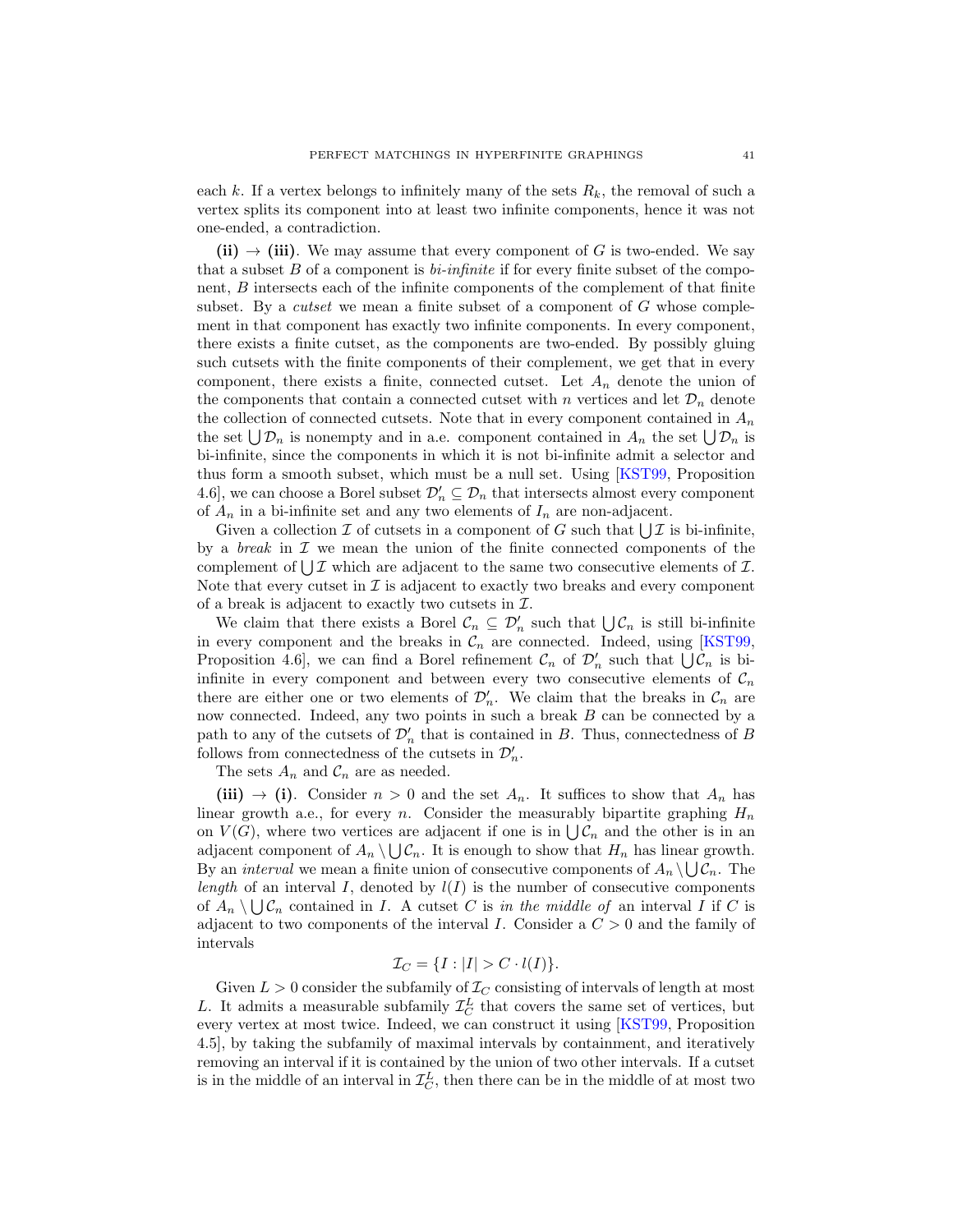such intervals. Hence the measure of the vertices in  $\bigcup \mathcal{C}_n$  that are in the middle of an interval in  $\mathcal{I}_{C}^{L}$  is at most  $\frac{2n}{C}$ . Write  $M_{C}$  for the set of vertices in the cutsets that are in the middle of an interval in  $\mathcal{I}_C$ . As the sets  $\mathcal{I}_C^L$  are increasing as L increases, we get that  $\nu(M_C) \leq \frac{2n}{C}$ . Since this holds for every C, the measure of  $\bigcap_{C>0} M_C$ is zero and so is the measure of the union of components that contain a cutset in  $\bigcap_{C>0} M_C$ . This implies that for a.e. vertex in  $\bigcup \mathcal{C}_n$  the balls centered around it have linear growth. Since  $\bigcup \mathcal{C}_n$  intersects a.e. component of  $A_n$ , the vertices in  $A_n$ have linear growth a.e. for every  $n$ , so  $G$  has a.e. linear growth.

 $\Box$ 

Proof of Lemma [2.2.](#page-6-2) We will first construct a subgraphing  $H'$  such that a.e.  $H'$ has infinite components,  $H'$  is a.e. not two-ended and  $\mu(H')$  is finite.

To this end, we first build a sequence  $E_0 \subseteq E_1 \subseteq \ldots \subseteq E(G)$  such that the subgraphing spanned by the edges of  $U = \bigcup_{i=1}^{\infty} E_i$  is a.e. locally finite and has infinite components only. Along the way, we make sure that the finite components of the graphing spanned by  $E_i$  have size at least  $2^i$ . Start with  $E_0 = \emptyset$ . Recall that a set of vertices in a graph is  $k$ -discrete if the distance between any of its two distinct elements is at least k. Given  $E_i$  add for every component an edge connecting it to another component in such a way that the starting vertices of these edges intersect every finite component of  $E_i$  in at most one vertex and in the infinite components of  $E_i$  the starting vertices of these edges form a  $2^i$ -discrete set in  $E_i$ . This can be done since such edges exist and the graph spanned by  $E_i$  is locally finite, so  $E_i$  has a maximal Borel 2<sup>*i*</sup>-discrete set by [\[KST99,](#page-42-22) Proposition 4.5]. Let  $E_{i+1}$  be this set of new edges together with  $E_i$ . Since  $E_i$  has components of size at least  $2^i$ , the finite components of  $E_{i+1}$  are of size at least  $2^{i+1}$ . Since the graph  $E_i$  is pmp, the measure of the starting vertices of the new edges is at most  $2^{-i}$ . Consequently, we have  $\mu(E_{i+1} \setminus E_i) \leq 2^{-i}$ , and  $\mu(U) \leq 1$ .

Next, we construct  $U = U_0 \subseteq U_1 \subseteq \ldots \subseteq E(G)$  such that every two-ended component of  $U_i$  contains at least  $2^i$  components of U. Given  $U_i$ , add for every two-ended component of  $U_i$  a Borel set of edges connecting it to another component such that the starting vertices of these edges chosen in a component form a  $2^i$ discrete set in  $U_i$ . Such new edges exist because G is a.e. not two-ended, and we can find them in a Borel way because the graph spanned by  $U_i$  is locally finite. Let  $U_{i+1}$  be the set of these new edges together with  $U_i$ . Note that the set of starting vertices of the new edges has measure at most  $2^{-i}$ , as the graph is pmp, and this implies that  $\mu(U_{i+1} \setminus U_i) \leq 2^{-i}$ .

Now, consider the union  $H' = \bigcup_{i=0}^{\infty} U_i$ . We have  $\mu(H') \leq 2$  and thus  $H'$  is a.e. locally finite. Since every component of  $H'$  contains infinitely many components of U, the graphing  $H'$  has superlinear growth. Proposition [2.1](#page-6-0) implies that  $H'$  is a.e. not two-ended.

Finally, by [\[CGMTD,](#page-42-8) Theorem 2.1],  $H'$  admits a one-ended spanning subforest  $H$  and the subgraphing  $H$  is then hyperfinite.

 $\Box$ 

#### **REFERENCES**

- <span id="page-41-0"></span>[Ada90] Scott Adams, *Trees and amenable equivalence relations*, Ergodic Theory Dynam. Systems 10 (1990), no. 1, 1–14.
- <span id="page-41-1"></span>[BH21] Itai Benjamini and Tom Hutchcroft, Large, lengthy graphs look locally like lines, Bull. Lond. Math. Soc. 53 (2021), no. 2, 482–492.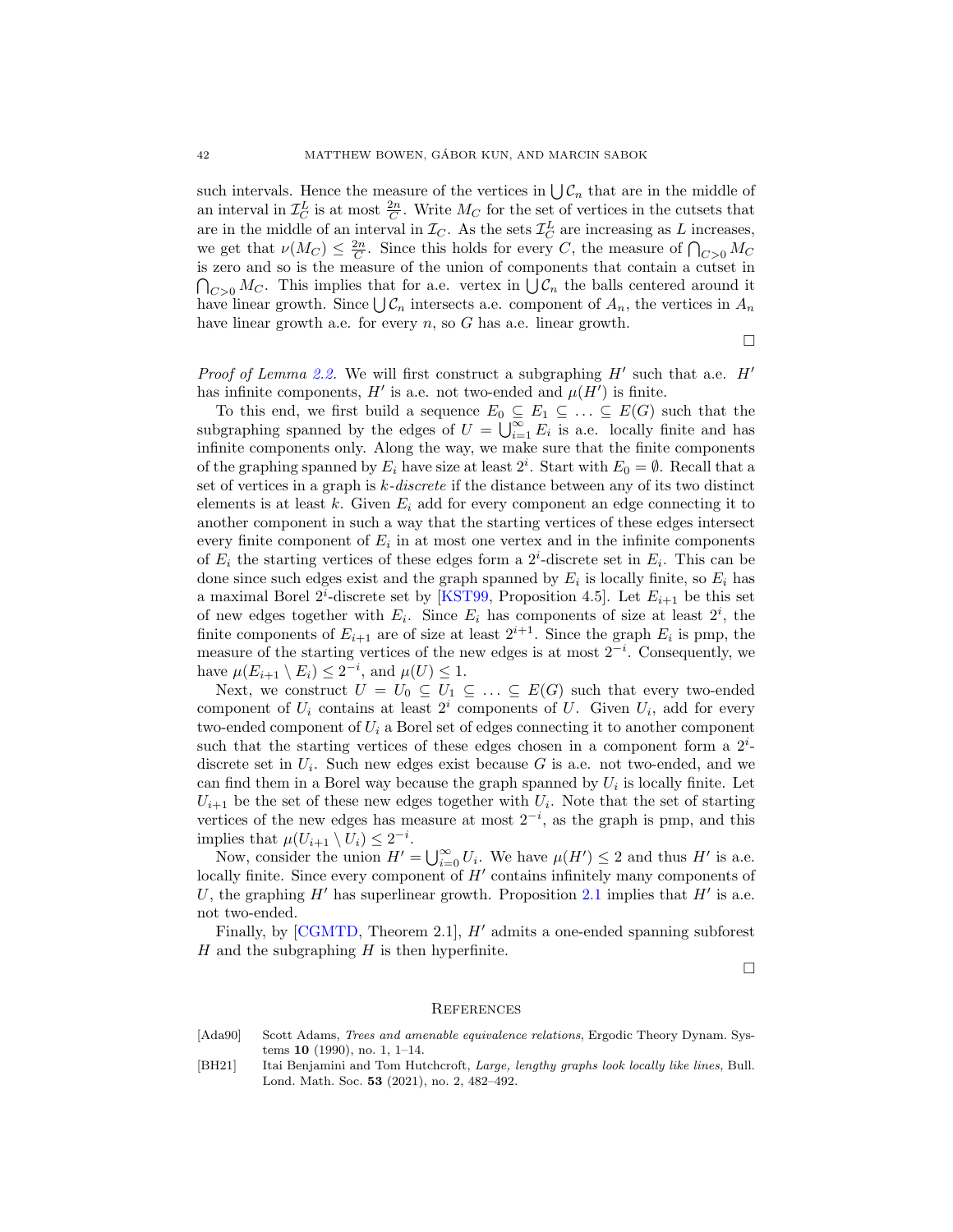- <span id="page-42-21"></span>[BHTa] Ferenc Bencs, Aranka Hrušková, and László Márton Tóth, Factor-of-iid balanced orientation of non-amenable graphs, preprint, arXiv:2106.12530.
- <span id="page-42-7"></span>[BHTb] , Factor-of-iid schreier decorations of lattices in Euclidean spaces, preprint, arXiv:2101.12577.
- <span id="page-42-9"></span>[BLPS99] I. Benjamini, R. Lyons, Y. Peres, and O. Schramm, Group-invariant percolation on graphs, Geom. Funct. Anal. 9 (1999), no. 1, 29–66.
- <span id="page-42-2"></span>[BT24] S. Banach and A. Tarski, Sur la décomposition des ensembles de points en parties respectivement congruentes, Fund. Math 6 (1924), no. 1, 244–277.
- <span id="page-42-13"></span>[CG] Tomasz Cieśla and Lukasz Grabowski, On random compact sets, equidecomposition, and domains of expansion in  $\mathbb{R}^3$ , preprint, arXiv:2104.01244.
- <span id="page-42-8"></span>[CGMTD] Clinton Conley, Damien Gaboriau, Andrew Marks, and Robin Tucker-Drob, One-ended spanning subforests and treeability of groups, preprint, arXiv:2104.07431.
- <span id="page-42-6"></span>[CK13] Clinton T. Conley and Alexander S. Kechris, Measurable chromatic and independence numbers for ergodic graphs and group actions, Groups Geom. Dyn. 7 (2013), no. 1, 127–180.
- <span id="page-42-14"></span>[CL17] Endre Csóka and Gabor Lippner, *Invariant random perfect matchings in Cayley* graphs, Groups Geom. Dyn. 11 (2017), no. 1, 211–243.
- <span id="page-42-15"></span>[CLP16] Endre Csóka, Gábor Lippner, and Oleg Pikhurko, Kőnig's line coloring and Vizing's theorems for graphings, Forum Math. Sigma 4 (2016), Paper No. e27, 40.
- <span id="page-42-25"></span>[CM16] Clinton T. Conley and Benjamin D. Miller, A bound on measurable chromatic numbers of locally finite Borel graphs, Math. Res. Lett. 23 (2016), no. 6, 1633–1644.
- <span id="page-42-17"></span>[CM17] , Measurable perfect matchings for acyclic locally countable Borel graphs, J. Symb. Log. 82 (2017), no. 1, 258–271.
- <span id="page-42-20"></span>[CS22] Tomasz Cieśla and Marcin Sabok, Measurable Hall's theorem for actions of abelian groups, J. Eur. Math. Soc. (JEMS) 24 (2022), no. 8, 2751-2773.
- <span id="page-42-11"></span>[Dri84] V. G. Drinfeld, Finitely-additive measures on  $S^2$  and  $S^3$ , invariant with respect to rotations, Funktsional. Anal. i Prilozhen. 18 (1984), no. 3, 77.
- <span id="page-42-0"></span>[Ele12] Gábor Elek, Finite graphs and amenability, J. Funct. Anal. 263 (2012), no. 9, 2593– 2614.
- <span id="page-42-18"></span>[Fre31] Hans Freudenthal, Über die Enden topologischer Räume und Gruppen, Math. Z. 33 (1931), no. 1, 692–713.
- <span id="page-42-24"></span>[GJKS15] S. Gao, S. Jackson, E. Krohne, and B Seward, Forcing constructions and countable borel equivalence relations, preprint, 2015, available at https://itservices.cas.unt.edu/ sgao/pub/pub.html.
- <span id="page-42-23"></span>[GJKS18] \_\_\_\_\_, Continuous combinatorics of abelian group actions, preprint, arXiv:1803.03872.
- <span id="page-42-10"></span>[GMP17] Lukasz Grabowski, András Máthé, and Oleg Pikhurko, Measurable circle squaring, Ann. of Math. (2) 185 (2017), no. 2, 671–710.
- <span id="page-42-12"></span>[GMP20] Lukasz Grabowski, András Máthé, and Oleg Pikhurko, Measurable equidecompositions for group actions with an expansion property, Journal of the European Mathematical Society (2020), in press.
- <span id="page-42-16"></span>[GP20] Jan Grebík and Oleg Pikhurko, Measurable versions of Vizing's theorem, Adv. Math. 374 (2020), 107378, 40.
- <span id="page-42-4"></span>[HPPS09] Alexander E. Holroyd, Robin Pemantle, Yuval Peres, and Oded Schramm, Poisson matching, Ann. Inst. Henri Poincaré Probab. Stat. 45 (2009), no. 1, 266–287.
- <span id="page-42-19"></span>[JKL02] S. Jackson, A. S. Kechris, and A. Louveau, Countable Borel equivalence relations, J. Math. Log. 2 (2002), no. 1, 1–80. MR 1900547
- <span id="page-42-26"></span>[Kec95] Alexander S. Kechris, *Classical descriptive set theory*, Graduate Texts in Mathematics, vol. 156, Springer-Verlag, New York, 1995. MR 1321597
- <span id="page-42-3"></span>[KM04] Alexander S. Kechris and Benjamin D. Miller, Topics in orbit equivalence, Lecture Notes in Mathematics, vol. 1852, Springer-Verlag, Berlin, 2004.
- <span id="page-42-1"></span>[KM16] Alexander S. Kechris and Andrew S. Marks, Descriptive graph combinatorics, 2016, preprint.
- <span id="page-42-5"></span>[KNSS02] A. Kłopotowski, M. G. Nadkarni, H. Sarbadhikari, and S. M. Srivastava, Sets with doubleton sections, good sets and ergodic theory, Fund. Math. 173 (2002), no. 2, 133-158.
- <span id="page-42-22"></span>[KST99] A. S. Kechris, S. Solecki, and S. Todorcevic, Borel chromatic numbers, Adv. Math. 141 (1999), no. 1, 1–44.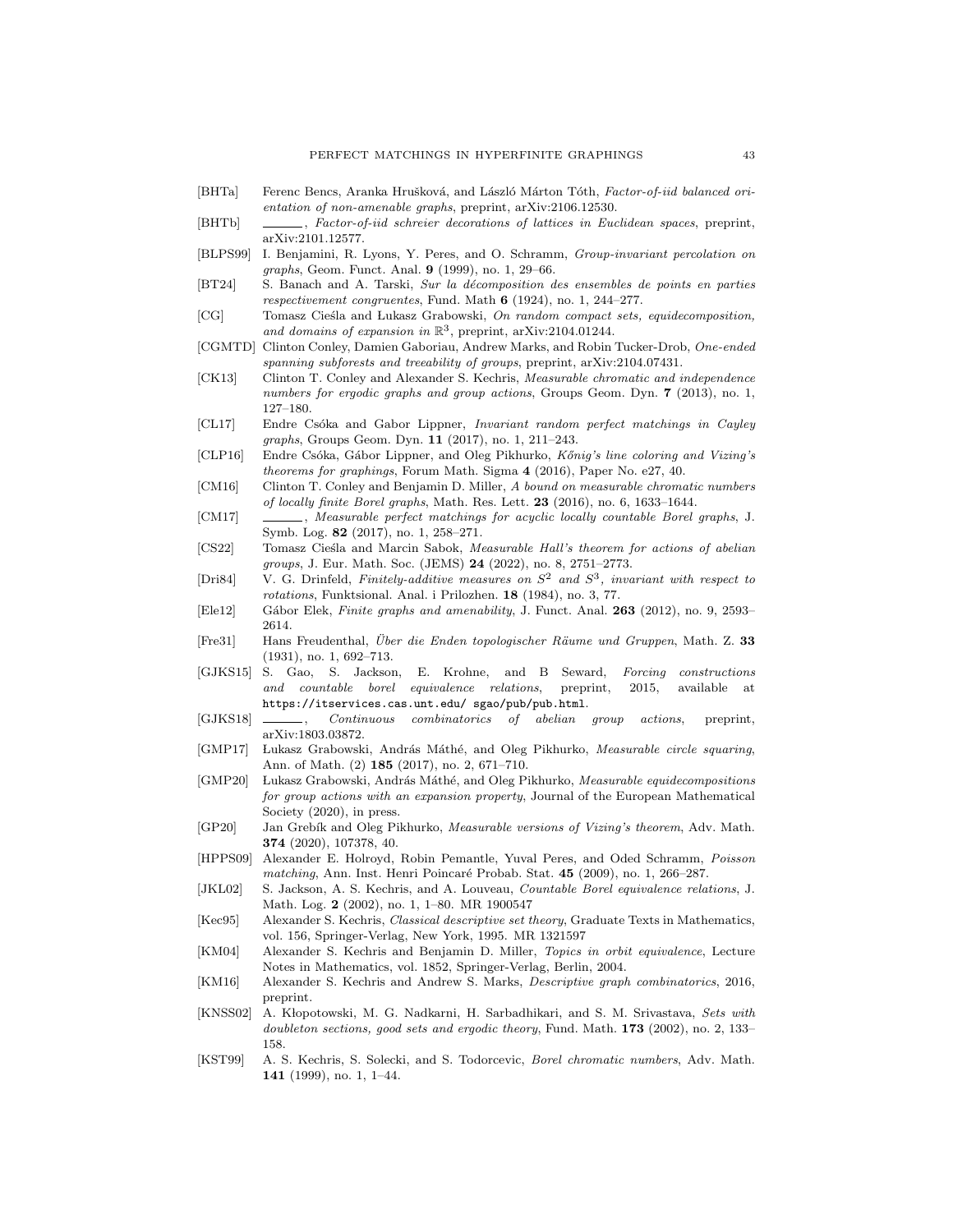- <span id="page-43-4"></span>[Kun] Gábor Kun, The measurable Hall theorem fails for treeings, preprint, arXiv:2106.02013.
- <span id="page-43-21"></span>[Kun21] , On Gardner's conjecture, Combinatorica (2021).
- <span id="page-43-2"></span>[Lac88] M. Laczkovich, *Closed sets without measurable matching*, Proc. Amer. Math. Soc. 103 (1988), no. 3, 894–896.
- <span id="page-43-8"></span>[Lac90] , Equidecomposability and discrepancy; a solution of Tarski's circle-squaring problem, J. Reine Angew. Math. 404 (1990), 77–117.
- <span id="page-43-26"></span>[Lac92a] Miklós Laczkovich, Decomposition of sets with small boundary, J. London Math. Soc.  $(2)$  46  $(1992)$ , no. 1, 58–64.
- <span id="page-43-24"></span>[Lac92b]  $\quad \qquad$ , Uniformly spread discrete sets in  $\mathbb{R}^d$ , J. London Math. Soc. (2) 46 (1992), no. 1, 39–57.
- <span id="page-43-20"></span>[Lac96] M. Laczkovich, *Decomposition using measurable functions*, C. R. Acad. Sci. Paris Sér. I Math. 323 (1996), no. 6, 583–586.
- <span id="page-43-5"></span>[LN11] Russell Lyons and Fedor Nazarov, Perfect matchings as IID factors on non-amenable groups, European J. Combin. 32 (2011), no. 7, 1115–1125.
- <span id="page-43-17"></span>[Los87] Viktor Losert, On the structure of groups with polynomial growth, Math. Z. 195 (1987), no. 1, 109–117.
- <span id="page-43-0"></span>[Lov12] László Lovász, Large networks and graph limits, American Mathematical Society Colloquium Publications, vol. 60, American Mathematical Society, Providence, RI, 2012.
- <span id="page-43-11"></span>[Mar80] G. A. Margulis, Some remarks on invariant means, Monatsh. Math. 90 (1980), no. 3, 233–235.
- <span id="page-43-10"></span>[Mát18] András Máthé, *Measurable equidecompositions*, Proceedings of the International Congress of Mathematicians—Rio de Janeiro 2018. Vol. III. Invited lectures, World Sci. Publ., Hackensack, NJ, 2018, pp. 1713–1731.
- <span id="page-43-18"></span>[MR] Babak Miraftab and Tim Rühmann, Two-ended quasi-transitive graphs, Discrete Mathematics, Algorithms and Applications, https://www.worldscientific.com/doi/abs/10.1142/S1793830922500239.
- <span id="page-43-9"></span>[MU17] Andrew S. Marks and Spencer T. Unger, *Borel circle squaring*, Ann. of Math. (2) 186 (2017), no. 2, 581–605.
- <span id="page-43-1"></span>[Sch08] Oded Schramm, Hyperfinite graph limits, Electron. Res. Announc. Math. Sci. 15 (2008), 17–23.
- <span id="page-43-12"></span>[Sul81] Dennis Sullivan, For  $n > 3$  there is only one finitely additive rotationally invariant measure on the n-sphere defined on all Lebesgue measurable subsets, Bull. Amer. Math. Soc. (N.S.) 4 (1981), no. 1, 121–123.
- <span id="page-43-14"></span>[SW79] Peter Scott and Terry Wall, Topological methods in group theory, Homological group theory (Proc. Sympos., Durham, 1977), London Math. Soc. Lecture Note Ser., vol. 36, Cambridge Univ. Press, Cambridge-New York, 1979, pp. 137–203.
- <span id="page-43-23"></span>[Tar25] Alfred Tarski, Probléme 38, Fund. Math. 7 (1925).
- <span id="page-43-22"></span>[Tho22] Riley Thornton, Orienting borel graphs, Proceedings of the American Mathematical Society (2022).
- <span id="page-43-7"></span>[Tim19] Adám Timár, One-ended spanning trees in amenable unimodular graphs, Electron. Commun. Probab. 24 (2019), Paper No. 72, 12.
- <span id="page-43-3"></span>[Tim21] Adám Timár, A factor matching of optimal tail between Poisson processes, preprint, arXiv:2106.04524.
- <span id="page-43-16"></span>[Tro84] V. I. Trofimov, Graphs with polynomial growth, Mat. Sb. (N.S.) 123(165) (1984), no. 3, 407–421.
- <span id="page-43-25"></span>[TW16] Grzegorz Tomkowicz and Stan Wagon, The Banach-Tarski paradox, second ed., Encyclopedia of Mathematics and its Applications, vol. 163, Cambridge University Press, New York, 2016, With a foreword by Jan Mycielski.
- <span id="page-43-15"></span>[TY16] Matthew C. H. Tointon and Ariel Yadin, Horofunctions on graphs of linear growth, C. R. Math. Acad. Sci. Paris 354 (2016), no. 12, 1151–1154.
- <span id="page-43-13"></span>[Vil03] Cédric Villani, Topics in optimal transportation, Graduate Studies in Mathematics, vol. 58, American Mathematical Society, Providence, RI, 2003.
- <span id="page-43-19"></span>[Weh92] Friedrich Wehrung, *Injective positively ordered monoids. I, II*, J. Pure Appl. Algebra 83 (1992), no. 1, 43–82, 83–100.
- <span id="page-43-6"></span>[Wei] Felix Weilacher, Borel edge colorings for finite dimensional groups, preprint, arXiv:2104.14646.